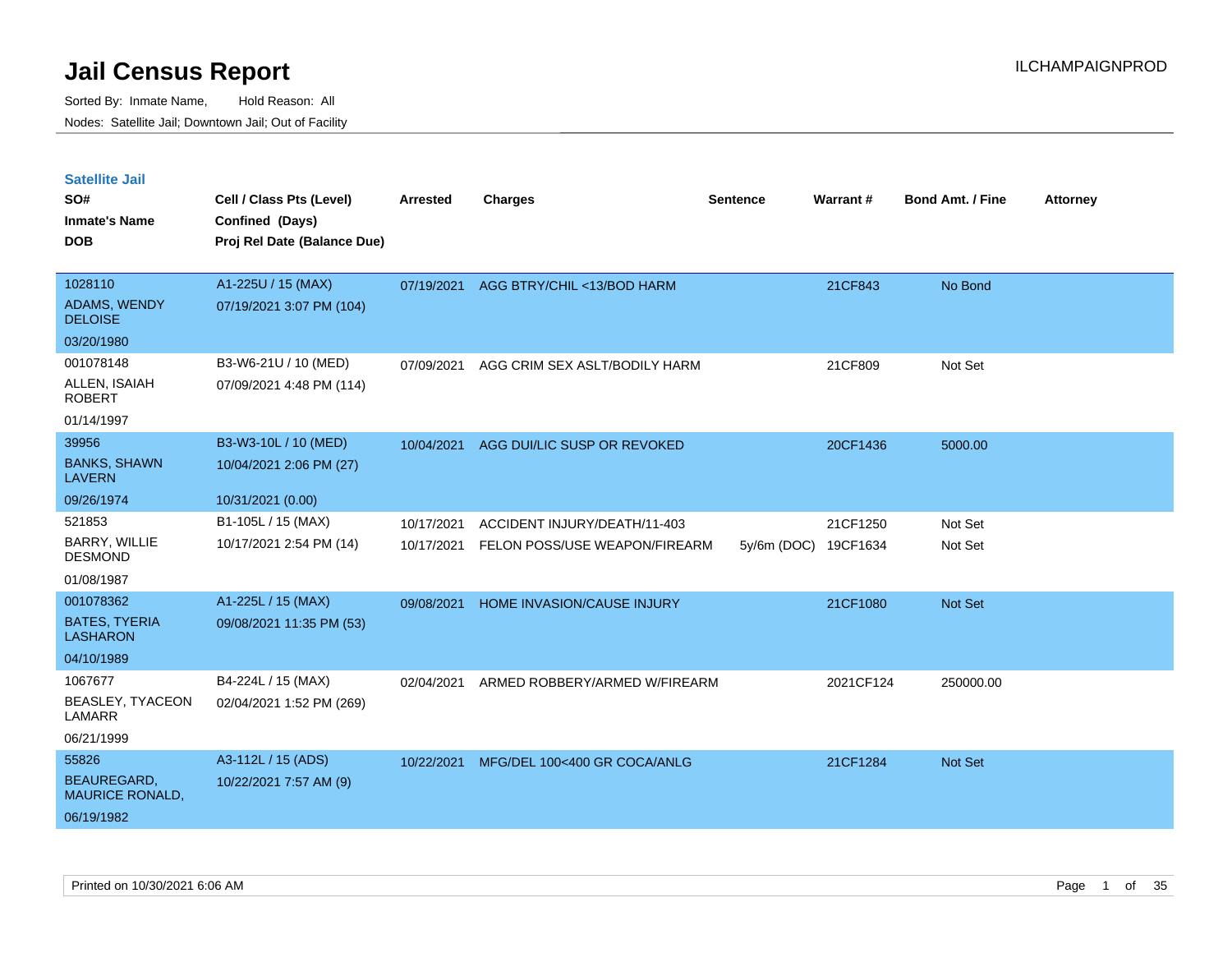| roaco. Catolino dall, Downtown dall, Out of Fability |                             |                 |                                   |                 |                 |                         |                 |
|------------------------------------------------------|-----------------------------|-----------------|-----------------------------------|-----------------|-----------------|-------------------------|-----------------|
| SO#                                                  | Cell / Class Pts (Level)    | <b>Arrested</b> | <b>Charges</b>                    | <b>Sentence</b> | <b>Warrant#</b> | <b>Bond Amt. / Fine</b> | <b>Attorney</b> |
| <b>Inmate's Name</b>                                 | Confined (Days)             |                 |                                   |                 |                 |                         |                 |
| <b>DOB</b>                                           | Proj Rel Date (Balance Due) |                 |                                   |                 |                 |                         |                 |
|                                                      |                             |                 |                                   |                 |                 |                         |                 |
| 969121                                               | B2-DR / 25 (SPH)            | 07/19/2021      | HOME INVASION/CAUSE INJURY        |                 | 21CF840         | Not Set                 |                 |
| <b>BECKLEY, ANTHONY</b><br><b>PATRICK</b>            | 07/19/2021 11:10 PM (104)   |                 |                                   |                 |                 |                         |                 |
| 06/30/1989                                           |                             |                 |                                   |                 |                 |                         |                 |
| 001078535                                            | A4-201L / 15 (ADS)          | 10/26/2021      | <b>CRIM SEX ASSAULT/FORCE</b>     |                 | 21CF1305        | Not Set                 |                 |
| BERRY, DAVID ISAAC                                   | 10/26/2021 10:52 AM (5)     |                 |                                   |                 |                 |                         |                 |
| 09/23/2000                                           |                             |                 |                                   |                 |                 |                         |                 |
| 1057334                                              | A3-217L / 15 (ADS)          | 10/27/2021      | MURDER/INTENT TO KILL/INJURE      |                 |                 | No Bond                 |                 |
| BEVERLY, DAVID<br><b>BENJAMIN</b>                    | 10/27/2021 1:42 PM (4)      |                 |                                   |                 |                 |                         |                 |
| 03/31/1987                                           |                             |                 |                                   |                 |                 |                         |                 |
| 1006532                                              | BOOKH-3                     | 10/30/2021      | AGG DUI/LIC SUSP OR REVOKED       |                 | 2021CFAWOW      | No Bond                 |                 |
| BOWEN, ALEXANDER                                     | 10/30/2021 2:38 AM (1)      | 10/30/2021      | AGG DUI/3/BAC 0.16+               |                 | 2021CFAWOW      | Not Set                 |                 |
| <b>REINHART</b>                                      |                             | 10/30/2021      | DISREG TRAFFIC CONTROL LIGHT      |                 | 2021TRAWOW      | Not Set                 |                 |
| 06/29/1991                                           |                             | 10/30/2021      | DRVG UNDER INFLU OF ALCOHOL       |                 | 2021DTAWOW      | Not Set                 |                 |
|                                                      |                             | 10/30/2021      | DRVG UNDER INFLU/BAC 0.08         |                 | 2021DTAWOW      | Not Set                 |                 |
|                                                      |                             | 10/30/2021      | TRANSP/CARRY ALC LIQ/DRIVER       |                 | 2021TRAWOW      | Not Set                 |                 |
|                                                      |                             | 10/30/2021      | DRIVING ON REVOKED LICENSE        |                 | 2021TRAWOW      | Not Set                 |                 |
| 955653                                               | <b>BOOKH-7</b>              | 10/29/2021      | DRIVING RVK/SUSP DUI/SSS 4-9      |                 | 2020CF1117      | 10000.00                |                 |
| <b>BRITT, ISAIAH</b><br><b>ANTONIO</b>               | 10/29/2021 3:12 PM (2)      | 10/29/2021      | <b>FUGITIVE FROM JUSTICE</b>      |                 | 2021-CF-AWOW    | <b>Not Set</b>          |                 |
| 05/30/1987                                           |                             |                 |                                   |                 |                 |                         |                 |
| 51247                                                | B1-202U / 10 (MED)          | 04/15/2021      | FELON POSS/USE WEAPON/FIREARM     |                 | 21CF411         | Not Set                 |                 |
| <b>BROWN, DANTE</b><br><b>MAURICE</b>                | 04/15/2021 6:24 PM (199)    |                 |                                   |                 |                 |                         |                 |
| 04/19/1979                                           |                             |                 |                                   |                 |                 |                         |                 |
| 995432                                               | A3-116L / 10 (ADS)          | 10/22/2021      | RESIST/OBSTRUCTING A PEACE OFFICE |                 | 21CM489         | Not Set                 |                 |
| <b>BROWN, JAVON</b><br><b>SHANTEZ</b>                | 10/22/2021 2:36 AM (9)      | 10/22/2021      | POSSESS DRUG PARAPHERNALIA        |                 | 20CM650         | 10000.00                |                 |
| 10/14/1991                                           |                             |                 |                                   |                 |                 |                         |                 |
|                                                      |                             |                 |                                   |                 |                 |                         |                 |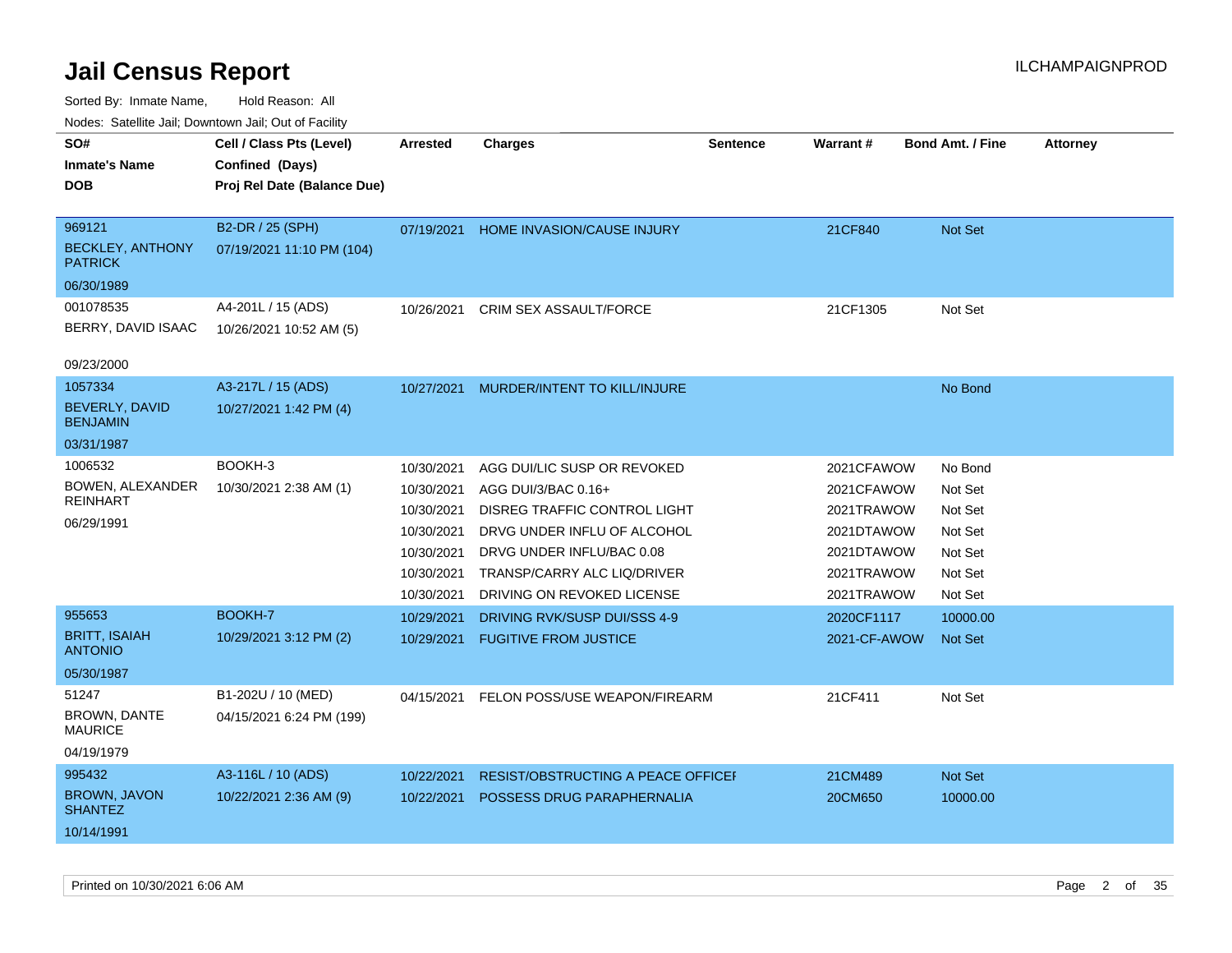| 110a00. 0atomto 0an, Domntonn 0an, 0at 011 aont             |                                                                            |                 |                                |                 |            |                         |                 |
|-------------------------------------------------------------|----------------------------------------------------------------------------|-----------------|--------------------------------|-----------------|------------|-------------------------|-----------------|
| SO#<br><b>Inmate's Name</b><br><b>DOB</b>                   | Cell / Class Pts (Level)<br>Confined (Days)<br>Proj Rel Date (Balance Due) | <b>Arrested</b> | <b>Charges</b>                 | <b>Sentence</b> | Warrant#   | <b>Bond Amt. / Fine</b> | <b>Attorney</b> |
|                                                             |                                                                            |                 |                                |                 |            |                         |                 |
| 1035923                                                     | B3-W4-13U / 10 (MED)                                                       | 08/23/2021      | POSS STOLEN VEHICLE > \$25,000 |                 | 21CF1029   | <b>Not Set</b>          |                 |
| <b>BROWN, KYRELL</b><br><b>NAJUAN</b>                       | 08/23/2021 9:46 AM (69)                                                    |                 |                                |                 |            |                         |                 |
| 06/14/1993                                                  |                                                                            |                 |                                |                 |            |                         |                 |
| 001078537                                                   | A4-202L / 10 (ADS)                                                         | 10/26/2021      | RETAIL THEFT/SHOP CART/>\$300  |                 | 21CF1303   | Not Set                 |                 |
| BRUMFIELD, MICHAEL 10/26/2021 3:33 PM (5)<br><b>ANTHONY</b> |                                                                            | 10/29/2021      | <b>BURGLARY</b>                |                 | 2021CFAWOW | Not Set                 |                 |
| 02/07/1973                                                  |                                                                            |                 |                                |                 |            |                         |                 |
| 1071534                                                     | B2-T2-08L / 10 (SPH)                                                       | 09/18/2020      | AGG BATTERY/DISCHARGE FIREARM  |                 | 20CF1049   | Not Set                 |                 |
| BRYANT, KETONE<br><b>LEVELL</b>                             | 09/18/2020 1:19 PM (408)                                                   |                 |                                |                 |            |                         |                 |
| 04/07/2000                                                  |                                                                            |                 |                                |                 |            |                         |                 |
| 61904<br><b>BURNETT, TIMOTHY</b><br>LYNN                    | A4-204L / 15 (ADS)<br>10/23/2021 5:43 PM (8)                               | 10/23/2021      | <b>ROBBERY</b>                 |                 | 21CF1287   | Not Set                 |                 |
| 09/09/1983                                                  |                                                                            |                 |                                |                 |            |                         |                 |
| 39474                                                       | B1-101U / 10 (ADS)                                                         | 07/06/2021      | MFG/DEL 15<100 GR HEROIN/ANLG  |                 | 21CF792    | <b>Not Set</b>          |                 |
| <b>CAMPBELL, AARON</b><br><b>JACOB</b>                      | 07/06/2021 11:56 PM (117)                                                  |                 |                                |                 |            |                         |                 |
| 07/18/1974                                                  |                                                                            |                 |                                |                 |            |                         |                 |
| 45896                                                       | B2-T3-09U / 10 (SPH)                                                       | 10/12/2021      | CRIM SEXUAL ABUSE/CONSENT      | 10 <sub>y</sub> |            | No Bond                 |                 |
| CARTER, MICHAEL<br>DAVID                                    | 10/12/2021 6:26 PM (19)                                                    |                 |                                |                 |            |                         |                 |
| 07/11/1977                                                  |                                                                            |                 |                                |                 |            |                         |                 |
| 960551                                                      | B4-225L / 10 (MED)                                                         | 08/26/2021      | DOMESTIC BATTERY/HARM/VIO O/P  |                 | 21CF1035   | 100000.00               |                 |
| <b>COFFIN, KYLE LAIR</b>                                    | 08/26/2021 4:43 AM (66)                                                    | 08/26/2021      | POSS HYPO/SYRINGE/NEEDLES/1ST  |                 | 2021 CM116 | 1000.00                 |                 |
| 09/21/1988                                                  |                                                                            |                 |                                |                 |            |                         |                 |
| 001078393                                                   | B4-121L / 10 (MED)                                                         | 09/16/2021      | THREAT SCHOOL BLDG/PERSN       |                 | 2021CF1106 | 500000.00               |                 |
| COLLIER, PEREZE<br>MARCEL                                   | 09/16/2021 4:51 PM (45)                                                    |                 |                                |                 |            |                         |                 |
| 08/27/2003                                                  |                                                                            |                 |                                |                 |            |                         |                 |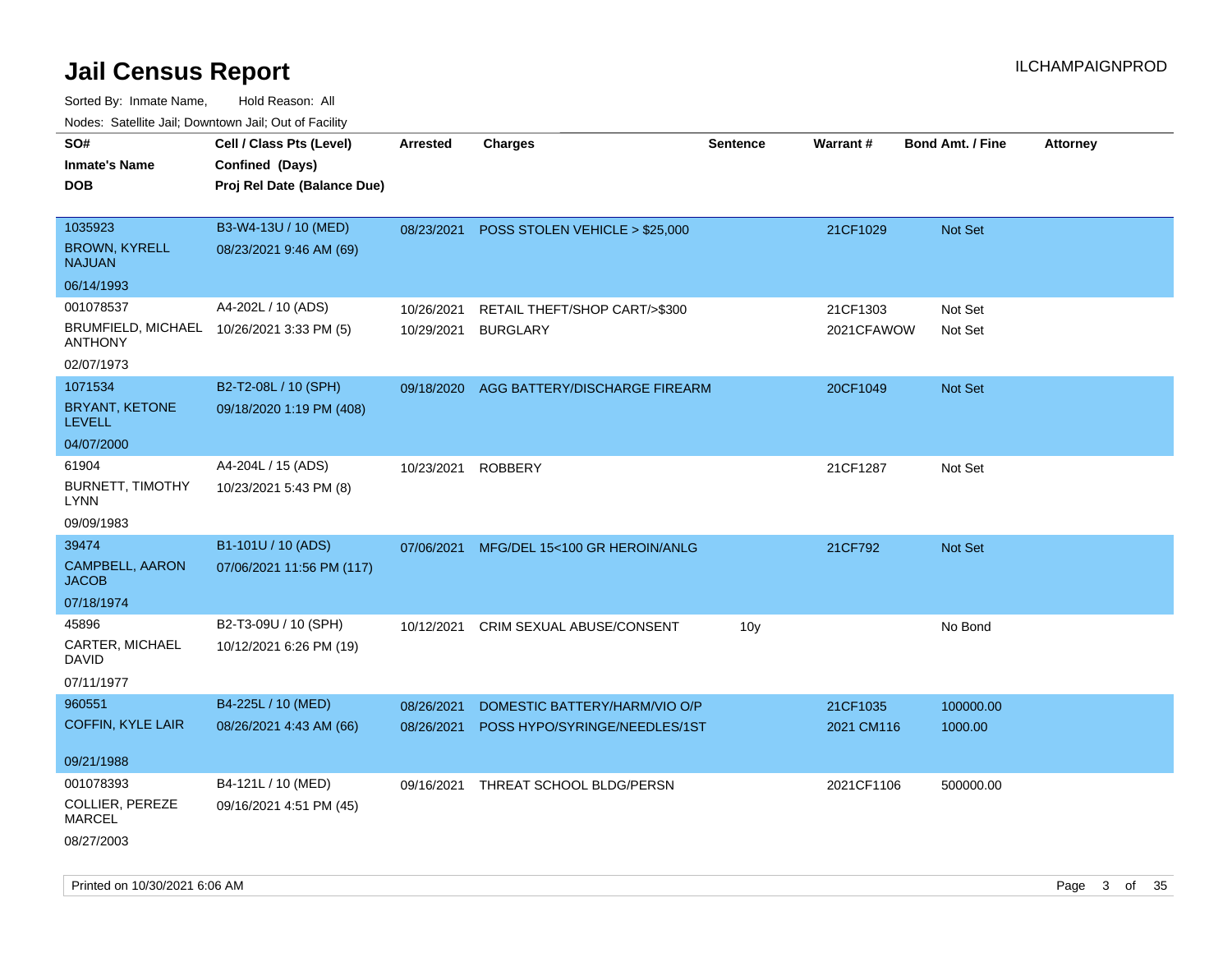| SO#                                  | Cell / Class Pts (Level)                    | <b>Arrested</b>    | <b>Charges</b>                           | <b>Sentence</b> | Warrant#   | <b>Bond Amt. / Fine</b> | <b>Attorney</b> |
|--------------------------------------|---------------------------------------------|--------------------|------------------------------------------|-----------------|------------|-------------------------|-----------------|
| <b>Inmate's Name</b>                 | Confined (Days)                             |                    |                                          |                 |            |                         |                 |
| <b>DOB</b>                           | Proj Rel Date (Balance Due)                 |                    |                                          |                 |            |                         |                 |
|                                      |                                             |                    |                                          |                 |            |                         |                 |
| 34805                                | B4-226L / 15 (MAX)                          | 10/01/2021         | <b>DOMESTIC BATTERY</b>                  |                 | 21CF1183   | Not Set                 |                 |
|                                      | CONERLY, KIN JOSEPH 10/01/2021 1:53 AM (30) | 10/01/2021         | ARMED HABITUAL CRIMINAL                  |                 | 21CF1184   | Not Set                 |                 |
|                                      |                                             | 10/06/2021         | POSS STOLEN VEHICLE > \$25,000           |                 | 19CF1786   | <b>Not Set</b>          |                 |
| 11/16/1971                           |                                             |                    |                                          |                 |            |                         |                 |
| 1074319                              | A3-117L / 15 (ADS)                          | 10/12/2021         | AGGRAVATED CRUELTY TO ANIMALS            |                 | 21CF1238   | Not Set                 |                 |
| CRAIG, DAVUCCI<br><b>DAVION</b>      | 10/12/2021 11:36 AM (19)                    | 10/14/2021         | <b>MURDER</b>                            |                 | 21CF1239   | Not Set                 |                 |
| 08/02/2001                           |                                             |                    |                                          |                 |            |                         |                 |
| 001077549                            | B2-T3-10L / 10 (SPH)                        |                    | 12/22/2020 PRED CRIM SEX ASLT/VICTIM <13 |                 | 2020CF1469 | Not Set                 |                 |
| CRISTOBAL-MATEO,<br><b>CRISTOBAL</b> | 12/22/2020 1:17 PM (313)                    |                    |                                          |                 |            |                         |                 |
| 12/02/1988                           |                                             |                    |                                          |                 |            |                         |                 |
| 34111                                | BOOKH-3                                     | 10/29/2021         | OBSTRUCT JUST/DESTROY EVIDENCE           |                 | 2018CF1243 | 50000.00                |                 |
| CROSSLAND, KEVIN<br><b>SHAWN</b>     | 10/29/2021 10:15 PM (2)                     |                    |                                          |                 |            |                         |                 |
| 10/02/1967                           |                                             |                    |                                          |                 |            |                         |                 |
| 001077536                            | B2-T1-03U / 10 (SPH)                        | 12/20/2020 ROBBERY |                                          |                 | 20CF1446   | <b>Not Set</b>          |                 |
| DAVIS, ARTRE LAVAE                   | 12/20/2020 1:38 PM (315)                    |                    |                                          |                 |            |                         |                 |
|                                      |                                             |                    |                                          |                 |            |                         |                 |
| 06/26/2002                           |                                             |                    |                                          |                 |            |                         |                 |
| 1023587                              | B1-203U / 15 (MAX)                          | 09/24/2021         | MFG/DEL CANNABIS/2.5-10 GRAMS            |                 | 21CF1155   | Not Set                 |                 |
| DAVIS, MARTIN<br><b>DENNIS</b>       | 09/24/2021 9:38 PM (37)                     |                    | 09/24/2021 ARMED HABITUAL CRIMINAL       |                 | 2021-CF681 | 500000.00               |                 |
| 12/02/1994                           |                                             |                    |                                          |                 |            |                         |                 |
| 001077634                            | A2-223L / 5 (ADS)                           | 09/23/2021         | OBSTRUCT JUST/DESTROY EVIDENCE           |                 | 21CF887    | 25000.00                |                 |
| DAVIS, TAMIKA                        | 09/23/2021 12:30 AM (38)                    |                    |                                          |                 |            |                         |                 |
| 03/11/1974                           |                                             |                    |                                          |                 |            |                         |                 |
| 001078538                            | BOOKH-6 / 10 (ADS)                          | 10/26/2021         | CRIM SEX ASSAULT/FORCE                   |                 | 21CF1301   | Not Set                 |                 |
| DAWKINS, LEN                         | 10/26/2021 8:18 PM (5)                      |                    |                                          |                 |            |                         |                 |
| 03/23/1987                           |                                             |                    |                                          |                 |            |                         |                 |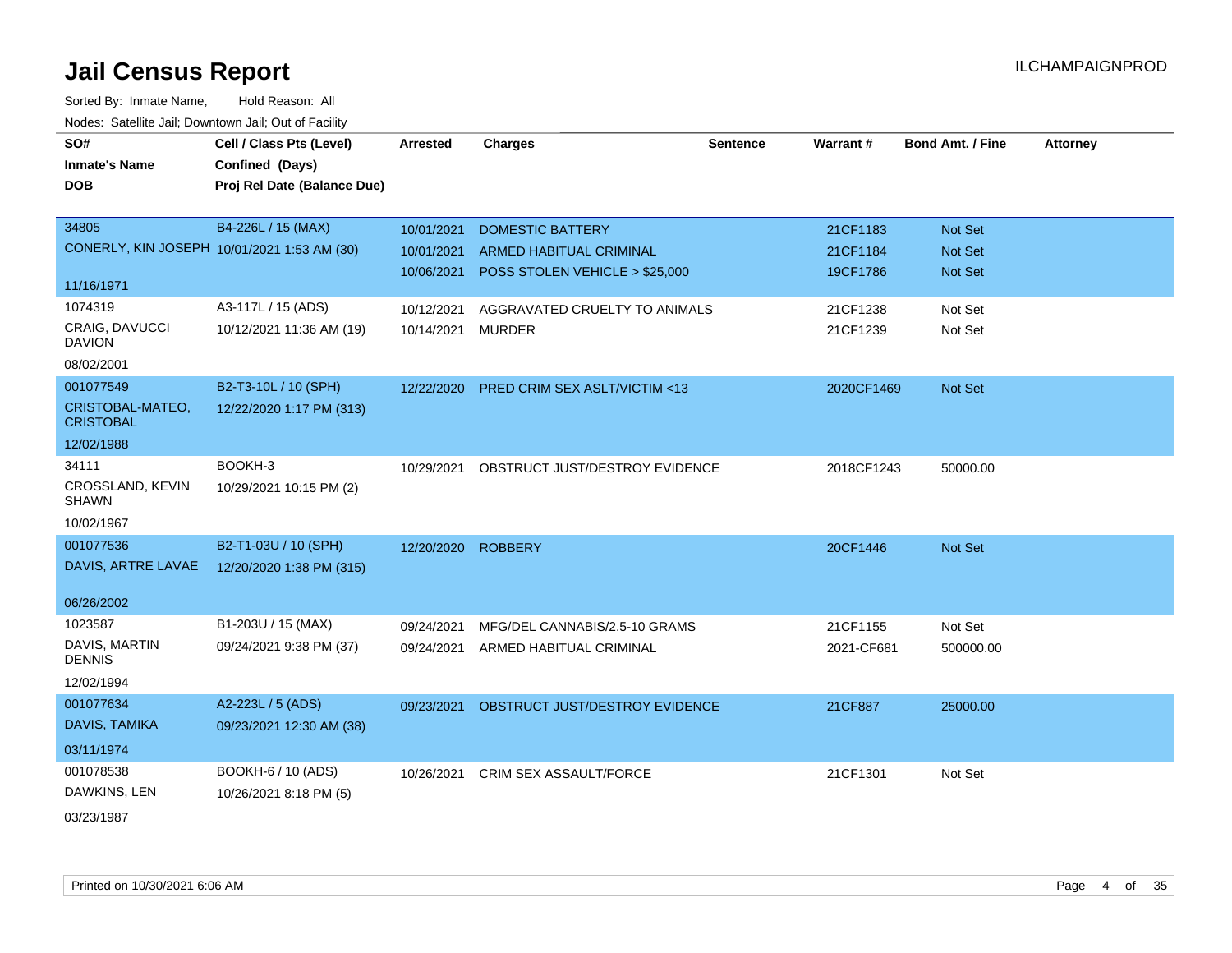| SO#                        | Cell / Class Pts (Level)    | <b>Arrested</b> | <b>Charges</b>                        | <b>Sentence</b> | <b>Warrant#</b> | <b>Bond Amt. / Fine</b> | <b>Attorney</b> |
|----------------------------|-----------------------------|-----------------|---------------------------------------|-----------------|-----------------|-------------------------|-----------------|
| <b>Inmate's Name</b>       | Confined (Days)             |                 |                                       |                 |                 |                         |                 |
| <b>DOB</b>                 | Proj Rel Date (Balance Due) |                 |                                       |                 |                 |                         |                 |
| 56972                      | B4-227U / 10 (MED)          | 08/30/2021      | POSS STOLEN VEHICLE > \$25,000        |                 | 21CF1044        | <b>Not Set</b>          |                 |
| DAY, DANIEL JOSEPH         | 08/30/2021 3:07 PM (62)     | 09/04/2021      | <b>BURGLARY</b>                       |                 | 21CF1054        | Not Set                 |                 |
| 10/16/1982                 |                             |                 |                                       |                 |                 |                         |                 |
| 64070                      | B3-W8-32L / 10 (MED)        | 10/07/2021      | <b>RESIDENTIAL BURGLARY</b>           |                 | 21CF001176      | 25000.00                |                 |
| DECKER, ANTHONY V          | 10/07/2021 9:14 AM (24)     |                 |                                       |                 |                 |                         |                 |
| 11/27/1982                 |                             |                 |                                       |                 |                 |                         |                 |
| 989143                     | B3-W2-06L / 10 (MED)        | 09/27/2021      | <b>STALKING/CAUSE PERSON DISTRESS</b> |                 | 21CF1149        | 50000.00                |                 |
| DIAL, CLAYTON COLE         | 09/27/2021 4:12 PM (34)     | 09/27/2021      | <b>VIOLATE ORDER PROTECTION</b>       |                 | 21CM440         | 25000.00                |                 |
|                            |                             | 09/27/2021      | POSSESSION OF METH<5 GRAMS            |                 | 20CF1030        | 9430.00                 |                 |
| 07/28/1991                 |                             |                 |                                       |                 |                 |                         |                 |
| 001077846                  | A1-224L / 5 (ADS)           | 04/12/2021      | BATTERY/MAKES PHYSICAL CONTACT        |                 | 21CM142         | Not Set                 |                 |
| DONAHUE, JEANICE<br>LUELLA | 04/12/2021 9:50 AM (202)    | 08/19/2021      | CRIMINAL TRESPASS TO LAND             |                 | 2019CM378       | 5000.00                 |                 |
| 07/03/1993                 |                             | 08/19/2021      | CRIM DAMAGE TO PROPERTY <\$500        |                 | 2020CM299       | 1500.00                 |                 |
|                            |                             | 08/19/2021      | <b>CRIMINAL TRESPASS TO LAND</b>      |                 | 2020CM297       | 1500.00                 |                 |
|                            |                             | 08/19/2021      | <b>RETAIL THEFT</b>                   |                 | 2020CM455       | 1500.00                 |                 |
| 1061304                    | B1-207U / 15 (MAX)          | 10/11/2021      | ARMED HABITUAL CRIMINAL               |                 | 21CF1226        | No Bond                 |                 |
| <b>DORRIS, KEMION</b>      | 10/11/2021 7:30 PM (20)     | 10/11/2021      | ARMED HABITUAL CRIMINAL               |                 | 21CF1227        | No Bond                 |                 |
| <b>DAETOCE</b>             |                             | 10/11/2021      | <b>HOME INVASION/FIREARM</b>          |                 | 21CF1228        | No Bond                 |                 |
| 11/19/1997                 |                             |                 |                                       |                 |                 |                         |                 |
| 527379                     | A3-217U / 15 (ADS)          | 10/25/2021      | ARMED HABITUAL CRIMINAL               |                 | 21CF1297        | Not Set                 |                 |
| DRAKE, MARCELL<br>DEON     | 10/25/2021 5:05 PM (6)      | 10/27/2021      | AGG DOMESTIC BATTERY/STRANGLE         |                 | 21CF1245        | Not Set                 |                 |
| 04/20/1987                 |                             |                 |                                       |                 |                 |                         |                 |
| 55465                      | A3-216L / 5 (ADS)           | 10/25/2021      | DRIVING ON REVOKED LICENSE            |                 | 21CF119         | No Bond                 |                 |
| ELMORE, TONY PAUL          | 10/25/2021 3:56 PM (6)      |                 |                                       |                 |                 |                         |                 |
| 10/25/1966                 | 11/17/2021 (0.00)           |                 |                                       |                 |                 |                         |                 |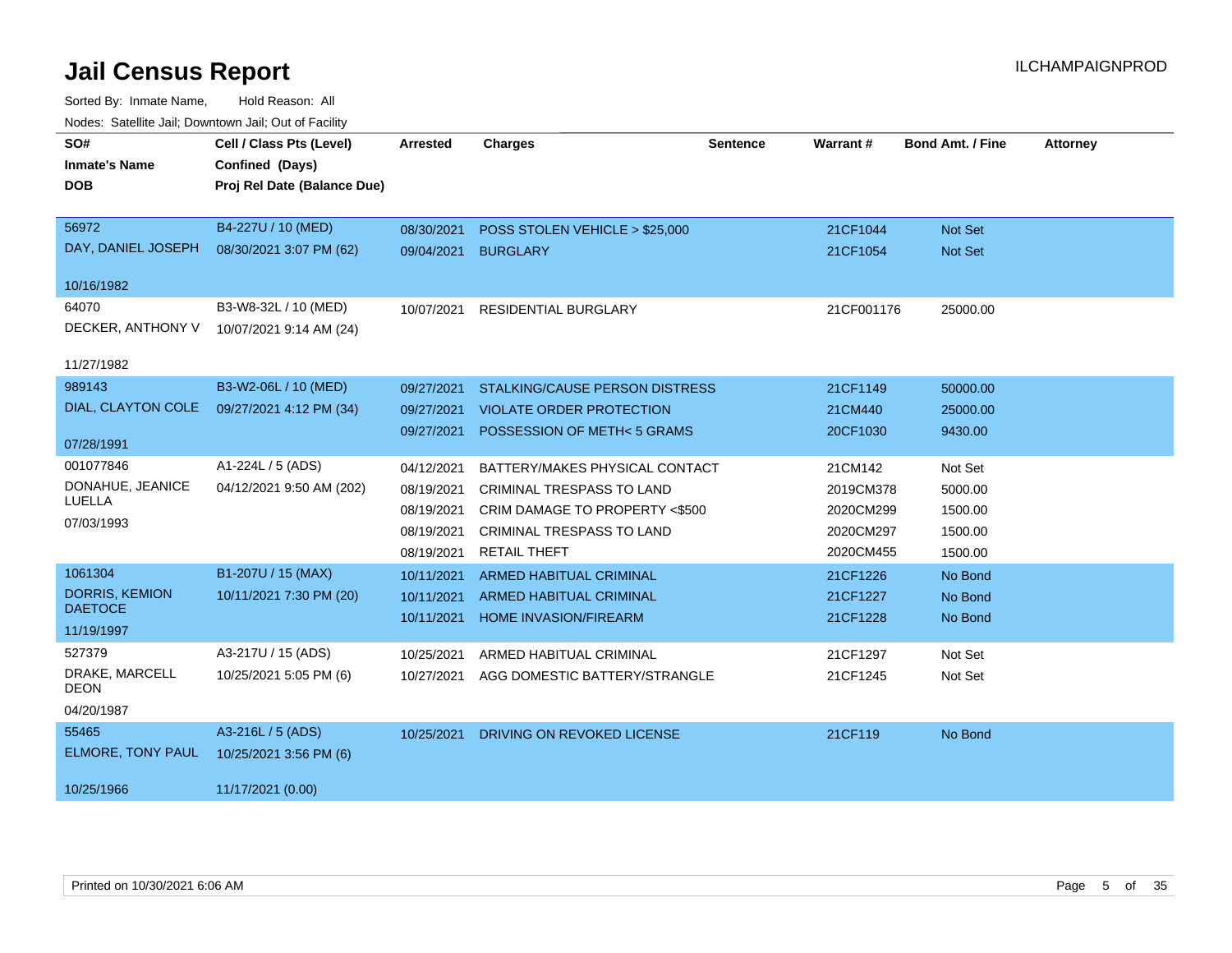| SO#                                    | Cell / Class Pts (Level)                    | <b>Arrested</b> | <b>Charges</b>                            | <b>Sentence</b> | Warrant#    | <b>Bond Amt. / Fine</b> | <b>Attorney</b> |
|----------------------------------------|---------------------------------------------|-----------------|-------------------------------------------|-----------------|-------------|-------------------------|-----------------|
| <b>Inmate's Name</b>                   | Confined (Days)                             |                 |                                           |                 |             |                         |                 |
| <b>DOB</b>                             | Proj Rel Date (Balance Due)                 |                 |                                           |                 |             |                         |                 |
|                                        |                                             |                 |                                           |                 |             |                         |                 |
| 45194                                  | A3-211U / 10 (ADS)                          | 10/20/2021      | DOMESTIC BATTERY/OTHER PRIOR              |                 | 21CF1265    | Not Set                 |                 |
| <b>FALLS, ANDREW</b>                   | 10/20/2021 12:59 AM (11)                    |                 |                                           |                 |             |                         |                 |
| 08/15/1976                             |                                             |                 |                                           |                 |             |                         |                 |
| 527081                                 | B3-W6-24L / 10 (MED)                        |                 | 09/06/2021 ARSON/REAL/PERSONAL PROP>\$150 |                 | 2021 CF 797 | 25000.00                |                 |
| FERGUSON.<br><b>CHRISTOPHER</b>        | 09/06/2021 1:18 PM (55)                     |                 |                                           |                 |             |                         |                 |
| 12/21/1981                             |                                             |                 |                                           |                 |             |                         |                 |
| 524764                                 | B3-W2-08L / 5 (MIN)                         | 09/18/2021      | METH DELIVERY/15<100 GRAMS                |                 | 21CF627     | 50000.00                |                 |
| <b>FISCUS, ROBERT</b><br><b>LOWELL</b> | 09/18/2021 10:50 AM (43)                    |                 |                                           |                 |             |                         |                 |
| 02/17/1986                             |                                             |                 |                                           |                 |             |                         |                 |
| 997549                                 | B1-106L / 10 (MED)                          | 10/12/2021      | FELON POSS/USE WEAPON/FIREARM             | 3y (DOC)        | 19CF1089    | Not Set                 |                 |
| FLOWERS, FENTON<br>ARNEZ               | 10/12/2021 2:25 PM (19)                     |                 |                                           |                 |             |                         |                 |
| 12/14/1991                             |                                             |                 |                                           |                 |             |                         |                 |
| 518395                                 | B2-T3-12L / 15 (SPH)                        | 07/07/2020      | <b>CRIMINAL SEXUAL ASSAULT</b>            |                 | 2020-CF735  | 250000.00               |                 |
|                                        | FRANDLE, MARK RYAN 07/07/2020 3:42 PM (481) |                 |                                           |                 |             |                         |                 |
| 09/10/1985                             |                                             |                 |                                           |                 |             |                         |                 |
| 001077934                              | A1-125U / 10 (MED)                          | 08/22/2021      | DOMESTIC BATTERY                          |                 | 21 CM 172   | 10000.00                |                 |
| FREED, LOGAN                           | 08/22/2021 11:45 PM (70)                    | 08/22/2021      | AGG DUI/ACCIDENT/DEATH                    |                 | 21CF1024    | Not Set                 |                 |
| <b>SUZANNE</b>                         |                                             |                 |                                           |                 |             |                         |                 |
| 08/18/1996                             |                                             |                 |                                           |                 |             |                         |                 |
| 001078290                              | A1-124L / 10 (ADS)                          | 08/19/2021      | MACHINE GUN/AUTO WEAPON/VEH               |                 | 21CF1012    | Not Set                 |                 |
| FREEMAN, ANGEL<br><b>JANILA KAY</b>    | 08/19/2021 1:26 AM (73)                     |                 |                                           |                 |             |                         |                 |
| 12/25/1995                             |                                             |                 |                                           |                 |             |                         |                 |
| 001078450                              | A3-114L / 10 (ADS)                          | 10/26/2021      | BURGLARY W/O CAUSING DAMAGE               |                 | 21CF1307    | Not Set                 |                 |
| GAMBLE, HAKEEM<br><b>DARION</b>        | 10/26/2021 1:01 PM (5)                      | 10/26/2021      | AGGRAVATED BATTERY                        |                 | 21CF1306    | Not Set                 |                 |
| 12/17/1999                             |                                             |                 |                                           |                 |             |                         |                 |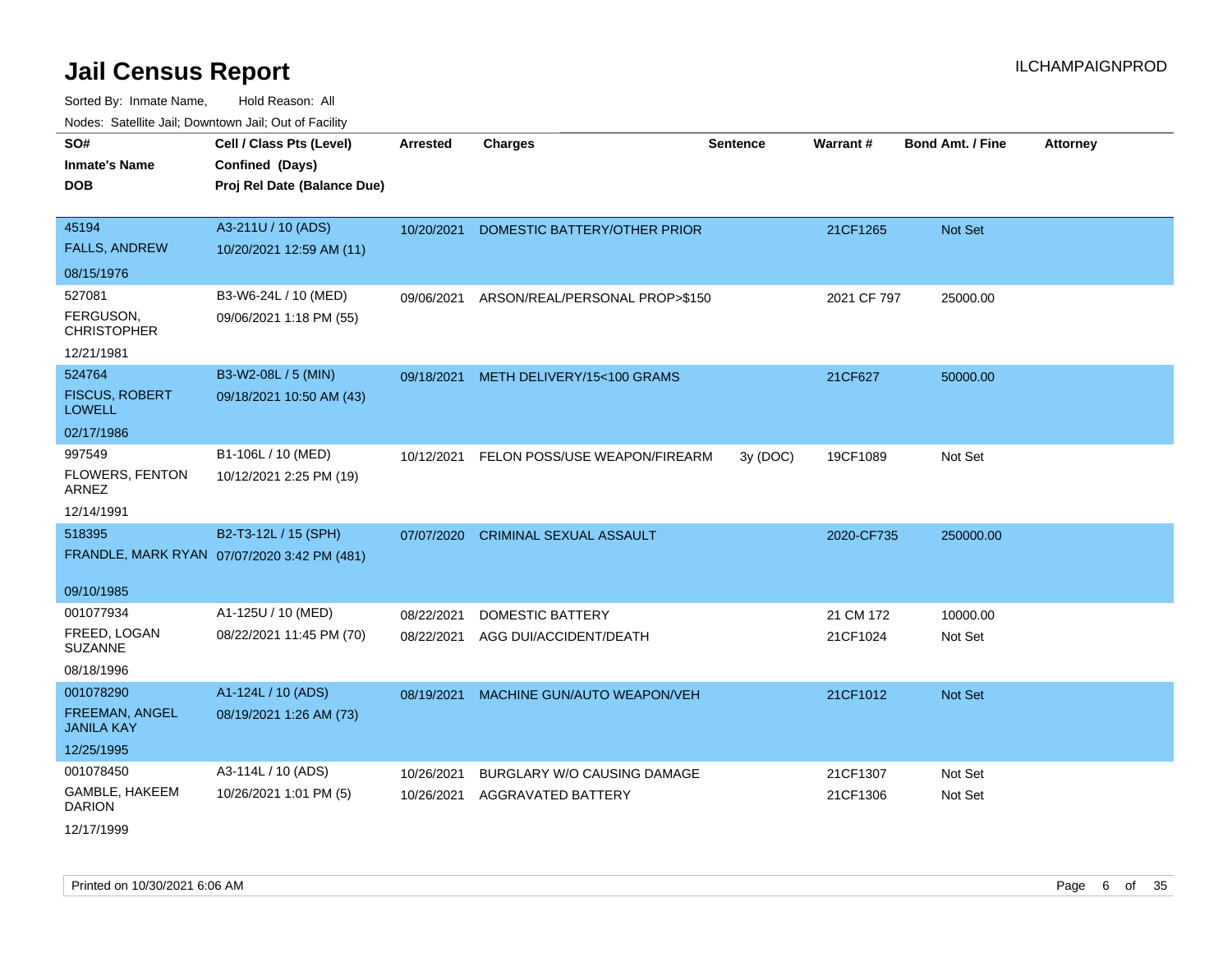| Sorted By: Inmate Name,                               | Hold Reason: All                             |                 |                                     |                 |            |                  |                 |
|-------------------------------------------------------|----------------------------------------------|-----------------|-------------------------------------|-----------------|------------|------------------|-----------------|
| Nodes: Satellite Jail; Downtown Jail; Out of Facility |                                              |                 |                                     |                 |            |                  |                 |
| SO#                                                   | Cell / Class Pts (Level)                     | <b>Arrested</b> | <b>Charges</b>                      | <b>Sentence</b> | Warrant#   | Bond Amt. / Fine | <b>Attorney</b> |
| <b>Inmate's Name</b>                                  | Confined (Days)                              |                 |                                     |                 |            |                  |                 |
| <b>DOB</b>                                            | Proj Rel Date (Balance Due)                  |                 |                                     |                 |            |                  |                 |
|                                                       |                                              |                 |                                     |                 |            |                  |                 |
| 1013012                                               | B4-222L / 15 (MAX)                           | 07/08/2021      | ATTEMPT (FIRST DEGREE MURDER)       |                 | 2021CF790  | 1000000.00       |                 |
|                                                       | GARY, XAVIER LAMAR  07/08/2021 9:24 AM (115) | 07/08/2021      | <b>FELON POSS/USE FIREARM PRIOR</b> |                 | 2020CF650  | 25000.00         |                 |
|                                                       |                                              | 07/08/2021      | FELON POSS/USE FIREARM PRIOR        |                 | 21CF798    | <b>Not Set</b>   |                 |
| 12/14/1991                                            |                                              |                 |                                     |                 |            |                  |                 |
| 001078543                                             | BOOKH-5                                      | 10/30/2021      | <b>RESIST/OBSTRUCT WITH INJURY</b>  |                 | 2021CFAWOW | Not Set          |                 |
| <b>GASTON, DARNAZ</b>                                 | 10/30/2021 3:55 AM (1)                       | 10/30/2021      | AGG BATTERY/PEACE OFFICER           |                 | 2021CFAWOW | Not Set          |                 |
| <b>DARNYELL</b>                                       |                                              | 10/30/2021      | POSSESSING A CONTROLLED SUBSTANC    |                 | 2021CFAWOW | Not Set          |                 |
| 10/29/1999                                            |                                              | 10/30/2021      | DRVG UNDER INFLU OF ALCOHOL         |                 | 2021DTAWOW | Not Set          |                 |
|                                                       |                                              | 10/30/2021      | SEAT BELT REQUIRED/DRIVER           |                 | 2021TRAWOW | Not Set          |                 |
|                                                       |                                              | 10/30/2021      | OPERATE UNINSURED MTR VEHICLE       |                 | 2021TRAWOW | Not Set          |                 |
|                                                       |                                              | 10/30/2021      | SQUEALING/SCREECHING TIRES          |                 | 2021TRAWOW | Not Set          |                 |
|                                                       |                                              | 10/30/2021      | DRIVING 1-10 MPH ABOVE LIMIT        |                 | 2021TRAWOW | Not Set          |                 |
|                                                       |                                              | 10/30/2021      | DRIVING/NEVER ISSUED LICENSE        |                 | 2021TRAWOW | Not Set          |                 |
|                                                       |                                              | 10/30/2021      | AGG DUI/LIC SUSP OR REVOKED         |                 | 2021CFAWOW | No Bond          |                 |
| 56342                                                 | A3-111U / 10 (ADS)                           |                 |                                     |                 |            |                  |                 |
| <b>GRIFFIN, NATHAN</b>                                |                                              | 10/21/2021      | THEFT CONTROL INTENT <\$500         |                 | 17CF1451   | 10000.00         |                 |
| <b>EUGENE</b>                                         | 10/21/2021 4:20 PM (10)                      | 10/21/2021      | DRIVING ON REVOKED LICENSE          |                 | 20TR1979   | 3000.00          |                 |
| 02/24/1969                                            |                                              | 10/21/2021      | <b>ARMED HABITUAL CRIMINAL</b>      |                 | 21CF1279   | Not Set          |                 |
| 1041176                                               | B4-223U / 15 (MAX)                           | 10/05/2021      | PAROLE REVOCATION                   |                 |            | Not Set          |                 |
| HART, DAVEON                                          | 10/05/2021 10:35 AM (26)                     | 10/06/2021      | AGGRAVATED DOMESTIC BATTERY         |                 |            | Not Set          |                 |
| LATTEEF                                               |                                              |                 |                                     |                 |            |                  |                 |
| 03/15/1996                                            |                                              |                 |                                     |                 |            |                  |                 |
| 544770                                                | B4-122L / 10 (MED)                           | 08/14/2021      | AGG DOMESTIC BATTERY/STRANGLE       |                 | 2021CF514  | 25000.00         |                 |
| <b>HAYES, DEVON</b>                                   | 08/14/2021 2:56 AM (78)                      | 08/14/2021      | AGGRAVATED DOMESTIC BATTERY         |                 | 21CF977    | No Bond          |                 |
| <b>JERMAINE</b>                                       |                                              |                 |                                     |                 |            |                  |                 |
| 11/07/1987                                            |                                              |                 |                                     |                 |            |                  |                 |
| 965829                                                | BOOKH-4 / 10 (ADS)                           | 09/09/2021      | HRSMT/NO CONVERSATION/KILL          |                 | 2021CF1072 | 25000.00         |                 |
| HEINZ, ANDREW<br><b>MICHAEL</b>                       | 09/09/2021 5:21 PM (52)                      | 09/13/2021      | PROBATION VIOLATION                 |                 | 21CF7      | Not Set          |                 |

07/01/1987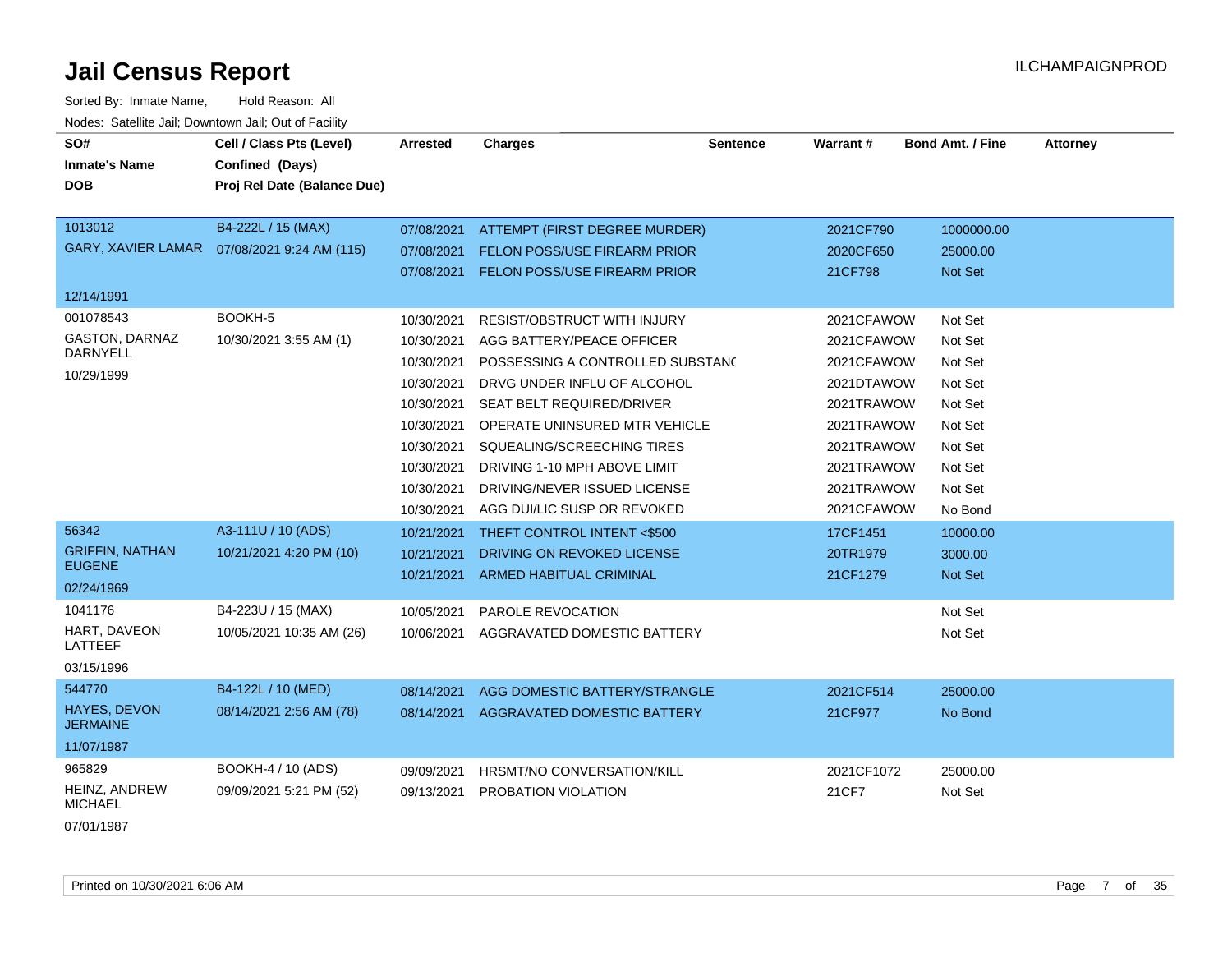| SO#                                    | Cell / Class Pts (Level)    | <b>Arrested</b> | <b>Charges</b>                          | <b>Sentence</b> | Warrant#  | <b>Bond Amt. / Fine</b> | <b>Attorney</b> |
|----------------------------------------|-----------------------------|-----------------|-----------------------------------------|-----------------|-----------|-------------------------|-----------------|
| <b>Inmate's Name</b>                   | Confined (Days)             |                 |                                         |                 |           |                         |                 |
| <b>DOB</b>                             | Proj Rel Date (Balance Due) |                 |                                         |                 |           |                         |                 |
|                                        |                             |                 |                                         |                 |           |                         |                 |
| 28016                                  | B3-W4-14L / 10 (MED)        | 08/30/2021      | DOM BTRY/CONTACT/4+ PRECONV             |                 | 21CF904   | 50000.00                |                 |
| <b>HENRY, CRAIG</b><br><b>ANDREW</b>   | 08/30/2021 3:34 PM (62)     |                 |                                         |                 |           |                         |                 |
| 12/04/1962                             |                             |                 |                                         |                 |           |                         |                 |
| 001078488                              | B2-T4-15U / 15 (SPH)        | 10/14/2021      | <b>PRED CRIM SEX ASLT/VICTIM &lt;13</b> |                 | 21CF1232  | 500000.00               |                 |
| HERNANDEZ-LOPEZ,<br><b>ERNESTO</b>     | 10/14/2021 3:15 PM (17)     | 10/14/2021      | <b>FUGITIVE FROM JUSTICE</b>            |                 | 21CF1246  | Not Set                 |                 |
| 11/28/1975                             |                             |                 |                                         |                 |           |                         |                 |
| 1041135                                | A3-211L / 15 (MAX)          | 10/19/2021      | ARMED VIOLENCE/CATEGORY I               |                 | 21CF1266  | No Bond                 |                 |
| HILL, DEONANCE<br><b>JAMES</b>         | 10/19/2021 5:46 PM (12)     |                 |                                         |                 |           |                         |                 |
| 04/28/1992                             |                             |                 |                                         |                 |           |                         |                 |
| 975293                                 | B2-T4-14L / 10 (SPH)        | 07/21/2021      | <b>STALKING</b>                         |                 | 2021CF863 | Not Set                 |                 |
| HILL, JACOB MILES                      | 07/21/2021 8:43 PM (102)    | 07/21/2021      | VIO ORDER/PRIOR VIO OF ORDER            |                 | 21CF914   | No Bond                 |                 |
|                                        |                             | 07/25/2021      | PAROLE REVOCATION                       |                 | CH2104646 | Not Set                 |                 |
| 02/06/1988                             |                             | 08/18/2021      | HARASS WITNESS/FAMILY MBR/REP           |                 | 21CF992   | Not Set                 |                 |
|                                        |                             | 09/09/2021      | AGG STALKING/BODILY HARM                |                 | 21CF1073  | Not Set                 |                 |
| 48471                                  | B1-207L / 15 (MAX)          | 08/08/2021      | AGG BATTERY/DISCHARGE FIREARM           |                 | 21CF946   | Not Set                 |                 |
| <b>HILL, RAMESH</b><br><b>JERMAINE</b> | 08/08/2021 4:45 AM (84)     |                 |                                         |                 |           |                         |                 |
| 12/11/1978                             |                             |                 |                                         |                 |           |                         |                 |
| 980939                                 | A4-103L / 10 (ADS)          | 10/12/2021      | <b>BURGLARY/MV</b>                      |                 | 21CF1229  | Not Set                 |                 |
| <b>HILL, XAVIER</b><br><b>LENSHAUN</b> | 10/12/2021 12:18 PM (19)    |                 |                                         |                 |           |                         |                 |
| 06/18/1988                             |                             |                 |                                         |                 |           |                         |                 |
| 49618                                  | A4-202U / 5 (ADS)           | 10/26/2021      | AGG FLEEING POLICE/21 MPH OVER          |                 | 21CF1300  | No Bond                 |                 |
| HITES, STEVEN<br><b>WAYNE</b>          | 10/26/2021 7:42 AM (5)      |                 |                                         |                 |           |                         |                 |
| 12/31/1979                             |                             |                 |                                         |                 |           |                         |                 |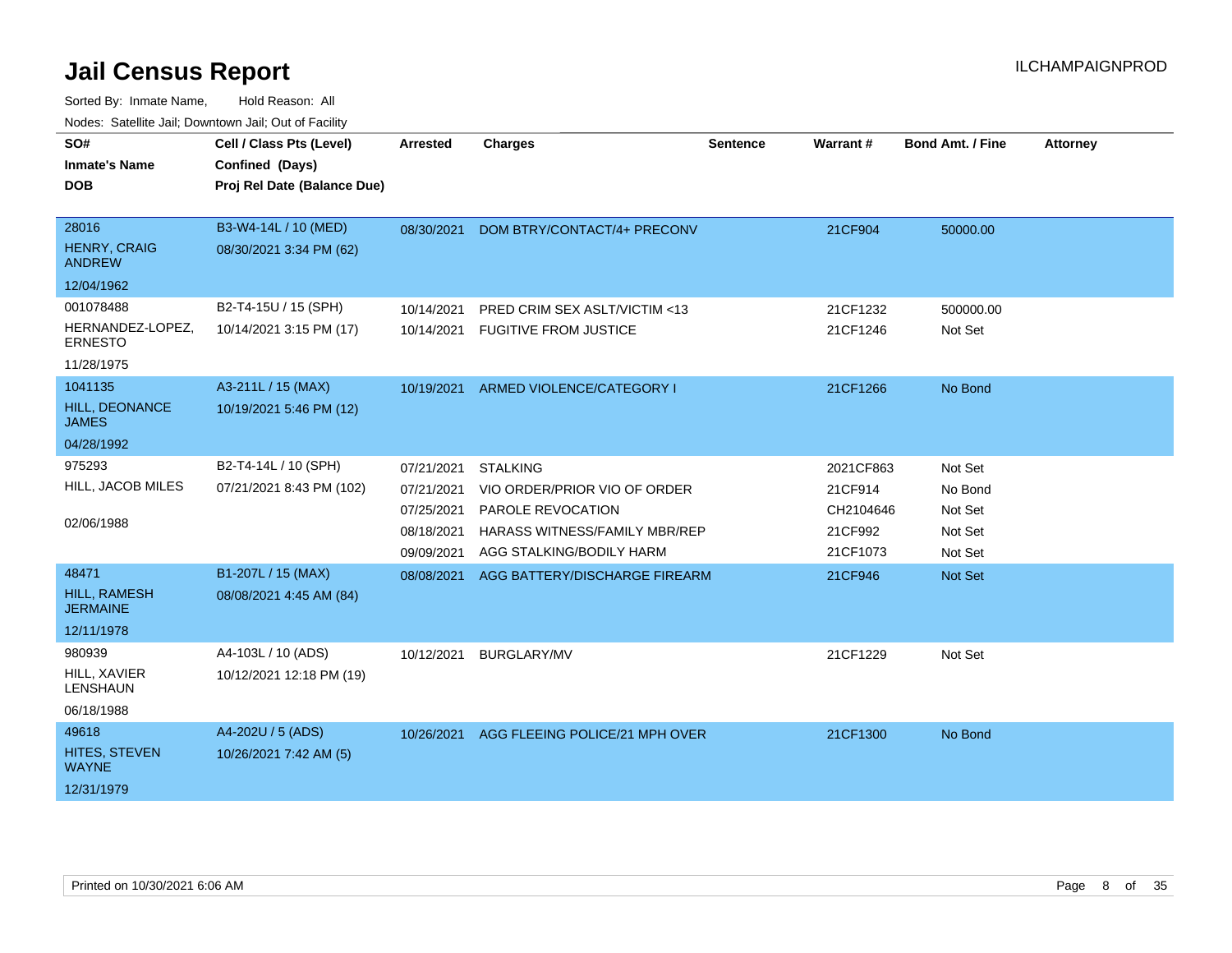| SO#<br><b>Inmate's Name</b><br><b>DOB</b>                                            | Cell / Class Pts (Level)<br>Confined (Days)<br>Proj Rel Date (Balance Due) | <b>Arrested</b>                                      | <b>Charges</b>                                                                                                                | <b>Sentence</b> | <b>Warrant#</b>                          | <b>Bond Amt. / Fine</b>                     | <b>Attorney</b> |          |
|--------------------------------------------------------------------------------------|----------------------------------------------------------------------------|------------------------------------------------------|-------------------------------------------------------------------------------------------------------------------------------|-----------------|------------------------------------------|---------------------------------------------|-----------------|----------|
| 1045186<br><b>HOLBROOK, JOHNNIE</b><br><b>MATHIS</b><br>07/19/1996                   | B4-121U / 15 (MAX)<br>08/16/2021 11:07 AM (76)                             | 08/16/2021<br>08/16/2021<br>08/16/2021<br>08/16/2021 | ARMED VIOLENCE/CATEGORY I<br>FELON POSS/USE WEAPON/FIREARM<br>AGG FLEEING POLICE/21 MPH OVER<br>FELON POSS/USE WEAPON/FIREARM |                 | 21CF934<br>19CF968<br>21CF988<br>21CF989 | 1000000.00<br>Not Set<br>Not Set<br>Not Set |                 |          |
| 38993<br>JACKSON, LAMONT<br><b>JEREMIE</b><br>07/31/1973                             | B4-127L / 15 (MAX)<br>02/13/2021 7:45 AM (260)                             | 02/13/2021                                           | ATTEMPT (FIRST DEGREE MURDER)                                                                                                 |                 | 21CF181                                  | Not Set                                     |                 |          |
| 532426<br><b>JACKSON, NATASHA</b><br><b>RENETTA</b><br>01/02/1987                    | A1-126L / 10 (ADS)<br>05/16/2021 12:24 AM (168)                            |                                                      | 05/16/2021 AGGRAVATED BATTERY/NURSE                                                                                           |                 | 2021CF344                                | 5000.00                                     |                 |          |
| 001077487<br>JACKSON, TERREL<br><b>DANDRE</b><br>08/11/1990                          | B3-W8-30L / 10 (MED)<br>12/03/2020 10:18 AM (332)                          |                                                      | 12/03/2020 FELON POSS/USE WEAPON/FIREARM                                                                                      |                 | 20CF1377                                 | Not Set                                     |                 |          |
| 001077864<br>D.<br>01/26/1990                                                        | B1-103L / 15 (MAX)<br>JAMERSON, ANTHONY 04/18/2021 7:21 PM (196)           |                                                      | 04/18/2021 FELON POSS/USE WEAPON/FIREARM                                                                                      |                 | 21CF428                                  | <b>Not Set</b>                              |                 |          |
| 001077437<br>JOHNSON, ANTONIO<br>LASHAUN<br>01/06/1980                               | B1-205U / 10 (MED)<br>08/23/2021 7:48 PM (69)                              | 08/23/2021                                           | DOM BTRY/CONTACT/1-2 PRECONV                                                                                                  |                 | 21CF1025                                 | Not Set                                     |                 |          |
| 1007508<br><b>JOHNSON, KAWAME</b><br><b>TERRENCEIM</b><br>06/08/1990                 | B4-222U / 10 (MED)<br>09/28/2021 1:55 PM (33)                              | 09/28/2021<br>09/28/2021                             | POSSESSION OF METH/5<15 GRAMS<br>FELON POSS/USE FIREARM PRIOR                                                                 |                 | 21CF1168<br>2021CF200                    | Not Set<br>50000.00                         |                 |          |
| 1071536<br>JOHNSON, ZACHERY<br>EDWARD<br>10/30/1987<br>Printed on 10/30/2021 6:06 AM | B1-206U / 15 (MAX)<br>06/17/2021 2:00 AM (136)                             |                                                      | 06/17/2021 ATTEMPT (FIRST DEGREE MURDER)                                                                                      |                 | 21CF702                                  | Not Set                                     | Page<br>9       | of<br>35 |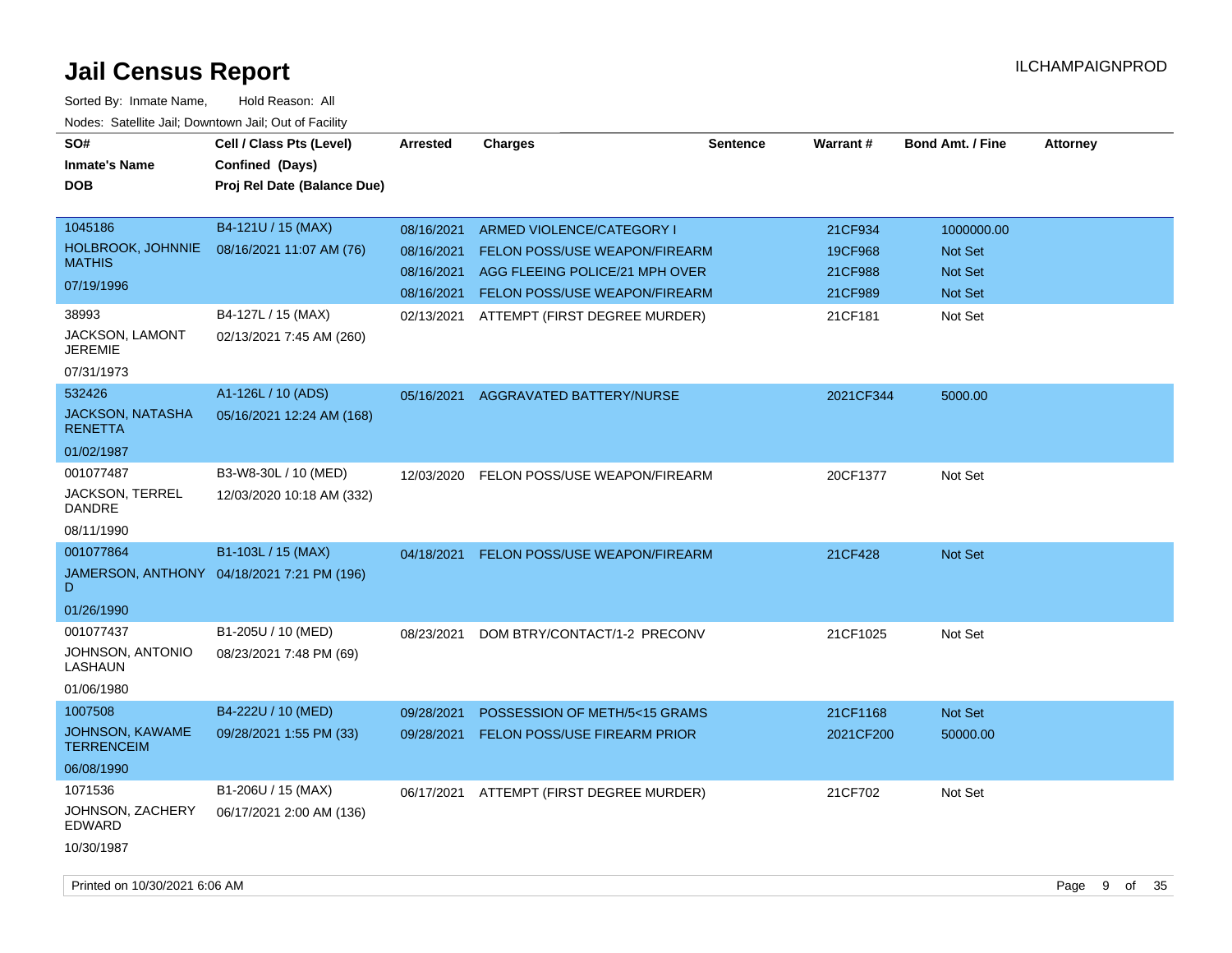| rouco. Calcillo Jali, Downtown Jali, Out of Facility |                             |                 |                                           |                 |                 |                         |                 |
|------------------------------------------------------|-----------------------------|-----------------|-------------------------------------------|-----------------|-----------------|-------------------------|-----------------|
| SO#                                                  | Cell / Class Pts (Level)    | <b>Arrested</b> | <b>Charges</b>                            | <b>Sentence</b> | <b>Warrant#</b> | <b>Bond Amt. / Fine</b> | <b>Attorney</b> |
| <b>Inmate's Name</b>                                 | Confined (Days)             |                 |                                           |                 |                 |                         |                 |
| DOB                                                  | Proj Rel Date (Balance Due) |                 |                                           |                 |                 |                         |                 |
|                                                      |                             |                 |                                           |                 |                 |                         |                 |
| 1017120                                              | BOOKH-3                     | 10/29/2021      | BATTERY/CAUSE BODILY HARM                 |                 | 21CM498         | Not Set                 |                 |
| JONES, JOSHUA LYNN 10/29/2021 3:15 AM (2)            |                             |                 |                                           |                 |                 |                         |                 |
| 05/16/1993                                           |                             |                 |                                           |                 |                 |                         |                 |
| 001077784                                            | A3-214L / 10 (ADS)          | 10/21/2021      | DELIVERY OF OR POSSESSION OF W/ INT       |                 | 21CF1278        | Not Set                 |                 |
| <b>JONES, KEEFER</b><br>LAMONT                       | 10/21/2021 10:30 AM (10)    |                 |                                           |                 |                 |                         |                 |
| 07/26/1970                                           |                             |                 |                                           |                 |                 |                         |                 |
| 506244                                               | B1-204L / 15 (MAX)          | 07/15/2021      | ARMED ROBBERY/ARMED W/FIREARM             |                 | 2021CF791       | 250000.00               |                 |
| JOSLIN, JASON LEE                                    | 07/15/2021 4:38 AM (108)    |                 |                                           |                 |                 |                         |                 |
|                                                      |                             |                 |                                           |                 |                 |                         |                 |
| 12/22/1985                                           |                             |                 |                                           |                 |                 |                         |                 |
| 49797                                                | B1-106U / 10 (MED)          | 10/12/2021      | POSSESSING A CONTROLLED SUBSTANC 4y (DOC) |                 | 21CF365         | No Bond                 |                 |
| <b>KELLY, WARREN</b><br><b>DYTRALE</b>               | 10/12/2021 2:59 PM (19)     |                 |                                           |                 |                 |                         |                 |
| 10/23/1979                                           |                             |                 |                                           |                 |                 |                         |                 |
| 001078401                                            | A4-101L / 10 (ADS)          | 09/19/2021      | UNLAWFUL VEHICULAR INVASION               |                 | 21CF1134        | <b>Not Set</b>          |                 |
| <b>KNIGHT, ERIC</b>                                  | 09/19/2021 7:32 PM (42)     | 09/19/2021      | <b>HRSMT/THREATEN PERSON/KILL</b>         |                 | 2021CF561       | 50000.00                |                 |
| 07/11/1991                                           |                             | 09/21/2021      | <b>BURGLARY</b>                           |                 | 21CF1139        | Not Set                 |                 |
| 1070011                                              | B4-124U / 15 (MAX)          | 08/03/2021      | AGG DISCH FIREARM/1ST AID PERS            |                 | 21CF929         | Not Set                 |                 |
| LAWS, WILLIAM<br>ZARAK, Third                        | 08/03/2021 3:53 PM (89)     |                 |                                           |                 |                 |                         |                 |
| 07/06/1999                                           |                             |                 |                                           |                 |                 |                         |                 |
| 001078470                                            | B4-221U / 15 (MAX)          | 10/10/2021      | MURDER/INTENT TO KILL/INJURE              |                 | 21CF1221        | <b>Not Set</b>          |                 |
| LEE, AMAHRION<br><b>JA'MERE</b>                      | 10/10/2021 1:23 PM (21)     |                 |                                           |                 |                 |                         |                 |
| 11/05/2002                                           |                             |                 |                                           |                 |                 |                         |                 |
| 548089                                               | B1-204U / 15 (MAX)          | 12/04/2020      | ATTEMPT (FIRST DEGREE MURDER)             |                 | 20CF1378        | Not Set                 |                 |
| LEWIS, LAWRENCE                                      | 12/04/2020 4:42 AM (331)    | 12/04/2020      | AGG DOMESTIC BATTERY/STRANGLE             |                 | 18CF1507        | 10000.00                |                 |
| PAUL, Third<br>02/08/1993                            |                             | 12/04/2020      | METH DELIVERY/100<400 GRAMS               |                 | 20CF1481        | Not Set                 |                 |
|                                                      |                             |                 |                                           |                 |                 |                         |                 |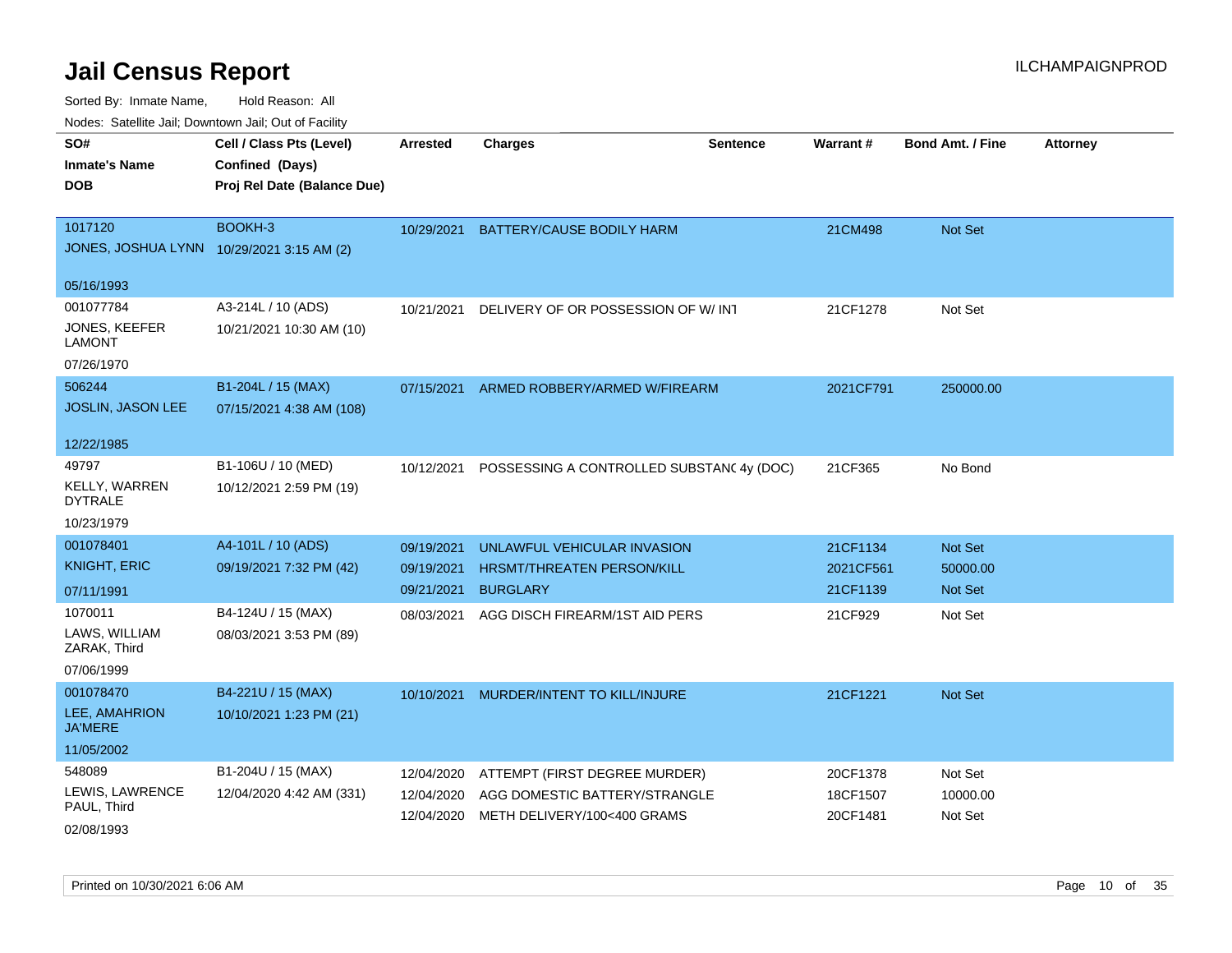| SO#                              | Cell / Class Pts (Level)                    | <b>Arrested</b>   | <b>Charges</b>                            | <b>Sentence</b> | Warrant#     | <b>Bond Amt. / Fine</b> | <b>Attorney</b> |
|----------------------------------|---------------------------------------------|-------------------|-------------------------------------------|-----------------|--------------|-------------------------|-----------------|
|                                  |                                             |                   |                                           |                 |              |                         |                 |
| <b>Inmate's Name</b>             | Confined (Days)                             |                   |                                           |                 |              |                         |                 |
| <b>DOB</b>                       | Proj Rel Date (Balance Due)                 |                   |                                           |                 |              |                         |                 |
|                                  |                                             |                   |                                           |                 |              |                         |                 |
| 001077524                        | B2-T4-13U / 10 (SPH)                        | 12/14/2020        | AGG BATTERY/JUDGE/EMT                     |                 | 2020-CF-1212 | 10000.00                |                 |
| LEWIS, TREVOR                    | 12/14/2020 5:16 PM (321)                    | 12/14/2020        | <b>RESIDENTIAL ARSON</b>                  |                 | 2020-CF-1388 | 150000.00               |                 |
| <b>DANIEL</b>                    |                                             | 12/14/2020        | AGG BATTERY/PUBLIC PLACE                  |                 | 2020-CF-1231 | 50000.00                |                 |
|                                  |                                             |                   | 12/14/2020 AGG BATTERY/PEACE OFFICER      |                 | 2020-CF-1211 | 10000.00                |                 |
| 06/03/2002                       |                                             |                   |                                           |                 |              |                         |                 |
| 001078440                        | A1-124U / 10 (MED)                          | 10/01/2021        | AGGRAVATED DOMESTIC BATTERY               |                 | 21CF1180     | Not Set                 |                 |
| <b>MONIQUE</b>                   | MAGEE, ANAYSHA KAY 10/01/2021 7:19 AM (30)  |                   |                                           |                 |              |                         |                 |
| 08/12/1994                       |                                             |                   |                                           |                 |              |                         |                 |
| 001077938                        | BOOKH-2 / 15 (ADS)                          | 05/10/2021        | AGG KIDNAPING DISCH FIR/HARM              |                 | 21CF532      | Not Set                 |                 |
| MCGAHA,                          | 05/10/2021 7:02 PM (174)                    | 05/11/2021 MURDER |                                           |                 | 2021-CF-215  | No Bond                 |                 |
| <b>CHRISTOPHER D</b>             |                                             | 05/27/2021        | <b>ESCAPE FROM DEPT OF CORRECTION</b>     |                 | 21CF600      | Not Set                 |                 |
| 07/27/1991                       |                                             |                   |                                           |                 |              |                         |                 |
| 39106                            | B2-T2-07U / 10 (SPH)                        | 10/12/2021        | DOMESTIC BATTERY/OTHER PRIOR              |                 | 21CF1217     | Not Set                 |                 |
| Junior                           | MOORE, ANDREW LEE, 10/12/2021 1:02 AM (19)  |                   |                                           |                 |              |                         |                 |
| 04/12/1973                       |                                             |                   |                                           |                 |              |                         |                 |
| 1076384                          | A2-120L                                     |                   | 10/28/2021 RETAIL THEFT/DISP MERCH/<\$300 |                 | 21CM149      | 12500.00                |                 |
|                                  | MURPHY, AZIA CIMONE 10/29/2021 12:49 AM (2) |                   |                                           |                 |              |                         |                 |
|                                  |                                             |                   |                                           |                 |              |                         |                 |
| 09/23/1995                       |                                             |                   |                                           |                 |              |                         |                 |
| 001078517                        | A3-214U / 15 (ADS)                          | 10/19/2021        | ATTEMPT (FIRST DEGREE MURDER)             |                 | 21CF1267     | Not Set                 |                 |
| NELSON, RORY<br><b>DEMOND</b>    | 10/19/2021 3:55 AM (12)                     |                   |                                           |                 |              |                         |                 |
| 08/14/1984                       |                                             |                   |                                           |                 |              |                         |                 |
| 1073913                          | BOOKF-2                                     |                   | 10/29/2021 WARRANT OUT OF COUNTY          |                 | 290CT2021    | 1500.00                 |                 |
| OSBORNE, NICHOLE<br><b>MARIE</b> | 10/29/2021 9:06 PM (2)                      |                   |                                           |                 |              |                         |                 |
| 06/22/1979                       |                                             |                   |                                           |                 |              |                         |                 |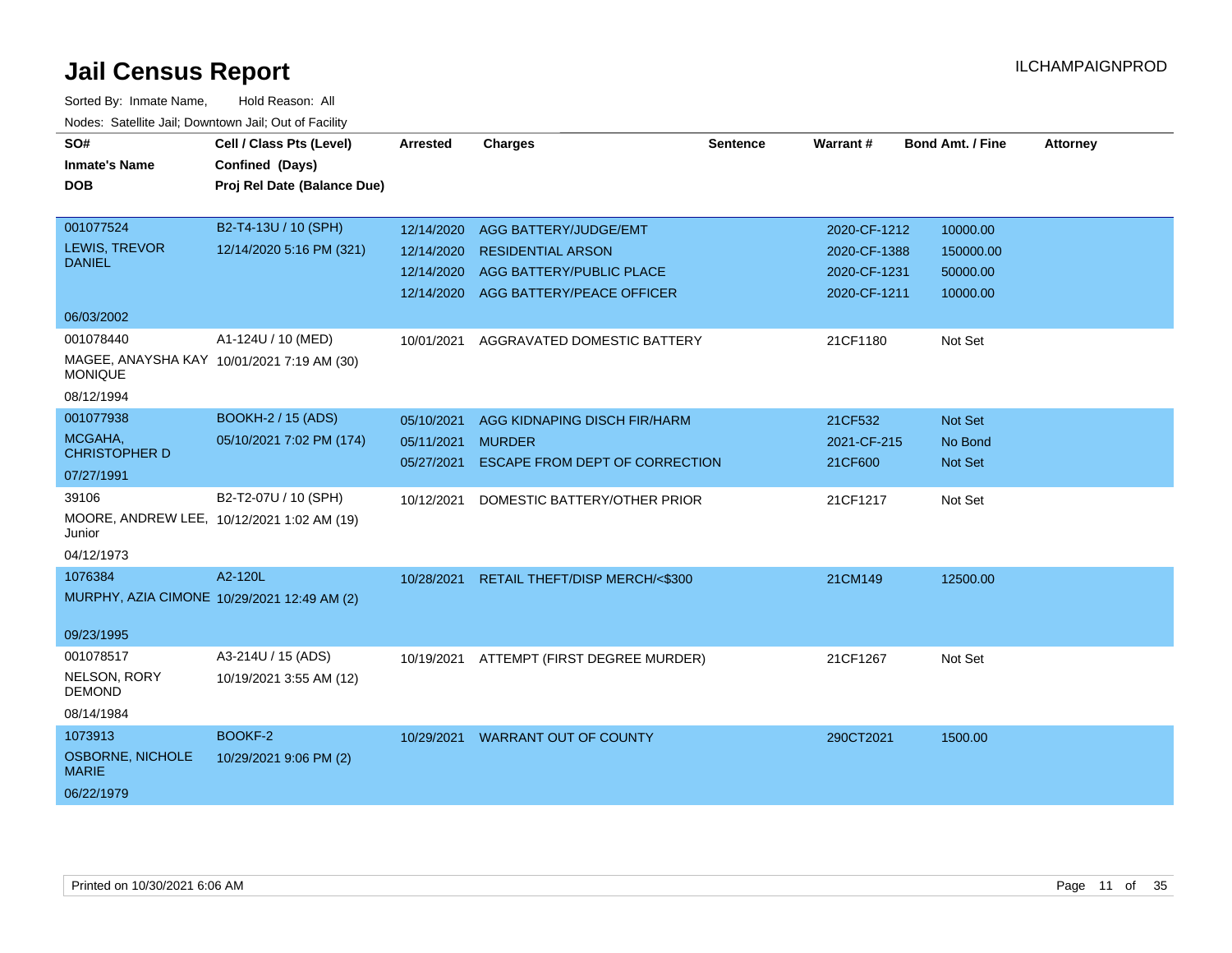| ivuutos. Saltiilit Jali, Duwilluwii Jali, Oul of Facility |                             |                          |                                                     |                 |                        |                            |                 |
|-----------------------------------------------------------|-----------------------------|--------------------------|-----------------------------------------------------|-----------------|------------------------|----------------------------|-----------------|
| SO#                                                       | Cell / Class Pts (Level)    | Arrested                 | <b>Charges</b>                                      | <b>Sentence</b> | <b>Warrant#</b>        | <b>Bond Amt. / Fine</b>    | <b>Attorney</b> |
| <b>Inmate's Name</b>                                      | Confined (Days)             |                          |                                                     |                 |                        |                            |                 |
| <b>DOB</b>                                                | Proj Rel Date (Balance Due) |                          |                                                     |                 |                        |                            |                 |
|                                                           |                             |                          |                                                     |                 |                        |                            |                 |
| 526895                                                    | A1-226L / 5 (ADS)           | 09/27/2021               | <b>RETAIL THEFT</b>                                 | 1 <sub>y</sub>  | 2016 CF 717            | No Bond                    |                 |
| <b>OWENS, ANDREA</b><br><b>MICHELLE</b>                   | 09/27/2021 11:50 AM (34)    |                          |                                                     |                 |                        |                            |                 |
| 02/01/1988                                                |                             |                          |                                                     |                 |                        |                            |                 |
| 001077516                                                 | A3-111L / 15 (ADS)          | 10/25/2021               | FELON POSS/USE WEAPON/FIREARM                       | 5y (DOC)        | 2021CF769              | No Bond                    |                 |
| PAGET, GREGORY<br>LAMAR                                   | 10/25/2021 12:47 PM (6)     |                          |                                                     |                 |                        |                            |                 |
| 05/27/1986                                                |                             |                          |                                                     |                 |                        |                            |                 |
| 1022441                                                   | A3-115L / 10 (MED)          | 10/27/2021               | AGG BATTERY/PEACE OFFICER                           |                 | 2021 CF 12             | No Bond                    |                 |
| PICKENS, DONTRELL<br><b>DEMAR</b>                         | 10/27/2021 1:39 PM (4)      | 10/27/2021               | AGG BATTERY/PEACE OFFICER                           |                 | 2020 CF 1488           | No Bond                    |                 |
| 12/10/1993                                                |                             |                          |                                                     |                 |                        |                            |                 |
| 999352                                                    | B3-W7-28L / 10 (MED)        | 09/09/2021               | VIOLATE OP/OTHER PRIOR                              |                 | 21CF1092               | Not Set                    |                 |
| PIRLOT, JUSTIN LEE                                        | 09/09/2021 11:28 AM (52)    | 10/23/2021               | <b>FALSE REPORT OF OFFENSE</b>                      |                 | 2019CF836              | 5000.00                    |                 |
|                                                           |                             |                          |                                                     |                 |                        |                            |                 |
| 11/08/1982                                                |                             |                          |                                                     |                 |                        |                            |                 |
| 1069524                                                   | B4-221L / 15 (MAX)          | 08/08/2021               | MFG/DEL CANNABIS/30-500 GRAMS                       |                 | 21CF953                | Not Set                    |                 |
| RAY DAVIS, KAMARI<br><b>DAYVON</b>                        | 08/09/2021 2:44 AM (83)     |                          |                                                     |                 |                        |                            |                 |
| 03/30/2000                                                |                             |                          |                                                     |                 |                        |                            |                 |
| 1053270                                                   | B4-125L                     | 08/11/2021               | ARM VIOLENCE/CATEGORY III/2ND                       | 8y (DOC)        | 21CF957                | Not Set                    |                 |
| RICHARDSON, WILLIE<br>LEE.                                | 08/11/2021 3:07 AM (81)     |                          |                                                     |                 |                        |                            |                 |
| 07/20/1994                                                |                             |                          |                                                     |                 |                        |                            |                 |
| 1006507                                                   | A4-205L / 10 (ADS)          | 10/21/2021               | AGG ASLT/USE DDLY WEAPON                            |                 | 21CM123                | 1000.00                    |                 |
| RODGERS, DYLAN<br><b>ROBERT</b>                           | 10/21/2021 12:34 AM (10)    | 10/21/2021<br>10/21/2021 | DOMESTIC BATTERY/OTHER PRIOR<br>PROBATION VIOLATION |                 | 21CF1269<br>2019CF1220 | <b>Not Set</b><br>10000.00 |                 |
| 12/12/1991                                                |                             |                          |                                                     |                 |                        |                            |                 |
| 979485                                                    | B2-T4-16L / 15 (ADS)        | 03/12/2021               | PRED CRIM SEX ASLT/VICTIM <13                       |                 | 21CF282                | Not Set                    |                 |
| RODRIGUEZ, JOSHUA<br><b>ANTHONY</b>                       | 03/12/2021 1:57 PM (233)    |                          |                                                     |                 |                        |                            |                 |
| 04/06/1990                                                |                             |                          |                                                     |                 |                        |                            |                 |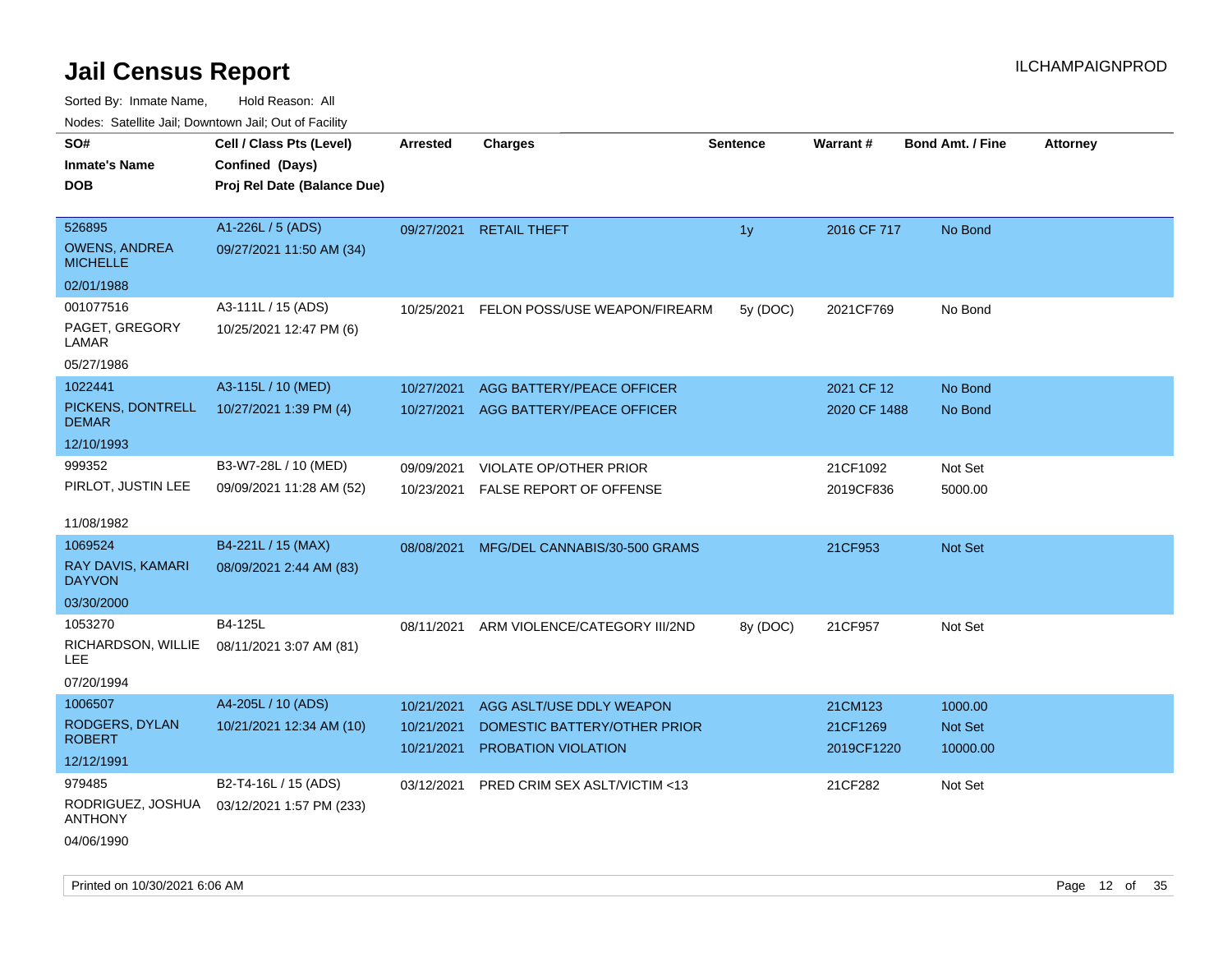| SO#                                            | Cell / Class Pts (Level)                     | <b>Arrested</b> | <b>Charges</b>                              | <b>Sentence</b> | <b>Warrant#</b> | <b>Bond Amt. / Fine</b> | <b>Attorney</b> |
|------------------------------------------------|----------------------------------------------|-----------------|---------------------------------------------|-----------------|-----------------|-------------------------|-----------------|
| <b>Inmate's Name</b>                           | Confined (Days)                              |                 |                                             |                 |                 |                         |                 |
| <b>DOB</b>                                     | Proj Rel Date (Balance Due)                  |                 |                                             |                 |                 |                         |                 |
|                                                |                                              |                 |                                             |                 |                 |                         |                 |
| 1075587                                        | B4-225U / 15 (MAX)                           | 10/18/2021      | AGG UNLAWFUL USE WEAPON/PERSON 2y/0m/0d (DO |                 |                 | No Bond                 |                 |
| <b>ROSS, JAMARQUIS</b><br><b>ANTHONY TYREE</b> | 10/18/2021 9:46 AM (13)                      |                 |                                             |                 |                 |                         |                 |
| 05/03/2000                                     |                                              |                 |                                             |                 |                 |                         |                 |
| 1071161                                        | B4-124L / 15 (MAX)                           | 08/18/2021      | DELIVERY OF OR POSSESSION OF W/INT          |                 | 21CF1008        | No Bond                 |                 |
| SANDERS, MARKELL<br>LAMAR                      | 08/18/2021 6:18 PM (74)                      | 08/19/2021      | PAROLE REVOCATION                           |                 | CH2105176       | No Bond                 |                 |
| 02/02/2000                                     |                                              |                 |                                             |                 |                 |                         |                 |
| 1047469                                        | B3-W7-26L / 10 (MED)                         | 07/03/2021      | CRIMINAL SEX ASSAULT/CONSENT                |                 | 21CF773         | Not Set                 |                 |
| <b>ALLEN</b>                                   | SCHINDLER, RICHARD 07/03/2021 10:25 PM (120) |                 |                                             |                 |                 |                         |                 |
| 10/16/1979                                     |                                              |                 |                                             |                 |                 |                         |                 |
| 001078441                                      | BOOKF-3 / 15 (ADS)                           | 10/01/2021      | ARMED HABITUAL CRIMINAL                     |                 | 21CF1182        | Not Set                 |                 |
| SINGLETON, CORRIE<br><b>DERRELL</b>            | 10/01/2021 12:36 PM (30)                     |                 |                                             |                 |                 |                         |                 |
| 05/07/1983                                     |                                              |                 |                                             |                 |                 |                         |                 |
| 1034452                                        | A4-106L / 10 (MED)                           | 09/24/2021      | MFG/DEL 1<15 GR HEROIN/ANALOG               | 4y (DOC)        | 20CF001071      | 500000.00               |                 |
| SMITH, CHERNENKO<br><b>CONSTANTINE</b>         | 09/24/2021 11:57 AM (37)                     |                 |                                             |                 |                 |                         |                 |
| 08/17/1985                                     |                                              |                 |                                             |                 |                 |                         |                 |
| 001078347                                      | A1-125L / 5 (MIN)                            | 09/04/2021      | CHILD ABDUCTN/CONCEAL/DETAIN                |                 | 21CF942         | 500000.00               |                 |
| SMITH, CRYSTAL<br><b>MARGARET</b>              | 09/04/2021 3:34 PM (57)                      |                 |                                             |                 |                 |                         |                 |
| 10/15/1992                                     |                                              |                 |                                             |                 |                 |                         |                 |
| 001078115                                      | B4-224U / 15 (MAX)                           | 07/01/2021      | ARMED VIOLENCE/CATEGORY I                   |                 | 21CF772         | <b>Not Set</b>          |                 |
| <b>SMITH, JAMES</b><br><b>NASHAUN, Junior</b>  | 07/01/2021 2:44 PM (122)                     | 07/30/2021      | DRIVING ON SUSPENDED LICENSE                |                 | 21TR5804        | 1500.00                 |                 |
| 09/18/2000                                     |                                              |                 |                                             |                 |                 |                         |                 |
| 55331                                          | B4-126L / 15 (MAX)                           | 07/31/2021      | ARMED HABITUAL CRIMINAL                     |                 | 21CF900         | Not Set                 |                 |
| <b>SMITH, TARRIO</b><br><b>TERRELLE</b>        | 07/31/2021 2:22 AM (92)                      |                 |                                             |                 |                 |                         |                 |
| 04/25/1982                                     |                                              |                 |                                             |                 |                 |                         |                 |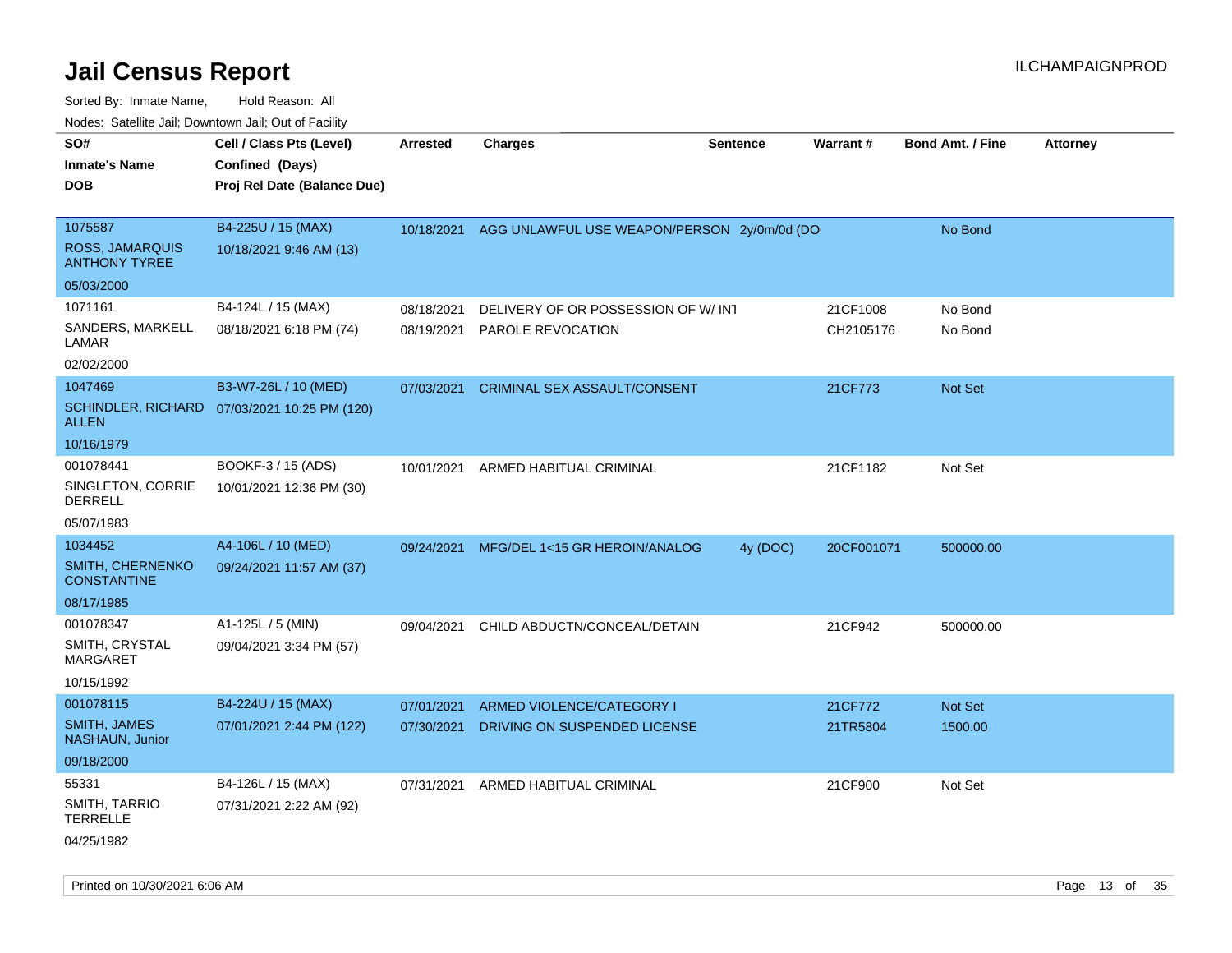Sorted By: Inmate Name, Hold Reason: All

Nodes: Satellite Jail; Downtown Jail; Out of Facility

| SO#<br><b>Inmate's Name</b><br><b>DOB</b>             | Cell / Class Pts (Level)<br>Confined (Days)<br>Proj Rel Date (Balance Due) | <b>Arrested</b> | <b>Charges</b>                           | Sentence     | Warrant#   | <b>Bond Amt. / Fine</b> | <b>Attorney</b> |
|-------------------------------------------------------|----------------------------------------------------------------------------|-----------------|------------------------------------------|--------------|------------|-------------------------|-----------------|
| 1034702<br>SOULE, AUSTIN TYLER 10/22/2021 6:49 AM (9) | A4-207L / 10 (ADS)                                                         |                 | 10/22/2021 AGG DOMESTIC BATTERY/STRANGLE |              | 21CF1123   | 50000.00                |                 |
| 03/18/1995                                            |                                                                            |                 |                                          |              |            |                         |                 |
| 1025740                                               | A3-215L / 10 (MED)                                                         | 03/19/2021      | AGG DOMESTIC BATTERY/STRANGLE            | 4y/0m/0d (DO |            | Not Set                 |                 |
| STANFORD,<br><b>TERRANCE NAWOUN</b>                   | 03/20/2021 12:48 AM (225)                                                  |                 |                                          |              |            |                         |                 |
| 12/06/1992                                            |                                                                            |                 |                                          |              |            |                         |                 |
| 38305                                                 | B2-T2-06L / 10 (SPH)                                                       | 03/18/2020      | <b>CRIMINAL SEXUAL ABUSE</b>             |              | 20CF-343   | 500000.00               |                 |
| STOVER, JOSH<br><b>ANDREW</b>                         | 03/18/2020 10:24 AM (592)                                                  |                 |                                          |              |            |                         |                 |
| 08/18/1973                                            |                                                                            |                 |                                          |              |            |                         |                 |
| 001078436                                             | B2-T1-04L / 10 (SPH)                                                       | 09/30/2021      | CRIMINAL SEX ASSAULT/CONSENT             |              | 20CF255    | 150000.00               |                 |
| STRONG, CORTEZ                                        | 09/30/2021 2:47 PM (31)                                                    |                 |                                          |              |            |                         |                 |
| 04/13/1996                                            |                                                                            |                 |                                          |              |            |                         |                 |
| 1035647                                               | BOOKH-7                                                                    | 10/29/2021      | CRIM DMG TO PROP \$500-10K               |              | 2021CF983  | 10000.00                |                 |
| SUMO, DAVID KLON                                      | 10/29/2021 6:36 PM (2)                                                     | 10/29/2021      | CRIM DMG/GOVT PROP/>\$500-\$10K          |              | 21CF984    | 10000.00                |                 |
| 06/23/1975                                            |                                                                            |                 |                                          |              |            |                         |                 |
| 1066794                                               | B3-W2-07U / 5 (MIN)                                                        | 09/07/2021      | <b>VIOLATE OP/OTHER PRIOR</b>            |              | 21CF1061   | Not Set                 |                 |
| TAYLOR, STANLEY<br><b>JAMES</b>                       | 09/07/2021 7:01 AM (54)                                                    |                 |                                          |              |            |                         |                 |
| 01/05/1994                                            |                                                                            |                 |                                          |              |            |                         |                 |
| 001078471                                             | B4-227L / 10 (MED)                                                         |                 | 10/11/2021 AGG UUW/VEHICLE/<21           |              | 21CF1210   | 100.00                  |                 |
| THATCH, OMARION<br><b>DIAMONTE</b>                    | 10/11/2021 1:26 AM (20)                                                    |                 |                                          |              |            |                         |                 |
| 09/05/2003                                            |                                                                            |                 |                                          |              |            |                         |                 |
| 21252                                                 | BOOKH-1 / 15 (ADS)                                                         | 10/18/2021      | MFG/DEL 1<15 GR COCAINE/ANLG             |              | 2021CF172  | 25000.00                |                 |
| THOMAS, ELIJAH                                        | 10/18/2021 12:35 AM (13)                                                   | 10/18/2021      | POSS AMT CON SUB EXCEPT(A)/(D)           |              | 2020CF1306 | 5000.00                 |                 |
| 07/31/1962                                            |                                                                            | 10/18/2021      | THEFT/DISP MERCH/<\$300/PRECONV          |              | 2018CF893  | 5000.00                 |                 |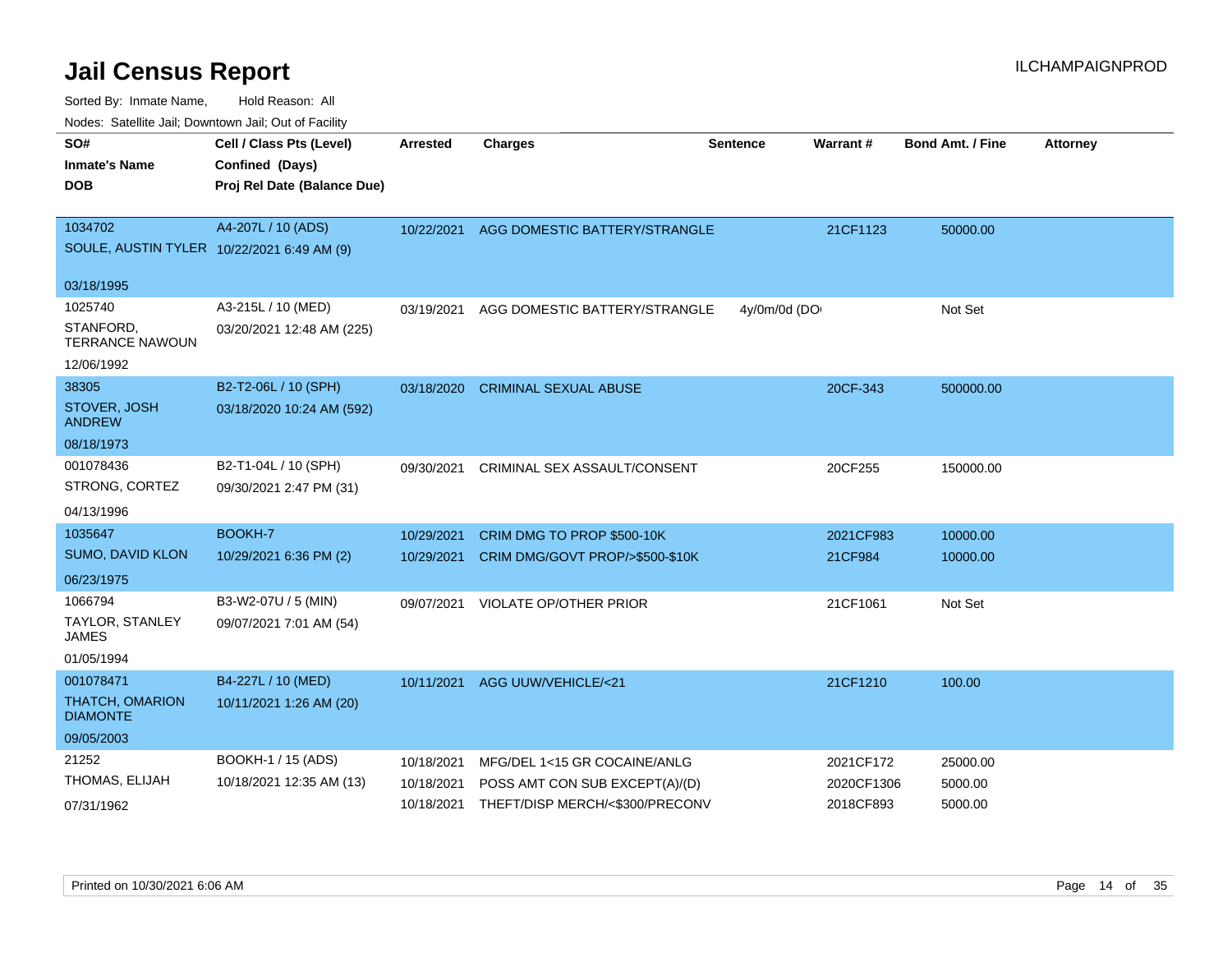Sorted By: Inmate Name, Hold Reason: All Nodes: Satellite Jail; Downtown Jail; Out of Facility

| ivodes. Satellite Jali, Downtown Jali, Out of Facility |                             |            |                                |                 |              |                         |                 |
|--------------------------------------------------------|-----------------------------|------------|--------------------------------|-----------------|--------------|-------------------------|-----------------|
| SO#                                                    | Cell / Class Pts (Level)    | Arrested   | <b>Charges</b>                 | <b>Sentence</b> | Warrant#     | <b>Bond Amt. / Fine</b> | <b>Attorney</b> |
| <b>Inmate's Name</b>                                   | Confined (Days)             |            |                                |                 |              |                         |                 |
| <b>DOB</b>                                             | Proj Rel Date (Balance Due) |            |                                |                 |              |                         |                 |
|                                                        |                             |            |                                |                 |              |                         |                 |
| 32058                                                  | B4-123U / 15 (MAX)          |            | 06/14/2021 AGG DISCH FIREARM   |                 | 21CF690      | <b>Not Set</b>          |                 |
| THOMPSON, STEVEN<br>ONEAL                              | 06/14/2021 6:44 AM (139)    |            |                                |                 |              |                         |                 |
| 03/14/1969                                             |                             |            |                                |                 |              |                         |                 |
| 1004142                                                | A4-206L / 15 (ADS)          | 10/22/2021 | PAROLE REVOCATION              |                 |              | Not Set                 |                 |
| TOY, KAYON LARENZ                                      | 10/22/2021 1:01 PM (9)      | 10/27/2021 | POSSESSION OF METH/15<100GRAMS |                 | 2021CF1298   | 1500000.00              |                 |
| 09/12/1991                                             |                             |            |                                |                 |              |                         |                 |
| 969709                                                 | BOOKH-7                     | 10/29/2021 | CRIM DMG TO PROP \$500-10K     |                 | 2020CF001457 | <b>Not Set</b>          |                 |
| TUFTE, BRYCE<br><b>MATTHEW</b>                         | 10/29/2021 3:14 PM (2)      |            |                                |                 |              |                         |                 |
| 05/30/1988                                             |                             |            |                                |                 |              |                         |                 |
| 32910                                                  | B2-T2-05U / 10 (SPH)        | 10/04/2021 | DOM BTRY/HARM/1-2 PRECONV      |                 | 21CF1189     | Not Set                 |                 |
| TULL, CHRISTOPHER<br><b>MICHAEL</b>                    | 10/04/2021 10:53 PM (27)    |            |                                |                 |              |                         |                 |
| 04/02/1971                                             |                             |            |                                |                 |              |                         |                 |
| 001078529                                              | A2-122L / 10 (ADS)          | 10/23/2021 | ARMED ROBBERY/NO FIREARM       |                 | 21CF1286     | <b>Not Set</b>          |                 |
| <b>VANHOOK, ALEXIS</b><br>ANNE                         | 10/23/2021 5:50 PM (8)      |            |                                |                 |              |                         |                 |
| 10/25/1998                                             |                             |            |                                |                 |              |                         |                 |
| 1070904                                                | A4-203L / 5 (ADS)           | 10/28/2021 | <b>BURGLARY</b>                |                 | 2021CF321    | 15000.00                |                 |
| WANKEL, JONAH<br>JAMES                                 | 10/28/2021 3:42 AM (3)      |            |                                |                 |              |                         |                 |
| 12/15/1993                                             |                             |            |                                |                 |              |                         |                 |
| 1070737                                                | A1-227L / 15 (MAX)          | 10/14/2021 | AGG KIDNAPG/<13/INTEL DISABL   |                 | 2020CF418    | 250000.00               |                 |
| <b>WASHINGTON,</b><br><b>JASTINA VIRGINIA</b>          | 10/14/2021 12:02 PM (17)    |            |                                |                 |              |                         |                 |
| 04/11/2000                                             |                             |            |                                |                 |              |                         |                 |
| 977140                                                 | A3-112U / 15 (ADS)          | 10/24/2021 | ARMED HABITUAL CRIMINAL        |                 | 21CF1289     | Not Set                 |                 |
| WEBSTER, DERRIAL<br><b>DEVON</b>                       | 10/24/2021 2:46 AM (7)      |            |                                |                 |              |                         |                 |
| 01/14/1990                                             |                             |            |                                |                 |              |                         |                 |

Printed on 10/30/2021 6:06 AM Page 15 of 35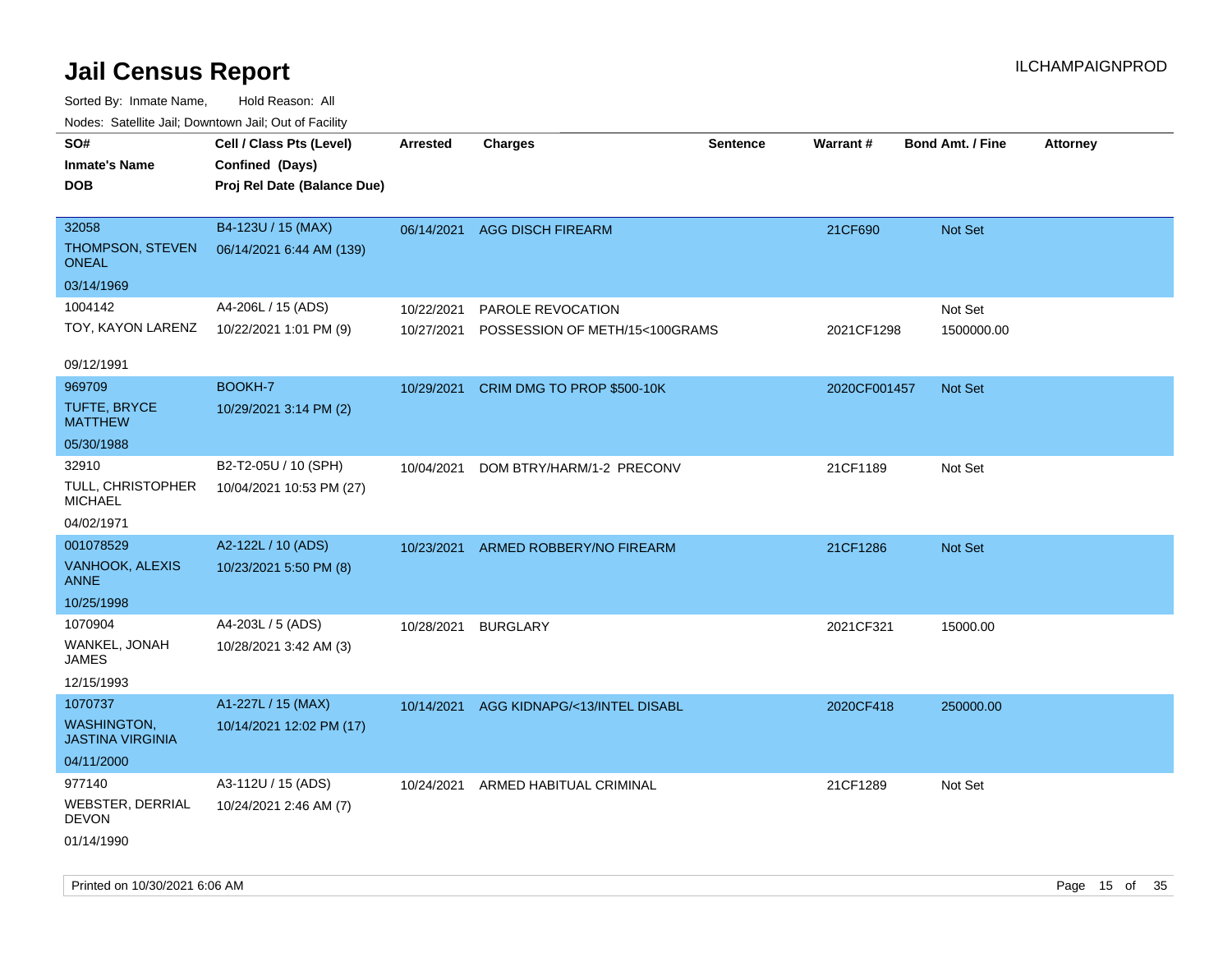| House. Sale into sail, Bowmonn sail, Sal of Fability<br>SO#<br><b>Inmate's Name</b><br><b>DOB</b> | Cell / Class Pts (Level)<br>Confined (Days)<br>Proj Rel Date (Balance Due) | <b>Arrested</b> | <b>Charges</b>                         | <b>Sentence</b> | Warrant#     | <b>Bond Amt. / Fine</b> | <b>Attorney</b> |
|---------------------------------------------------------------------------------------------------|----------------------------------------------------------------------------|-----------------|----------------------------------------|-----------------|--------------|-------------------------|-----------------|
|                                                                                                   |                                                                            |                 |                                        |                 |              |                         |                 |
| 001078096                                                                                         | BOOKF-2                                                                    | 10/30/2021      | DOM BTRY/BOD HARM/3 PRECONV            |                 | 2021CM000264 | 1000.00                 |                 |
| <b>WELLS, HAYLEY</b><br><b>CHRISTINE</b>                                                          | 10/30/2021 5:03 AM (1)                                                     | 10/30/2021      | <b>DOMESTIC BATTERY</b>                |                 |              | Not Set                 |                 |
| 08/19/1995                                                                                        |                                                                            |                 |                                        |                 |              |                         |                 |
| 1062558                                                                                           | A4-107U / 10 (MED)                                                         | 10/02/2021      | FELON POSS/USE WEAPON/FIREARM          |                 | 21CF1185     | Not Set                 |                 |
| <b>WELLS, JIAMANTE</b><br>AMORE                                                                   | 10/02/2021 8:29 PM (29)                                                    |                 |                                        |                 |              |                         |                 |
| 09/02/1995                                                                                        |                                                                            |                 |                                        |                 |              |                         |                 |
| 001078328                                                                                         | B1-201L / 15 (MAX)                                                         | 08/30/2021      | FELON POSS/USE WEAPON/FIREARM          |                 | 21CF1045     | <b>Not Set</b>          |                 |
| <b>WHITE, JUSTIN</b><br><b>STEVEN</b>                                                             | 08/30/2021 10:48 AM (62)                                                   |                 |                                        |                 |              |                         |                 |
| 10/25/1995                                                                                        |                                                                            |                 |                                        |                 |              |                         |                 |
| 1076808                                                                                           | BOOKH-3                                                                    |                 | 10/29/2021 AGG BATTERY/PUBLIC PLACE    |                 | 2020CF818    | 5000.00                 |                 |
| WHITESIDE, BRENNEN 10/30/2021 12:35 AM (1)<br><b>MATTHEW</b>                                      |                                                                            |                 |                                        |                 |              |                         |                 |
| 09/29/1988                                                                                        |                                                                            |                 |                                        |                 |              |                         |                 |
| 1022068                                                                                           | A4-101U / 15 (ADS)                                                         | 10/10/2021      | FELON POSS/USE WEAPON/FIREARM          |                 | 21CF1212     | Not Set                 |                 |
| <b>WILKINS, MICHAEL</b><br>CARL                                                                   | 10/10/2021 5:07 AM (21)                                                    |                 |                                        |                 |              |                         |                 |
| 07/10/1992                                                                                        |                                                                            |                 |                                        |                 |              |                         |                 |
| 001078511                                                                                         | A3-212L / 5 (MIN)                                                          | 10/18/2021      | WRIT                                   |                 | 20CF1318     | No Bond                 |                 |
| WILLIAMS, KANAAN<br><b>AUBREY</b>                                                                 | 10/18/2021 2:21 PM (13)                                                    |                 |                                        |                 |              |                         |                 |
| 03/17/2000                                                                                        |                                                                            |                 |                                        |                 |              |                         |                 |
| 638552                                                                                            | B2-DR / 5 (SPH)                                                            | 10/07/2021      | CHILD PORNOGRAPHY/PHOTOGRAPH           |                 | 2021CF1207   | No Bond                 |                 |
| <b>WILLIAMS, MICHAEL</b><br><b>JAMES</b>                                                          | 10/07/2021 12:20 PM (24)                                                   |                 |                                        |                 |              |                         |                 |
| 03/29/1964                                                                                        |                                                                            |                 |                                        |                 |              |                         |                 |
| 1066370                                                                                           | B1-101L / 15 (MAX)                                                         |                 | 07/28/2021 ARMED VIOLENCE/CATEGORY III |                 | 2021 CF 882  | Not Set                 |                 |
| <b>WILLIAMS, REONTE</b><br><b>REMIR</b>                                                           | 07/28/2021 5:40 AM (95)                                                    |                 |                                        |                 |              |                         |                 |
| 05/14/1999                                                                                        |                                                                            |                 |                                        |                 |              |                         |                 |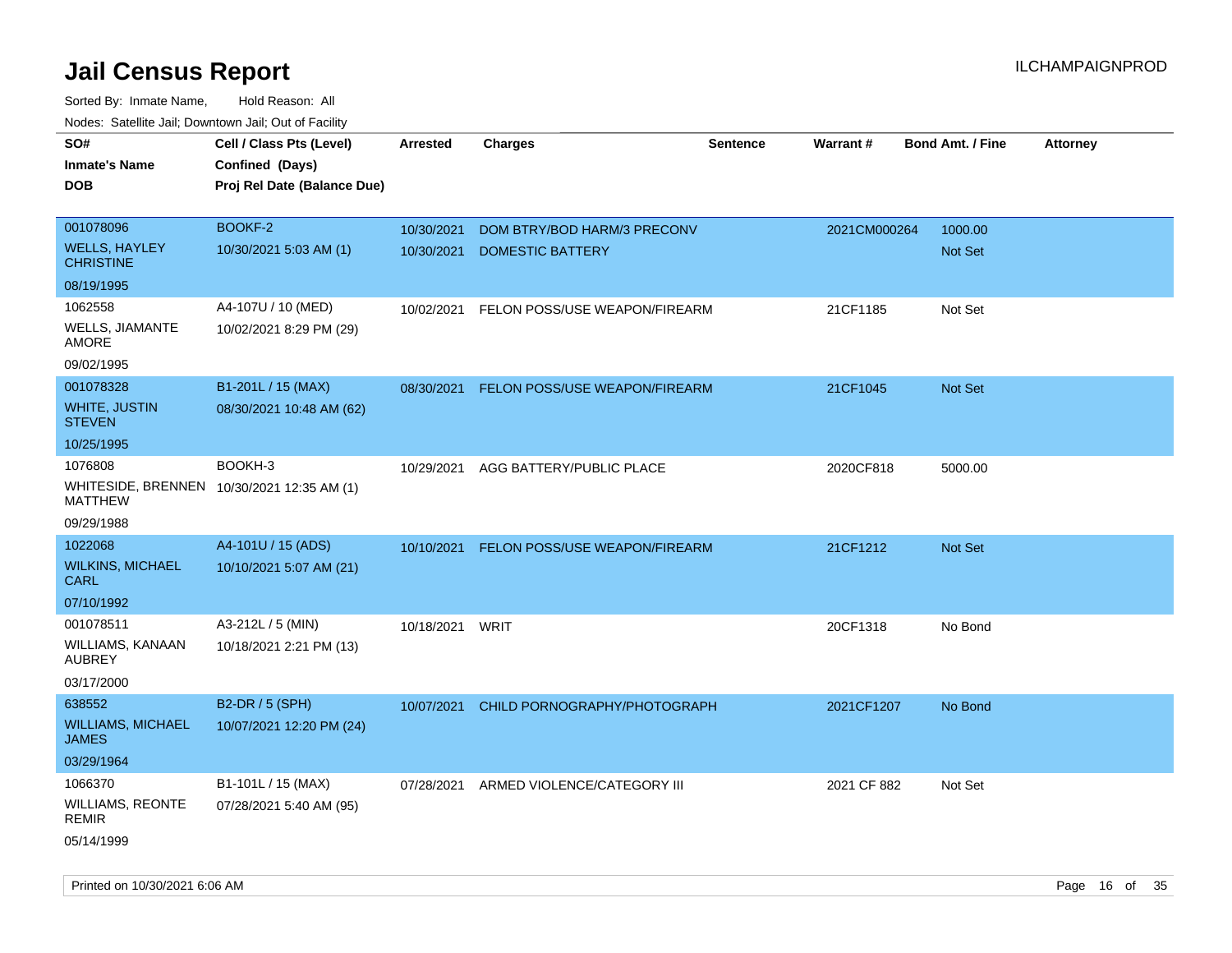| SO#                                    | Cell / Class Pts (Level)    | Arrested          | <b>Charges</b>                 | <b>Sentence</b> | <b>Warrant#</b> | <b>Bond Amt. / Fine</b> | <b>Attorney</b> |
|----------------------------------------|-----------------------------|-------------------|--------------------------------|-----------------|-----------------|-------------------------|-----------------|
| <b>Inmate's Name</b>                   | Confined (Days)             |                   |                                |                 |                 |                         |                 |
| <b>DOB</b>                             | Proj Rel Date (Balance Due) |                   |                                |                 |                 |                         |                 |
|                                        |                             |                   |                                |                 |                 |                         |                 |
| 001078494                              | B1-104L / 15 (MAX)          | 10/15/2021        | AGG UNLAWFUL USE OF WEAPON/VEH |                 | 21CF1254        | No Bond                 |                 |
| WILLIAMS, TAVARAZ<br><b>LASHAWN</b>    | 10/15/2021 12:17 PM (16)    |                   |                                |                 |                 |                         |                 |
| 04/19/1990                             |                             |                   |                                |                 |                 |                         |                 |
| 996311                                 | BOOKH-3                     | 10/29/2021        | CAUSE CHILD TO BE ENDANGERED   |                 | 2021CMAWOW      | Not Set                 |                 |
| WILLIAMS,<br><b>TRAYSHAUN DEVONTA</b>  | 10/29/2021 10:51 PM (2)     | 10/29/2021        | DOMESTIC BATTERY               |                 | 2021CMAWOW      | No Bond                 |                 |
| 02/18/1992                             |                             |                   |                                |                 |                 |                         |                 |
| 001078539                              | A4-201U / 15 (ADS)          | 10/27/2021        | AGG DISCHARGE FIREARM          |                 | 21CF1296        | 750000.00               |                 |
| <b>WRIGHT, AMARION</b><br><b>MALIK</b> | 10/27/2021 7:31 AM (4)      |                   |                                |                 |                 |                         |                 |
| 10/31/2002                             |                             |                   |                                |                 |                 |                         |                 |
| <b>Total Satellite Jail: 124</b>       |                             | <b>Males: 109</b> | Females: 15<br>Unknown: 0      |                 |                 |                         |                 |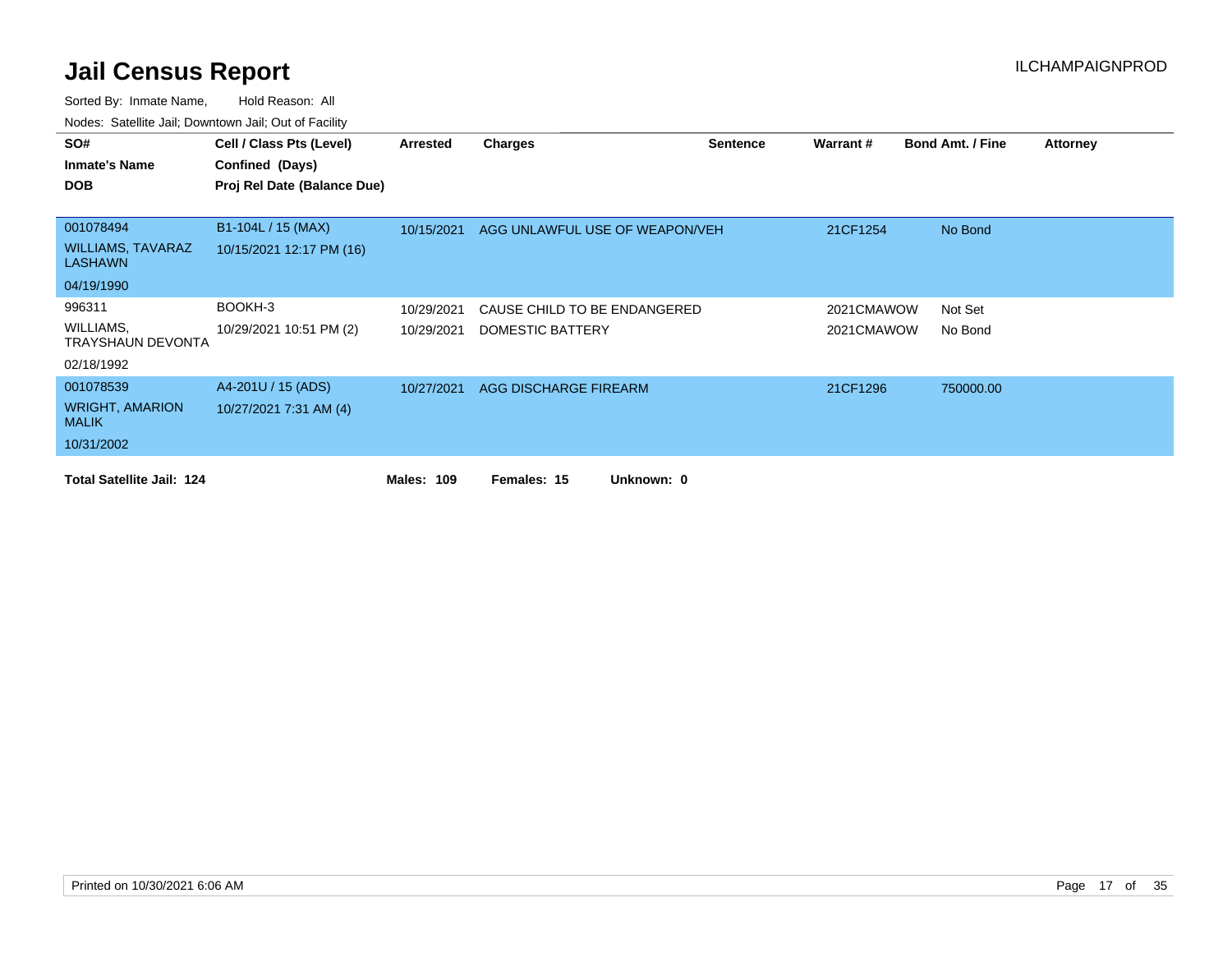Sorted By: Inmate Name, Hold Reason: All Nodes: Satellite Jail; Downtown Jail; Out of Facility

| <b>Downtown Jail</b><br>SO#<br><b>Inmate's Name</b>                | Cell / Class Pts (Level)<br>Confined (Days) | <b>Arrested</b>                                      | <b>Charges</b>                                                                                                       | <b>Sentence</b> | Warrant#                                   | <b>Bond Amt. / Fine</b>                           | <b>Attorney</b> |
|--------------------------------------------------------------------|---------------------------------------------|------------------------------------------------------|----------------------------------------------------------------------------------------------------------------------|-----------------|--------------------------------------------|---------------------------------------------------|-----------------|
| <b>DOB</b>                                                         | Proj Rel Date (Balance Due)                 |                                                      |                                                                                                                      |                 |                                            |                                                   |                 |
| 1073165<br>ACKERMAN, CODY<br><b>JAMES</b><br>02/01/1989            | G4L / 5 (MIN)<br>04/30/2021 4:48 PM (184)   | 04/30/2021<br>04/30/2021<br>04/30/2021<br>05/03/2021 | UNLWFL POSS/DRIVER/VEH/STOLEN<br>FORGERY/ISSUE/DELIVER DOCUMENT<br><b>BURGLARY</b><br>FORGERY/ISSUE/DELIVER DOCUMENT |                 | 21CF486<br>19CF143<br>21CF516<br>2018CF689 | Not Set<br>75000.00<br>Not Set<br>2500.00 / 75.00 |                 |
| 1058975<br>ANDERSON, LAROME<br><b>ROMEO</b><br>11/19/1996          | J5U / 10 (MED)<br>09/20/2021 11:18 PM (41)  | 09/20/2021                                           | <b>DOMESTIC BATTERY</b>                                                                                              | 2y (DOC)        | 21CF1136                                   | Not Set                                           |                 |
| 517915<br><b>BOXLEY, CHARLES</b><br><b>OMAR</b><br>01/10/1985      | G8U / 5 (MIN)<br>08/03/2021 2:18 PM (89)    | 08/03/2021<br>08/03/2021<br>08/03/2021               | <b>BURGLARY</b><br><b>BURGLARY</b><br>FORGERY/ISSUE/DELIVER DOCUMENT                                                 |                 | 21CF289<br>21CF679                         | 20000.00<br>20000.00<br>No Bond                   |                 |
| 1075941<br><b>BROWN, LIONEL</b><br><b>TERRELL</b><br>10/19/1981    | G2L / 5 (MIN)<br>10/08/2021 5:16 PM (23)    | 10/08/2021                                           | <b>HARASS WITNESS/FAMILY MBR/REP</b>                                                                                 |                 | 2021CF1188                                 | 500000.00                                         |                 |
| 524872<br><b>BROWN, ROBERT</b><br><b>ANTHONY</b><br>03/13/1987     | C7L / 10 (MED)<br>09/29/2021 6:06 PM (32)   | 09/29/2021                                           | <b>DOMESTIC BATTERY</b>                                                                                              | 4y (DOC)        | 2021CF440                                  | No Bond                                           |                 |
| 1075361<br><b>COWART, TORREY</b><br>BENJAMEN, Junior<br>11/22/1987 | J6L / 5 (ADS)<br>04/16/2021 9:17 PM (198)   | 04/16/2021                                           | <b>BURGLARY</b>                                                                                                      |                 | 21CF414                                    | Not Set                                           |                 |
| 001078067<br><b>CRAYTON, MARSALIS</b>                              | 14 / 10 (ADS)<br>06/25/2021 1:11 PM (128)   | 06/25/2021<br>06/25/2021                             | <b>AGG BATTERY/PUBLIC PLACE</b><br>AGG BATTERY/PUBLIC PLACE                                                          |                 | 21CF749<br>21CF748                         | <b>Not Set</b><br>Not Set                         |                 |

DBOAH 03/27/1991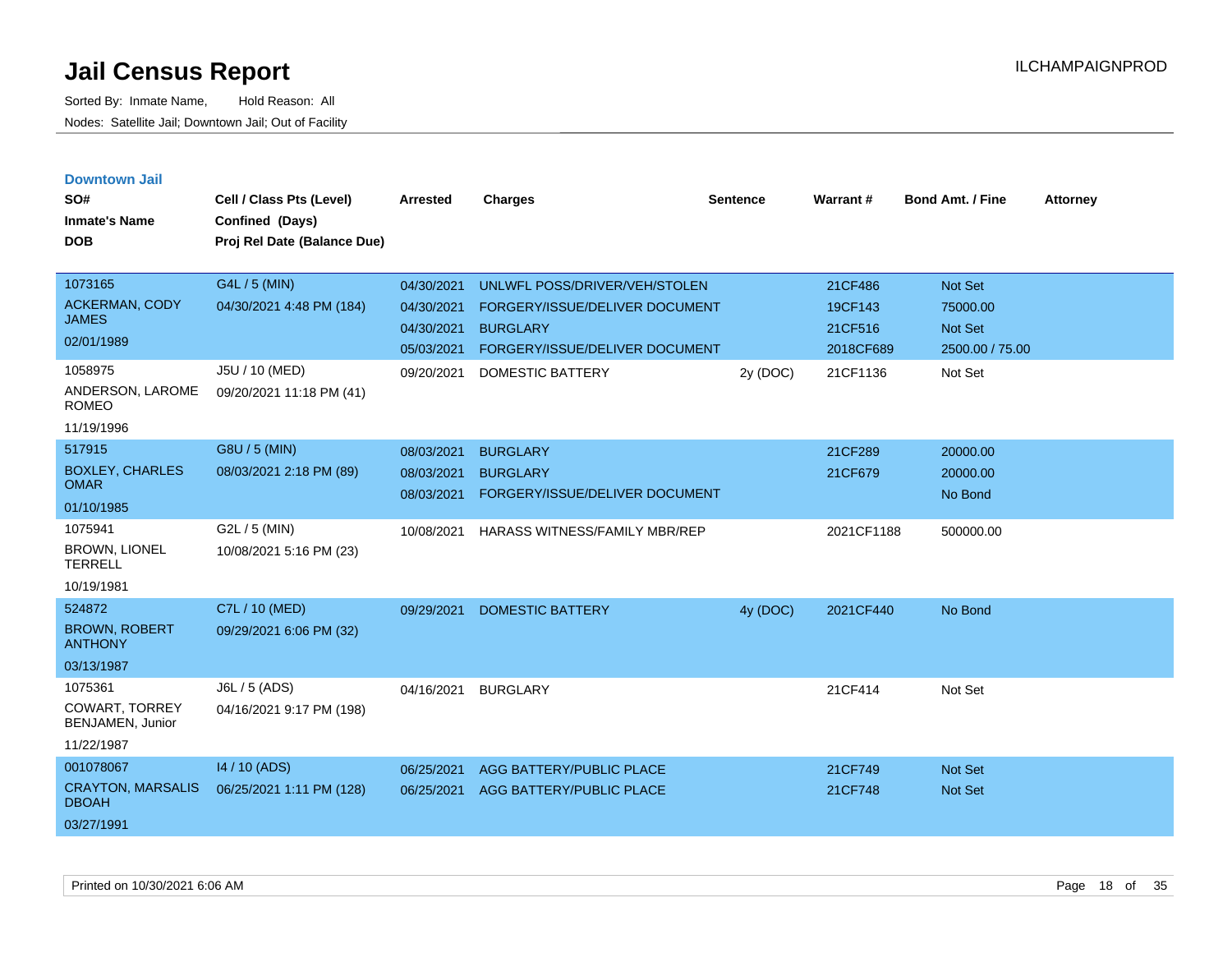| roaco. Catolino cali, Downtown cali, Out of Fability |                                               |                 |                                  |                 |            |                         |                 |
|------------------------------------------------------|-----------------------------------------------|-----------------|----------------------------------|-----------------|------------|-------------------------|-----------------|
| SO#                                                  | Cell / Class Pts (Level)                      | <b>Arrested</b> | <b>Charges</b>                   | <b>Sentence</b> | Warrant#   | <b>Bond Amt. / Fine</b> | <b>Attorney</b> |
| <b>Inmate's Name</b>                                 | Confined (Days)                               |                 |                                  |                 |            |                         |                 |
| <b>DOB</b>                                           | Proj Rel Date (Balance Due)                   |                 |                                  |                 |            |                         |                 |
|                                                      |                                               |                 |                                  |                 |            |                         |                 |
| 56063                                                | <b>H4L / 10 (ADS)</b>                         | 09/18/2021      | <b>AGGRAVATED BATTERY</b>        |                 | 21CF1127   | Not Set                 |                 |
| DAVIS, DAMIEN<br><b>DOMINIQUE</b>                    | 09/18/2021 4:25 AM (43)                       | 09/19/2021      | <b>AGGRAVATED BATTERY</b>        |                 | 21CF1132   | Not Set                 |                 |
| 02/28/1977                                           |                                               |                 |                                  |                 |            |                         |                 |
| 1066719                                              | C3L / 10 (MED)                                | 06/09/2021      | AGG DOMESTIC BATTERY/STRANGLE    |                 | 21CF310    | 100000.00               |                 |
| DAVIS, TAVEON                                        | 06/09/2021 10:50 PM (144)                     | 06/09/2021      | RET THEFT/DISP MERCH/>\$300      |                 | 19CF959    | 5000.00                 |                 |
| <b>CORNELIUS</b>                                     |                                               | 06/09/2021      | RETAIL THEFT/DISP MERCH/<\$300   |                 | 19CM897    | 3000.00                 |                 |
| 12/21/1997                                           |                                               |                 |                                  |                 |            |                         |                 |
| 571307                                               | J3L / 15 (ADS)                                | 09/14/2020      | <b>CRIM SEXUAL ABUSE/CONSENT</b> |                 | 2020CF1026 | Not Set                 |                 |
| DOMINGO-<br>CASTANEDA,                               | 09/14/2020 11:19 PM (412)                     | 09/14/2020      | PRED CRIM SEX ASLT/VICTIM <13    |                 | 2020CF1025 | Not Set                 |                 |
| 09/29/1989                                           |                                               |                 |                                  |                 |            |                         |                 |
| 25659                                                | C9L / 15 (MAX)                                | 06/15/2021      | RESIDENTIAL BURGLARY             |                 | 2020CF1218 | 50000.00                |                 |
| DORRIS, LORENZO                                      | 06/15/2021 6:17 AM (138)                      | 06/15/2021      | <b>BURGLARY</b>                  |                 | 21CF689    | Not Set                 |                 |
| 07/19/1966                                           |                                               |                 |                                  |                 |            |                         |                 |
| 959292                                               | K1 / 15 (ADS)                                 | 04/01/2021      | ATTEMPT (FIRST DEGREE MURDER)    |                 | 2020CF565  | 2000000.00              |                 |
| DUNCAN, COREYON<br><b>ANTHONY</b>                    | 04/01/2021 8:46 PM (213)                      |                 |                                  |                 |            |                         |                 |
| 01/17/1989                                           |                                               |                 |                                  |                 |            |                         |                 |
| 1053207                                              | K <sub>2</sub> / 15 (SPH)                     | 06/06/2019      | MURDER/INTENT TO KILL/INJURE     |                 | 2019-CF849 | 2000000.00              |                 |
| FAUST, JAQUAVEON<br>LAVELL                           | 06/06/2019 2:24 PM (878)                      |                 |                                  |                 |            |                         |                 |
| 07/25/1996                                           |                                               |                 |                                  |                 |            |                         |                 |
| 962759                                               | E6L / 5 (ADS)                                 | 07/16/2021      | <b>METH DELIVERY&lt;5 GRAMS</b>  |                 | 21CF833    | Not Set                 |                 |
|                                                      | FINLEY, KEVIN DANTE  07/16/2021 9:44 PM (107) | 07/29/2021      | AGG CRIM SEX ASSAULT/FELONY      |                 | 21CF891    | No Bond                 |                 |
|                                                      |                                               |                 |                                  |                 |            |                         |                 |
| 12/28/1988                                           |                                               |                 |                                  |                 |            |                         |                 |
| 1068917                                              | $H1L / 5$ (MIN)                               | 08/11/2021      | VIO ORDER/PRIOR VIO OF ORDER     |                 | 21CF965    | Not Set                 |                 |
| GARCIA, JUAN<br>CARLOS                               | 08/11/2021 9:24 PM (81)                       |                 |                                  |                 |            |                         |                 |
| 10/21/1997                                           |                                               |                 |                                  |                 |            |                         |                 |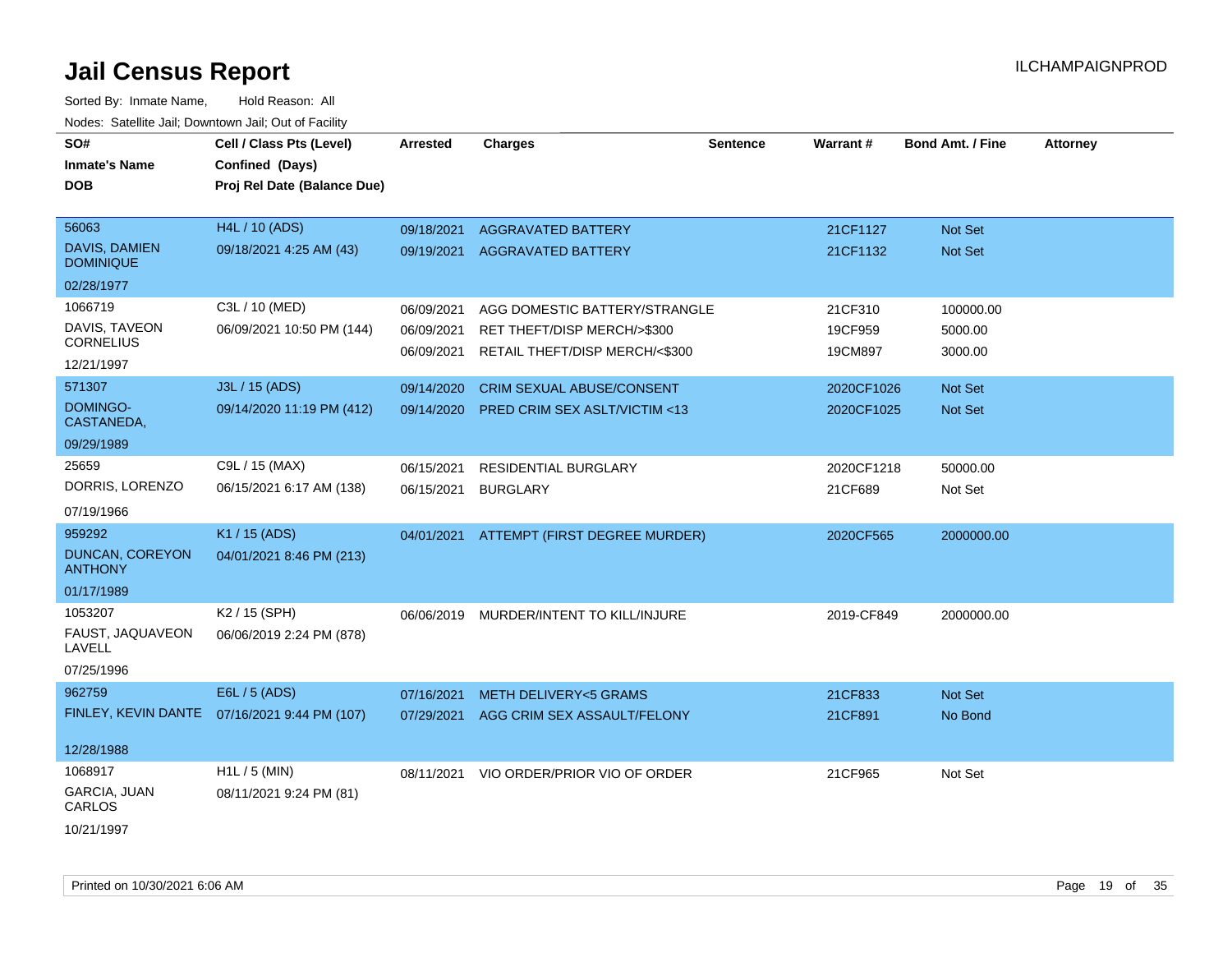Sorted By: Inmate Name, Hold Reason: All

Nodes: Satellite Jail; Downtown Jail; Out of Facility

| SO#<br><b>Inmate's Name</b><br><b>DOB</b>     | Cell / Class Pts (Level)<br>Confined (Days)<br>Proj Rel Date (Balance Due) | <b>Arrested</b> | <b>Charges</b>                       | <b>Sentence</b> | Warrant#    | <b>Bond Amt. / Fine</b> | <b>Attorney</b> |
|-----------------------------------------------|----------------------------------------------------------------------------|-----------------|--------------------------------------|-----------------|-------------|-------------------------|-----------------|
|                                               |                                                                            |                 |                                      |                 |             |                         |                 |
| 001077490                                     | J7L / 5 (ADS)                                                              | 07/12/2021      | BATTERY/MAKES PHYSICAL CONTACT       |                 | 20CM761     | 7500.00                 |                 |
| <b>GOURDINE, XAVIER</b><br><b>CHRISTOPHER</b> | 07/12/2021 12:31 AM (111)                                                  |                 |                                      |                 |             |                         |                 |
| 09/28/1997                                    |                                                                            |                 |                                      |                 |             |                         |                 |
| 001078510                                     | G1U / 5 (MIN)                                                              | 10/18/2021      | WRIT                                 |                 |             | No Bond                 |                 |
| HARRIS, WHITFIELD<br>AJANI                    | 10/18/2021 10:59 AM (13)                                                   |                 |                                      |                 |             |                         |                 |
| 10/04/2001                                    |                                                                            |                 |                                      |                 |             |                         |                 |
| 1073611                                       | G5L / 5 (MIN)                                                              | 02/09/2021      | MFG 15>100 GR ECSTASY/ANALOG         |                 | 21CF121     | 500000.00               |                 |
| <b>HAYES, CAMERON</b><br><b>TAYLOR MALEEK</b> | 02/09/2021 3:10 PM (264)                                                   | 02/09/2021      | DELIVERY OF OR POSSESSION OF W/INT   |                 | 21CF160     | <b>Not Set</b>          |                 |
| 08/10/1998                                    |                                                                            |                 |                                      |                 |             |                         |                 |
| 1015002                                       | J1L / 10 (ADS)                                                             | 07/22/2021      | AGGRAVATED BATTERY                   |                 | 2021CF861   | Not Set                 |                 |
| HERRERA, ANDREW<br>WESLEY                     | 07/22/2021 9:17 PM (101)                                                   |                 |                                      |                 |             |                         |                 |
| 12/17/1993                                    |                                                                            |                 |                                      |                 |             |                         |                 |
| 1024228                                       | K3 / 15 (SPH)                                                              | 04/24/2018      | *MURDER/INTENT TO KILL/INJURE        |                 | 2018-CF1170 | 5000000.00              |                 |
| <b>HILL, JAMONTE</b><br><b>RASHAD</b>         | 04/24/2018 4:07 PM (1,286)                                                 |                 |                                      |                 |             |                         |                 |
| 05/23/1994                                    |                                                                            |                 |                                      |                 |             |                         |                 |
| 953555                                        | C4L / 15 (MAX)                                                             | 03/10/2021      | <b>CRIM TRESPASS TO RESIDENCE</b>    |                 | 21CF272     | Not Set                 |                 |
| HUNT, TAVARIS EARL                            | 03/10/2021 4:58 AM (235)                                                   | 04/14/2021      | AGG FLEEING POLICE/21 MPH OVER       | 3y(DOC)         | 2020CF94    | 10000.00                |                 |
| 12/29/1987                                    |                                                                            |                 |                                      |                 |             |                         |                 |
| 1073894                                       | E2L / 10 (ADS)                                                             | 09/09/2021      | <b>VIOLATE SEX OFFENDER REGIS/2+</b> |                 | 2021CF920   | 10000.00                |                 |
| <b>JOKICH, ANTON VEGO</b>                     | 09/09/2021 2:14 PM (52)                                                    |                 |                                      |                 |             |                         |                 |
| 05/30/1969                                    |                                                                            |                 |                                      |                 |             |                         |                 |
| 23138                                         | D1 / 15 (MAX)                                                              | 06/17/2021      | STALKING/TRANSMITS THREAT            |                 | 18CF1332    | Not Set                 |                 |
| JONES, GLENN<br><b>CLAYTON</b>                | 06/17/2021 12:51 PM (136)                                                  | 06/17/2021      | AGG CRIM SEXUAL ABUSE/FELONY         |                 | 18-CF-1333  | Not Set                 |                 |
| 08/17/1958                                    |                                                                            |                 |                                      |                 |             |                         |                 |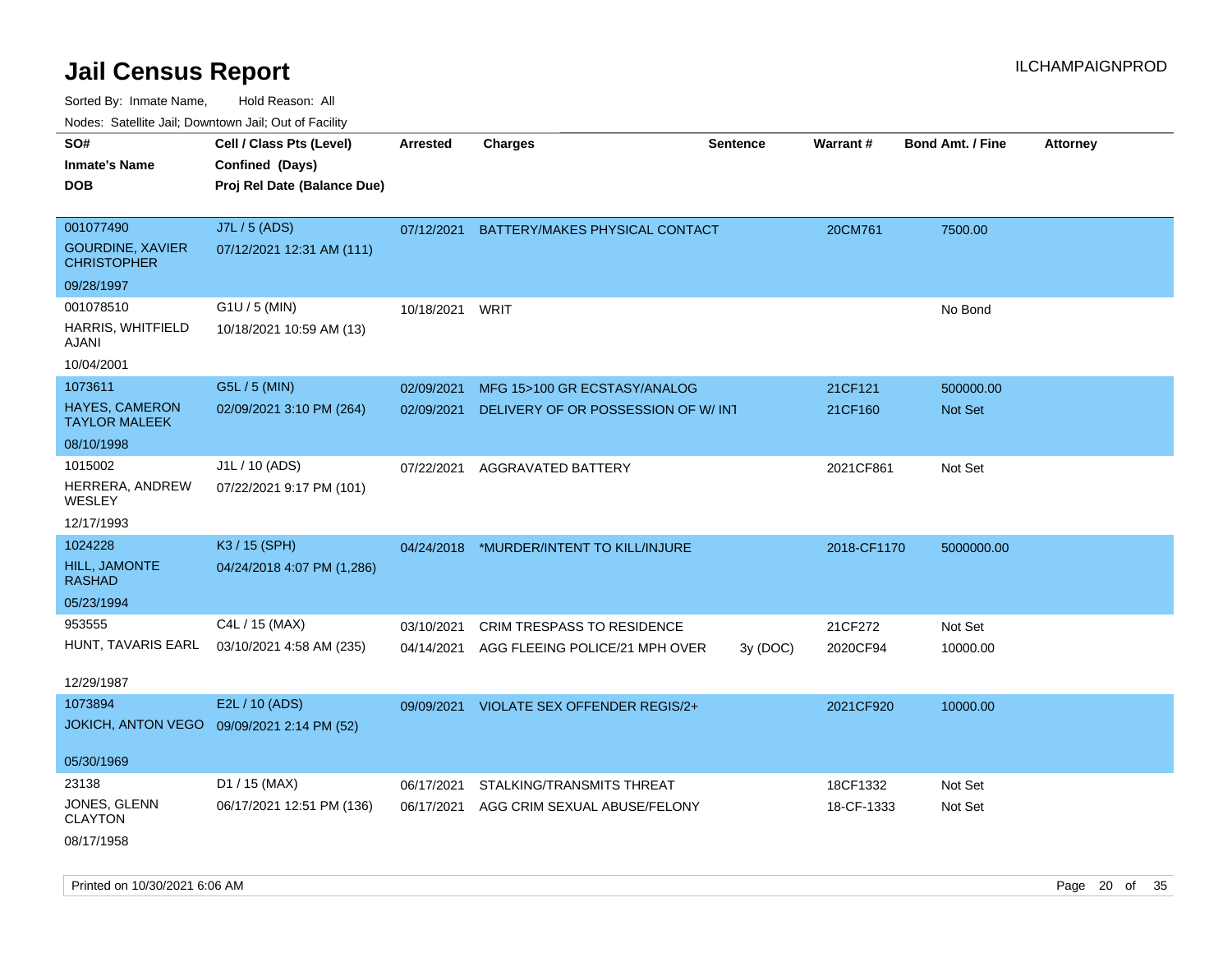| <b>Nouro:</b> Catoline Jan, Downtown Jan, Out of Fability                    |                                                                            |            |                                    |                 |             |                         |                 |
|------------------------------------------------------------------------------|----------------------------------------------------------------------------|------------|------------------------------------|-----------------|-------------|-------------------------|-----------------|
| SO#<br><b>Inmate's Name</b><br><b>DOB</b>                                    | Cell / Class Pts (Level)<br>Confined (Days)<br>Proj Rel Date (Balance Due) | Arrested   | <b>Charges</b>                     | <b>Sentence</b> | Warrant#    | <b>Bond Amt. / Fine</b> | <b>Attorney</b> |
| 24308<br>KWIATKOWSKI,<br><b>ROBERT JOHN</b>                                  | D <sub>2</sub> / 15 (MAX)<br>06/03/2021 10:40 PM (150)                     | 06/03/2021 | <b>ROBBERY</b>                     |                 | 21CF625     | No Bond                 |                 |
| 08/08/1963                                                                   |                                                                            |            |                                    |                 |             |                         |                 |
| 37260<br>LENARD, DEMETRIUS<br><b>MARQUIS</b><br>07/03/1973                   | C2U / 10 (ADS)<br>09/09/2021 1:44 AM (52)                                  | 09/09/2021 | FORGERY/ISSUE DOCUMENT/1 UPC       |                 | 2019 CF 559 | 200000.00               |                 |
|                                                                              |                                                                            |            |                                    |                 |             |                         |                 |
| 29681<br>LENOIR, JOHN<br><b>CHRISTOPHER</b>                                  | J2L / 15 (ADS)<br>07/14/2020 12:51 PM (474)                                | 07/14/2020 | PREDATORY CRIMINAL SEX ASSLT/CHILD |                 | 20CF-781    | 250000.00               |                 |
| 04/20/1966                                                                   |                                                                            |            |                                    |                 |             |                         |                 |
| 1000869<br>MARTIN, MANNIX<br><b>TILMOND</b>                                  | C8L / 15 (MAX)<br>09/12/2021 12:40 AM (49)                                 | 09/11/2021 | FELON POSS/USE WEAPON/FIREARM      |                 | 21CF1102    | Not Set                 |                 |
| 07/19/1991                                                                   |                                                                            |            |                                    |                 |             |                         |                 |
| 001078249<br>MCCLENDON, CALVIN<br>M                                          | B3 / 10 (MED)<br>08/07/2021 8:56 AM (85)                                   | 08/07/2021 | FELON POSS/USE WEAPON/FIREARM      |                 | 21CF947     | Not Set                 |                 |
| 04/29/1990                                                                   |                                                                            |            |                                    |                 |             |                         |                 |
| 35598<br>MERRIFIELD, THEJUAN 09/24/2021 4:36 AM (37)<br>CORTEZ<br>09/12/1970 | D6 / 10 (ADS)                                                              | 09/24/2021 | CRIM SEXUAL ABUSE/CONSENT/2+       |                 | 21CF1147    | Not Set                 |                 |
| 40235                                                                        | G9U / 5 (MIN)                                                              | 10/04/2021 | AGG DUI/4                          |                 | 2021CF1145  | 35000.00                |                 |
| MERRIWEATHER,<br><b>MARCUS TODD</b>                                          | 10/04/2021 4:41 PM (27)                                                    |            |                                    |                 |             |                         |                 |
| 11/28/1967                                                                   |                                                                            |            |                                    |                 |             |                         |                 |
| 1040273                                                                      | E4L / 15 (ADS)                                                             | 09/30/2021 | PRED CRIM SEX ASLT/VICTIM <13      |                 | 21CF329     | 500000.00               |                 |
| METCALFE, LANELL<br><b>JARON</b><br>09/22/1988                               | 09/30/2021 11:32 PM (31)                                                   |            |                                    |                 |             |                         |                 |
|                                                                              |                                                                            |            |                                    |                 |             |                         |                 |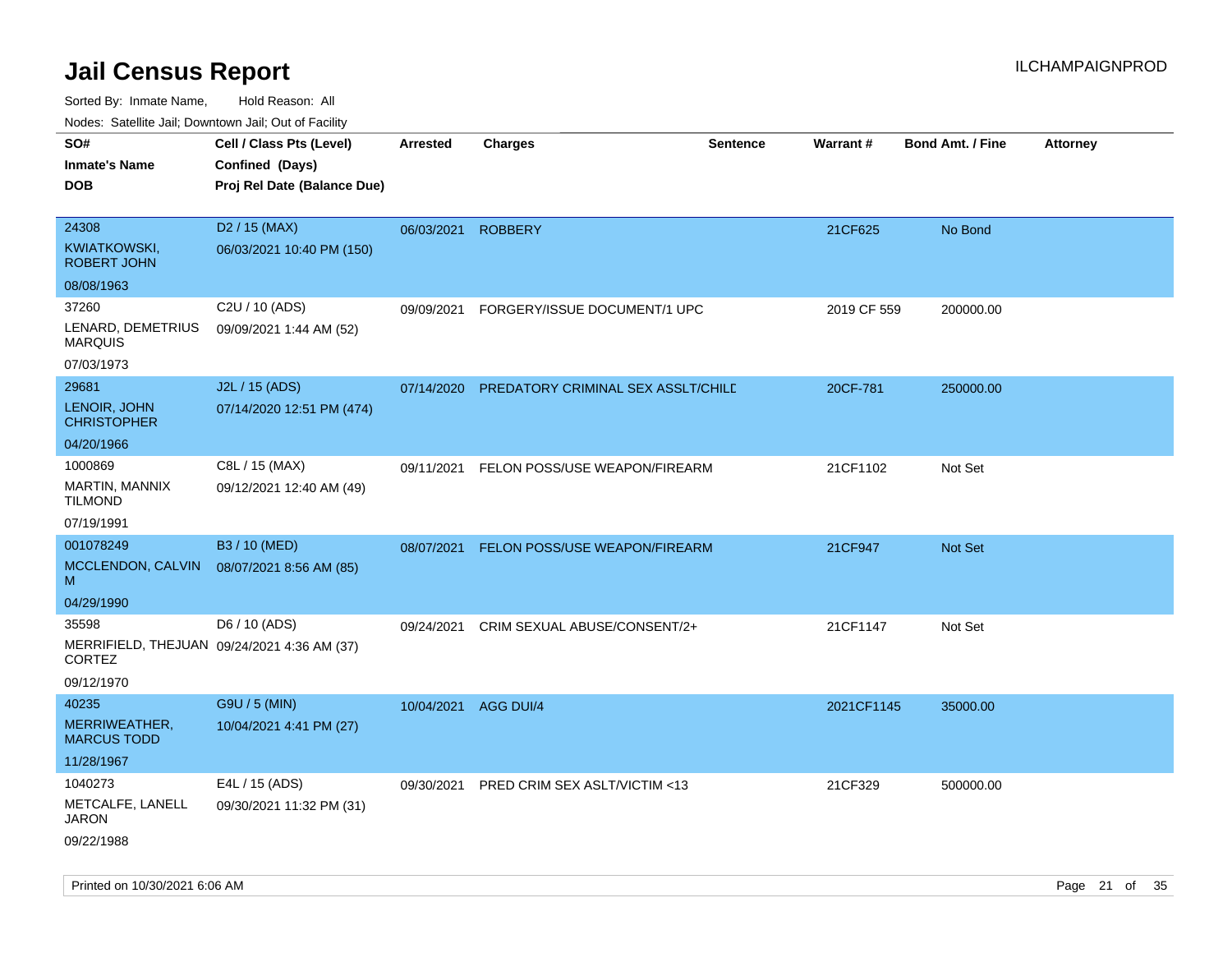| SO#<br><b>Inmate's Name</b><br><b>DOB</b>                               | Cell / Class Pts (Level)<br>Confined (Days)<br>Proj Rel Date (Balance Due) | Arrested                               | <b>Charges</b>                                                                                  | <b>Sentence</b> | Warrant #                          | <b>Bond Amt. / Fine</b>              | <b>Attorney</b> |
|-------------------------------------------------------------------------|----------------------------------------------------------------------------|----------------------------------------|-------------------------------------------------------------------------------------------------|-----------------|------------------------------------|--------------------------------------|-----------------|
| 1075635<br>MILES, DEVLON VON,<br>Junior<br>11/04/2000                   | B <sub>2</sub> / 10 (AD <sub>S</sub> )<br>05/11/2021 10:39 PM (173)        | 05/11/2021                             | AGG DISCHARGE FIREARM/OCC VEH<br>05/11/2021 MFG/DEL CANNABIS/30-500 GRAMS                       |                 | 21CF538<br>20CF1402                | Not Set<br>100000.00                 |                 |
| 1069209<br>MOORE, DEVONTE<br>JAMAL<br>09/24/1995                        | H2L / 10 (ADS)<br>04/07/2021 6:25 PM (207)                                 | 04/07/2021                             | AGG BATTERY/GREAT BODILY HARM                                                                   |                 | 21CF376                            | Not Set                              |                 |
| 001078357<br>PETTIGREW, CAREY<br><b>CORNITRIAS DEOBLO</b><br>08/31/1986 | H6L / 15 (ADS)<br>09/17/2021 9:56 AM (44)                                  | 09/17/2021<br>09/17/2021<br>09/17/2021 | ARMED ROBBERY/ARMED W/FIREARM<br>ARMED ROBBERY/ARMED W/FIREARM<br>ARMED ROBBERY/ARMED W/FIREARM |                 | 21CF1230<br>21CF1128<br>21CF1129   | Not Set<br>Not Set<br><b>Not Set</b> |                 |
| 1070610<br>PHILLIS, AARON<br><b>MONTRELL</b><br>03/26/1999              | D4 / 10 (ADS)<br>08/04/2021 9:02 PM (88)                                   | 08/04/2021<br>08/04/2021               | AGG BATTERY/GREAT BODILY HARM<br><b>AGG BATTERY</b>                                             |                 | 21CF482<br>21CF930                 | 5000.00<br>Not Set                   |                 |
| 1072114<br>ROBINSON, DONNELL<br><b>LEVON</b><br>10/23/2000              | A1U / 15 (SPH)<br>01/17/2021 2:40 PM (287)                                 | 01/17/2021<br>01/17/2021<br>02/17/2021 | <b>ATTEMPT (FIRST DEGREE MURDER)</b><br>ARMED ROBBERY/NO FIREARM<br><b>AGGRAVATED BATTERY</b>   |                 | 2021CF65<br>2020CF824<br>2021CF183 | Not Set<br>75000.00<br>250000.00     |                 |
| 980761<br>ROBINSON, LEON<br><b>SOLOMON</b><br>10/22/1983                | B1 / 10 (MED)<br>06/07/2021 1:53 AM (146)                                  | 06/07/2021                             | DOMESTIC BATTERY/OTHER PRIOR                                                                    |                 | 21CF639                            | Not Set                              |                 |
| 001077772<br>RUSH, MARION EARL,<br>Junior<br>10/21/1967                 | E5L / 5 (ADS)<br>03/16/2021 7:40 PM (229)                                  | 03/16/2021                             | PUBLIC INDECENCY/SEX CONDUCT                                                                    |                 | 21CM102                            | Not Set                              |                 |
| 1046238<br>SAMPLE, RYAN<br><b>CURTIS</b><br>07/30/1987                  | $G1L / 5$ (MIN)<br>08/30/2021 8:56 PM (62)                                 | 08/30/2021                             | MFG/DEL CANNABIS/2000<5000 GR                                                                   |                 | 2013CF2083                         | Not Set                              |                 |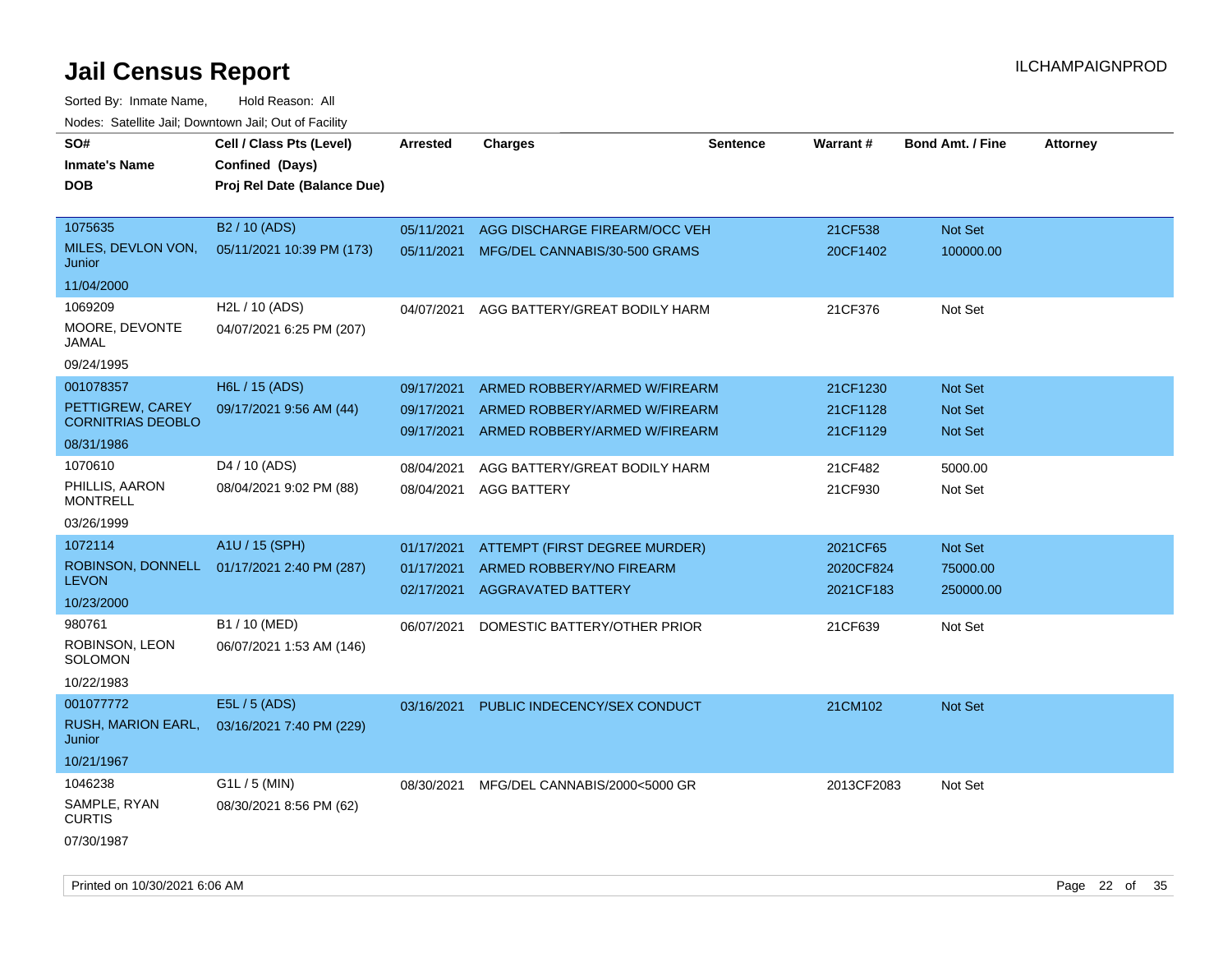| Nudes. Satellite Jali, Downtown Jali, Out of Facility |                                              |                 |                                      |                 |            |                         |                 |
|-------------------------------------------------------|----------------------------------------------|-----------------|--------------------------------------|-----------------|------------|-------------------------|-----------------|
| SO#                                                   | Cell / Class Pts (Level)                     | <b>Arrested</b> | <b>Charges</b>                       | <b>Sentence</b> | Warrant#   | <b>Bond Amt. / Fine</b> | <b>Attorney</b> |
| <b>Inmate's Name</b>                                  | Confined (Days)                              |                 |                                      |                 |            |                         |                 |
| DOB                                                   | Proj Rel Date (Balance Due)                  |                 |                                      |                 |            |                         |                 |
|                                                       |                                              |                 |                                      |                 |            |                         |                 |
| 1069960                                               | G7L / 5 (MIN)                                |                 | 09/28/2021 IDENTITY THEFT/\$2K-\$10K |                 | 21CF952    | 10000.00                |                 |
| SHELTON, JOSIAH<br>TIMOTHY                            | 09/28/2021 2:04 AM (33)                      |                 |                                      |                 |            |                         |                 |
| 02/23/1980                                            |                                              |                 |                                      |                 |            |                         |                 |
| 001077269                                             | G3L / 5 (MIN)                                | 10/13/2021      | RECEIVE/POSS/SELL STOLEN VEH         |                 | 2020CF1122 | 15000.00                |                 |
|                                                       | SPURLIN, DAVID ELLIS 10/13/2021 7:36 AM (18) |                 |                                      |                 |            |                         |                 |
|                                                       |                                              |                 |                                      |                 |            |                         |                 |
| 03/25/1987                                            |                                              |                 |                                      |                 |            |                         |                 |
| 1051104                                               | G6L / 5 (MIN)                                | 05/26/2021      | DRIVING ON REVOKED LICENSE           |                 | 21TR4000   | <b>Not Set</b>          |                 |
| STOVER, ANDREW<br>WADE                                | 05/27/2021 12:59 AM (157)                    | 05/26/2021      | <b>BURGLARY</b>                      |                 | 21CF667    | <b>Not Set</b>          |                 |
|                                                       |                                              | 05/26/2021      | METH DELIVERY/5<15 GRAMS             |                 | 21CF598    | <b>Not Set</b>          |                 |
| 07/20/1994                                            |                                              |                 |                                      |                 |            |                         |                 |
| 1024184<br>SULLIVAN, CODY                             | H5L / 10 (ADS)                               | 09/08/2021      | AGG ASLT PEACE OFF/FIRE/ER WRK       |                 | 20CF1051   | No Bond                 |                 |
| MICHAEL                                               | 09/08/2021 3:28 PM (53)                      |                 |                                      |                 |            |                         |                 |
| 08/15/1994                                            |                                              |                 |                                      |                 |            |                         |                 |
| 1068839                                               | F8L / 15 (MAX)                               | 08/07/2020      | <b>HOMICIDE</b>                      |                 | 2020-CF851 | 1000000.00              |                 |
| TAYLOR, LONDON<br>JAVON                               | 08/07/2020 10:30 AM (450)                    |                 |                                      |                 |            |                         |                 |
| 08/16/1999                                            |                                              |                 |                                      |                 |            |                         |                 |
| 54881                                                 | E1L / 10 (ADS)                               | 05/18/2021      | AGGRAVATED ASSAULT/PUBLIC PROP       |                 | 21CM185    | 100.00                  |                 |
| THOMAS, BRYANT                                        | 05/18/2021 9:03 PM (166)                     |                 |                                      |                 |            |                         |                 |
|                                                       |                                              |                 |                                      |                 |            |                         |                 |
| 11/12/1973                                            |                                              |                 |                                      |                 |            |                         |                 |
| 1056971                                               | I3 / 10 (ADS)                                | 08/07/2021      | FELON POSS/USE WEAPON/FIREARM        |                 | 21CF948    | No Bond                 |                 |
| TRAVIS, DENZEL<br><b>DANTRELL</b>                     | 08/07/2021 7:36 AM (85)                      |                 | 08/08/2021 AGG BATTERY/PUBLIC PLACE  |                 | 2020CF647  | 25000.00                |                 |
| 03/21/1993                                            |                                              |                 |                                      |                 |            |                         |                 |
| 001078250                                             | F8U / 10 (MED)                               | 08/07/2021      | FELON POSS WEAPON/BODY ARMOR         |                 | 21CF950    | Not Set                 |                 |
| TRAVIS, JORDAN                                        | 08/07/2021 10:27 AM (85)                     |                 |                                      |                 |            |                         |                 |
| TESHAUN                                               |                                              |                 |                                      |                 |            |                         |                 |
| 03/03/1996                                            |                                              |                 |                                      |                 |            |                         |                 |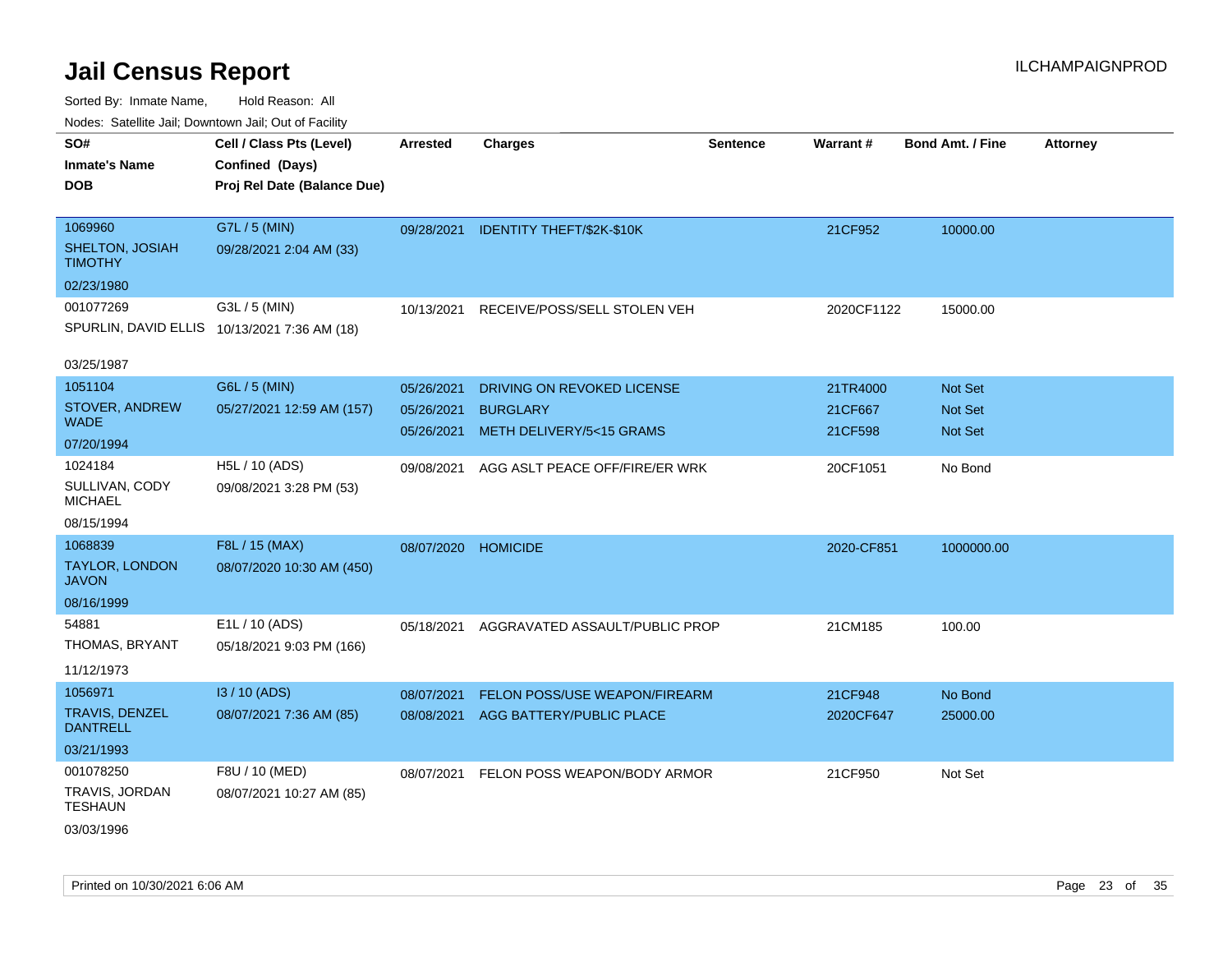| SO#                                        | Cell / Class Pts (Level)    | <b>Arrested</b>   | <b>Charges</b>                 | Sentence | Warrant#    | <b>Bond Amt. / Fine</b> | <b>Attorney</b> |
|--------------------------------------------|-----------------------------|-------------------|--------------------------------|----------|-------------|-------------------------|-----------------|
| <b>Inmate's Name</b>                       | Confined (Days)             |                   |                                |          |             |                         |                 |
| <b>DOB</b>                                 | Proj Rel Date (Balance Due) |                   |                                |          |             |                         |                 |
|                                            |                             |                   |                                |          |             |                         |                 |
| 30108                                      | J4L / 15 (ADS)              | 07/30/2021 MURDER |                                |          | 21CF902     | 2000000.00              |                 |
| VANDYKE, DARYL<br><b>ANTHONY</b>           | 07/30/2021 8:29 PM (93)     |                   |                                |          |             |                         |                 |
| 10/04/1965                                 |                             |                   |                                |          |             |                         |                 |
| 968681                                     | D5 / 15 (ADS)               | 08/27/2021        | AGG CRIM SX AB/VIC 13<18/TRUST |          | 2020CF499   | 250000.00               |                 |
| WADE, DEMETRIUS<br>DARYL                   | 08/27/2021 2:25 AM (65)     | 08/27/2021        | INDIRECT CRIMINAL CONTEMPT     | 5y(DOC)  | 2021CC16    | No Bond                 |                 |
| 01/07/1987                                 |                             |                   |                                |          |             |                         |                 |
| 1071205                                    | E3L / 10 (MED)              | 02/23/2021        | AGG BATTERY/PEACE OFFICER      |          | 2020-CF-801 | No Bond                 |                 |
| <b>WATERS, WESLEY</b><br><b>DRUMMONE</b>   | 02/23/2021 4:18 PM (250)    |                   |                                |          |             |                         |                 |
| 03/07/2000                                 |                             |                   |                                |          |             |                         |                 |
| 001077508                                  | A1L / 15 (ADS)              | 12/10/2020        | MURDER/STRONG PROB KILL/INJURE |          | 2020CF1293  | No Bond                 |                 |
| WILLIAMS, CALVIN<br><b>TIMOTHY</b>         | 12/10/2020 8:55 PM (325)    |                   |                                |          |             |                         |                 |
| 10/23/2002                                 |                             |                   |                                |          |             |                         |                 |
| 1058072                                    | A2U / 15 (SPH)              | 02/25/2021        | <b>ARMED HABITUAL CRIMINAL</b> |          |             | Not Set                 |                 |
| <b>WILLIAMS, KENNETH</b><br><b>BERNARD</b> | 02/25/2021 3:24 PM (248)    |                   |                                |          |             |                         |                 |
| 10/04/1985                                 |                             |                   |                                |          |             |                         |                 |
| 53518                                      | H3L / 15 (ADS)              | 08/19/2021        | AGGRAVATED BATTERY             |          | 21CF1014    | Not Set                 |                 |
| <b>WILLIAMS, TORREY</b><br><b>TOSHIBA</b>  | 08/19/2021 10:10 AM (73)    | 09/01/2021        | PROBATION VIOLATION            |          | 20CF381     | Not Set                 |                 |
| 03/30/1975                                 |                             |                   |                                |          |             |                         |                 |
| 9326                                       | $12/5$ (ADS)                | 06/14/2021        | <b>BURGLARY</b>                |          | 2020-CF-625 | Not Set                 |                 |
| YOUNG, ANTHONY<br><b>PAUL</b>              | 06/14/2021 12:07 PM (139)   |                   |                                |          |             |                         |                 |
| 03/13/1954                                 |                             |                   |                                |          |             |                         |                 |
| <b>Total Downtown Jail: 54</b>             |                             | Males: 54         | Unknown: 0<br>Females: 0       |          |             |                         |                 |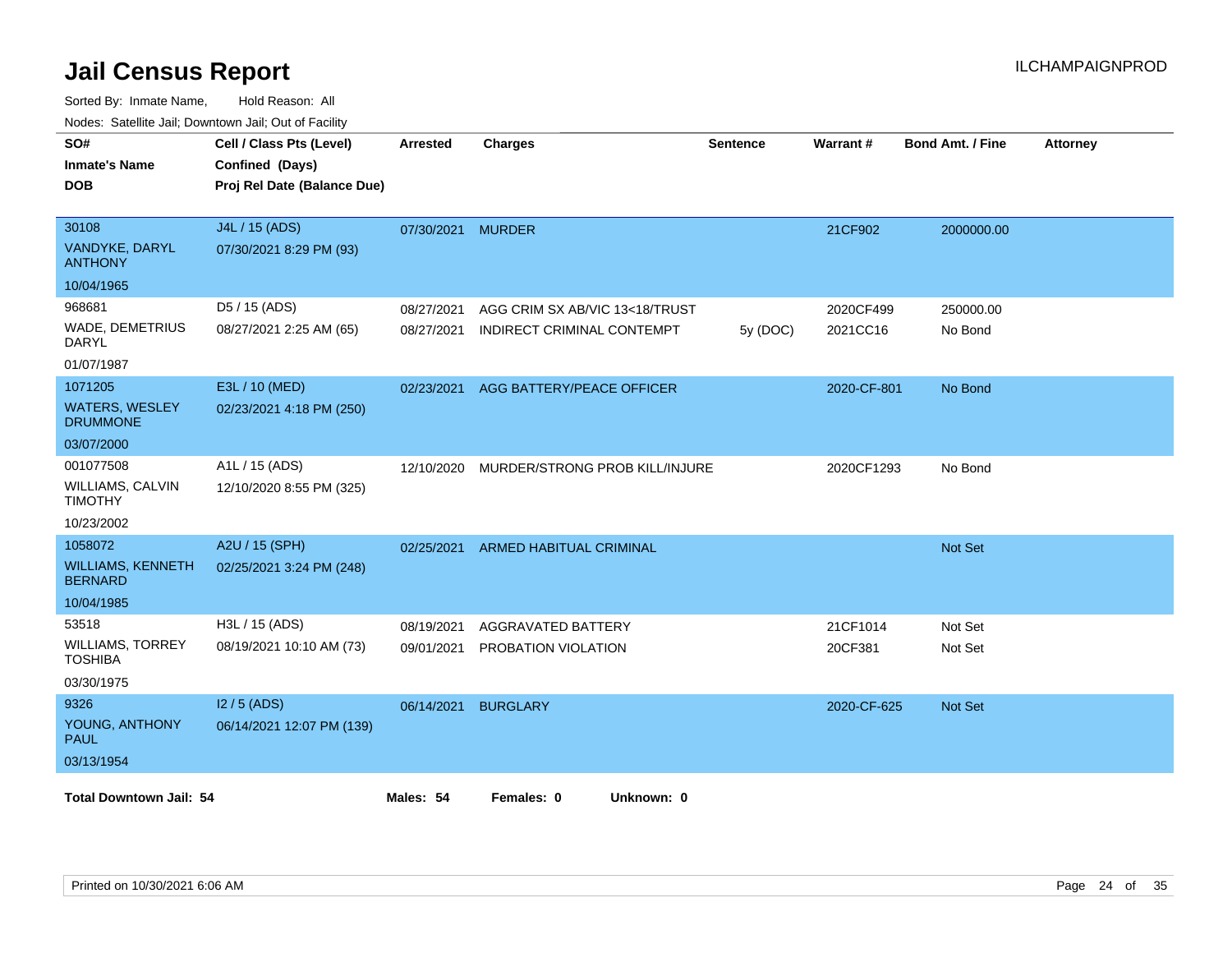|  | <b>Out of Facility</b> |  |
|--|------------------------|--|

| SO#<br><b>Inmate's Name</b><br><b>DOB</b>                         | Cell / Class Pts (Level)<br>Confined (Days)<br>Proj Rel Date (Balance Due)     | Arrested                               | <b>Charges</b>                                                                              | <b>Sentence</b> | Warrant#                        | <b>Bond Amt. / Fine</b>              | <b>Attorney</b> |
|-------------------------------------------------------------------|--------------------------------------------------------------------------------|----------------------------------------|---------------------------------------------------------------------------------------------|-----------------|---------------------------------|--------------------------------------|-----------------|
| 61095<br>AMOS, DERRICK<br><b>JAMES</b><br>06/12/1985              | <b>DEW / 10 (ADS)</b><br>05/02/2021 9:02 PM (182)                              |                                        | 05/02/2021 HOME INVASION/CAUSE INJURY                                                       |                 | 2021CF323                       | 100000.00                            |                 |
| 516062<br>BENNETT, JOHN<br><b>MICHAEL</b><br>04/30/1986           | DEW / 15 (MAX)<br>02/22/2021 10:47 AM (251)                                    | 02/22/2021<br>02/22/2021               | PHONE HARASSMENT/2+<br>AGG DISCH FIR/VEH/PC OFF/FRMAN                                       |                 | 20CF194<br>21CF210              | 5000.00<br>No Bond                   |                 |
| 508342<br><b>BLAKELY, HARVEY</b><br>06/25/1985                    | <b>EHD</b><br>09/28/2021 11:29 AM (33)<br>11/11/2021 (0.00)                    | 09/28/2021                             | DRIVING ON REVOKED LICENSE                                                                  |                 | 2020TR1282                      | <b>Not Set</b>                       |                 |
| 976538<br>09/05/1989                                              | <b>EHD</b><br>BLISSIT, WYATT TYRES 10/12/2021 10:05 AM (19)<br>1/6/2022 (0.00) | 10/12/2021                             | DOMESTIC BATTERY/OTHER PRIOR                                                                |                 | 2020CF1095                      | Not Set                              |                 |
| 33993<br><b>BOOKER, STEPHON</b><br><b>MONTELL</b><br>06/11/1971   | <b>DEW / 10 (MED)</b><br>06/14/2021 7:42 PM (139)                              | 06/14/2021<br>06/14/2021<br>06/14/2021 | AGGRAVATED DOMESTIC BATTERY<br>POSSESSING A CONTROLLED SUBSTANC<br><b>PAROLE REVOCATION</b> |                 | 21CF688<br>21CF657<br>CH2103612 | Not Set<br><b>Not Set</b><br>No Bond |                 |
| 1074315<br><b>BRIGGS, PATRICK</b><br><b>MONTAY</b><br>08/05/2001  | DEW / 15 (MAX)<br>08/03/2021 4:56 PM (89)                                      | 07/27/2021                             | AGG DISCHARGE FIREARM/VEH/SCH                                                               |                 | 21CF927                         | Not Set                              |                 |
| 001078065<br><b>BROWN, CHARMAN</b><br><b>LAKEEF</b><br>11/30/2002 | <b>KAN / 10 (ADS)</b><br>06/17/2021 12:32 PM (136)                             | 06/17/2021                             | AGG BATTERY/DISCHARGE FIREARM                                                               |                 | 21CF704                         | 1000000.00                           |                 |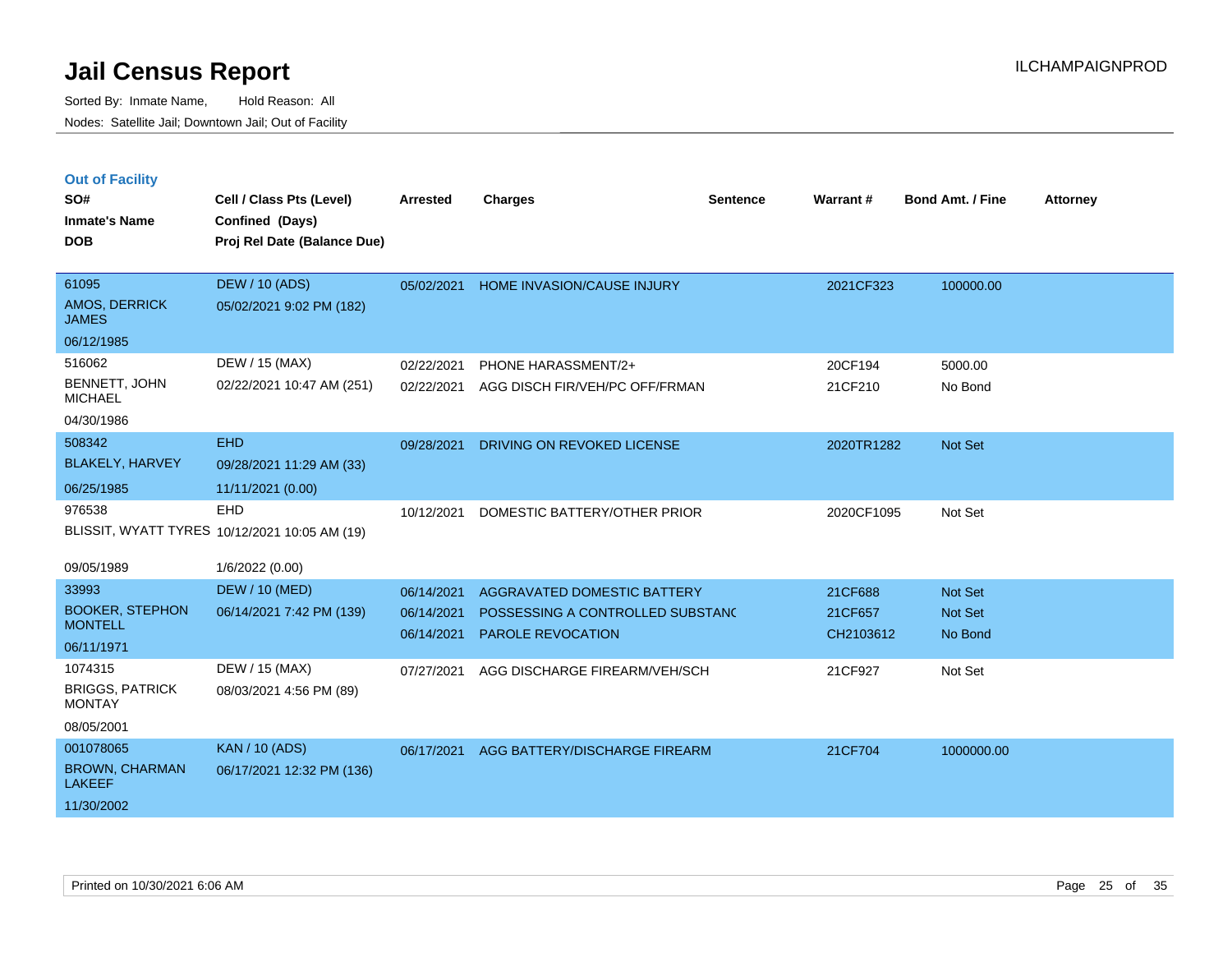| roaco. Catolino cali, Downtown cali, Out of Fability |                             |                 |                                     |                 |            |                         |                 |
|------------------------------------------------------|-----------------------------|-----------------|-------------------------------------|-----------------|------------|-------------------------|-----------------|
| SO#                                                  | Cell / Class Pts (Level)    | <b>Arrested</b> | <b>Charges</b>                      | <b>Sentence</b> | Warrant#   | <b>Bond Amt. / Fine</b> | <b>Attorney</b> |
| <b>Inmate's Name</b>                                 | Confined (Days)             |                 |                                     |                 |            |                         |                 |
| DOB                                                  | Proj Rel Date (Balance Due) |                 |                                     |                 |            |                         |                 |
|                                                      |                             |                 |                                     |                 |            |                         |                 |
| 1038554                                              | <b>KAN / 15 (MAX)</b>       | 08/18/2021      | DELIVERY OF OR POSSESSION OF W/INT  |                 | 21CF1009   | No Bond                 |                 |
| <b>BROWN, CORRION</b><br><b>DEVONTAE</b>             | 08/18/2021 5:40 PM (74)     | 08/18/2021      | ARMED HABITUAL CRIMINAL             |                 | 21CF1162   | Not Set                 |                 |
| 04/19/1995                                           |                             |                 |                                     |                 |            |                         |                 |
| 1060066                                              | <b>EHD</b>                  | 09/28/2021      | DRIVING ON SUSPENDED LICENSE        |                 | 2020TR5855 | Not Set                 |                 |
| <b>BROWN, JAMES</b><br>EDWARD, Junior                | 09/28/2021 10:52 AM (33)    |                 |                                     |                 |            |                         |                 |
| 11/21/1994                                           |                             |                 |                                     |                 |            |                         |                 |
| 1071662                                              | <b>KAN / 15 (MAX)</b>       | 12/07/2020      | <b>FELON POSS/USE FIREARM PRIOR</b> |                 | 20CF1418   | 250000.00               |                 |
| <b>BROWN, JAWON</b><br><b>EDWARD</b>                 | 12/14/2020 6:02 PM (321)    |                 |                                     |                 |            |                         |                 |
| 04/21/2000                                           |                             |                 |                                     |                 |            |                         |                 |
| 1038579                                              | KAN / 15 (MAX)              | 08/18/2021      | FELON POSS/USE WEAPON/FIREARM       |                 | 21CF1010   | Not Set                 |                 |
| <b>BROWN, MARKEL</b><br>rikki                        | 08/18/2021 2:05 PM (74)     |                 |                                     |                 |            |                         |                 |
| 01/06/1995                                           |                             |                 |                                     |                 |            |                         |                 |
| 1003006                                              | <b>KAN / 15 (MAX)</b>       | 08/19/2021      | FELON POSS/USE MACHINE GUN          |                 | 21CF1011   | No Bond                 |                 |
| <b>BROWN, ROCKEITH</b><br><b>JAVONTE</b>             | 08/19/2021 12:55 AM (73)    |                 |                                     |                 |            |                         |                 |
| 07/23/1991                                           |                             |                 |                                     |                 |            |                         |                 |
| 001078361                                            | KAN / 10 (MED)              | 09/08/2021      | AGG UUW/LOADED/NO FCCA/FOID         |                 | 21CF1084   | Not Set                 |                 |
| BUFORD, DESHAWN<br><b>MICHAEL</b>                    | 09/08/2021 10:11 PM (53)    |                 |                                     |                 |            |                         |                 |
| 02/23/1997                                           |                             |                 |                                     |                 |            |                         |                 |
| 987334                                               | <b>DEW / 15 (MAX)</b>       | 03/10/2021      | ATTEMPT (FIRST DEGREE MURDER)       |                 | 19CF689    | <b>Not Set</b>          |                 |
| CAIN, ISAIAH<br><b>DEPRIEST</b>                      | 03/10/2021 2:22 PM (235)    |                 |                                     |                 |            |                         |                 |
| 12/23/1990                                           |                             |                 |                                     |                 |            |                         |                 |
| 992962                                               | DEW / 15 (ADS)              | 05/25/2021      | MURDER/INTENT TO KILL/INJURE        |                 | 2018CF1045 | 1000000.00              |                 |
| CAMPBELL, KEITH<br><b>KNAQEEB</b>                    | 05/25/2021 1:19 PM (159)    |                 |                                     |                 |            |                         |                 |
| 07/22/1991                                           |                             |                 |                                     |                 |            |                         |                 |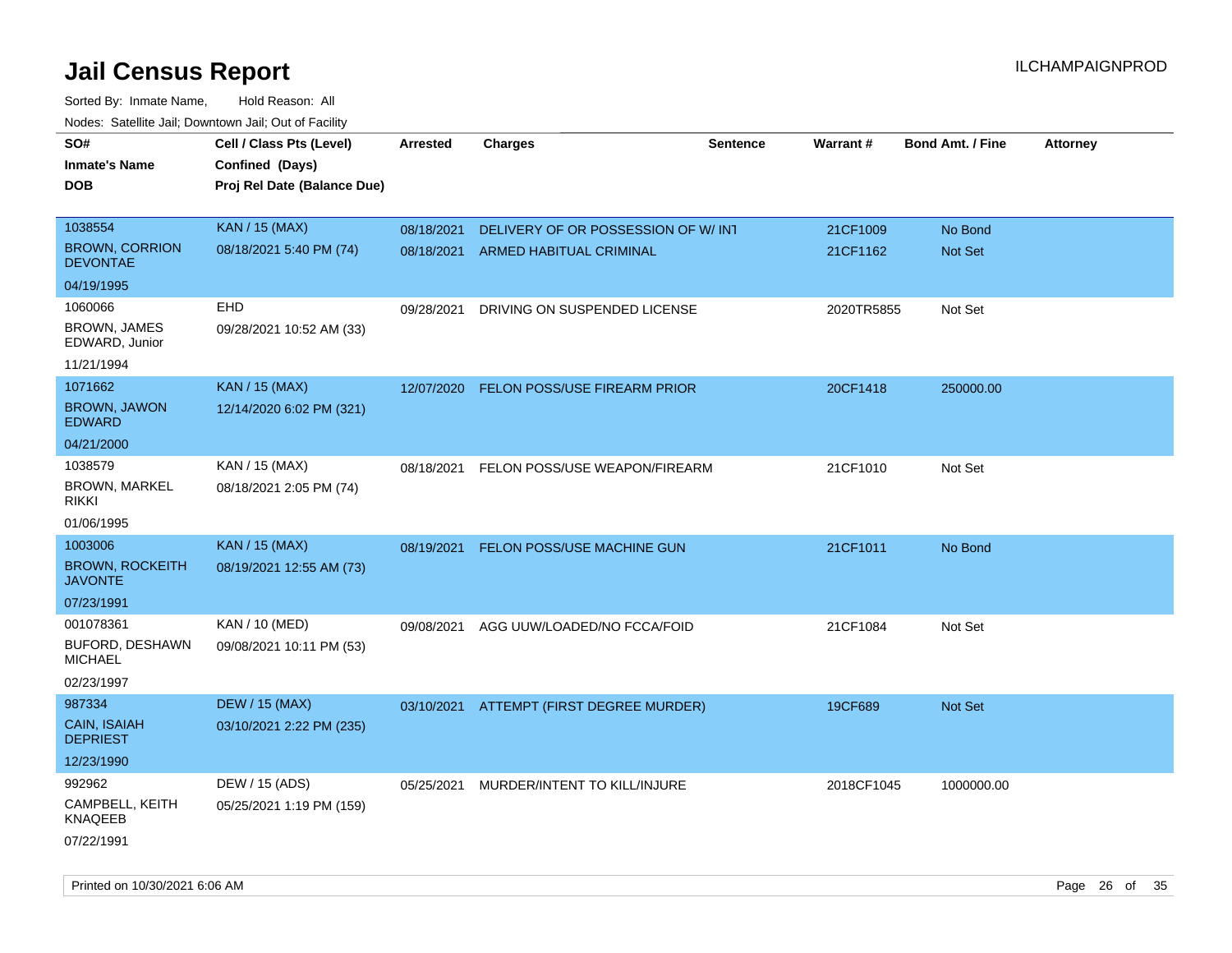Sorted By: Inmate Name, Hold Reason: All Nodes: Satellite Jail; Downtown Jail; Out of Facility

| SO#<br><b>Inmate's Name</b><br>DOB        | Cell / Class Pts (Level)<br>Confined (Days)<br>Proj Rel Date (Balance Due) | <b>Arrested</b> | <b>Charges</b>                 | <b>Sentence</b> | Warrant#   | <b>Bond Amt. / Fine</b> | <b>Attorney</b> |
|-------------------------------------------|----------------------------------------------------------------------------|-----------------|--------------------------------|-----------------|------------|-------------------------|-----------------|
|                                           |                                                                            |                 |                                |                 |            |                         |                 |
| 1064992                                   | <b>KAN / 15 (MAX)</b>                                                      | 09/20/2021      | ARMED VIOLENCE/CATEGORY I      |                 | 21CF1137   | Not Set                 |                 |
| <b>CARTER, KEJUAN</b><br><b>JAVONTE</b>   | 09/20/2021 11:42 PM (41)                                                   |                 |                                |                 |            |                         |                 |
| 06/27/1998                                |                                                                            |                 |                                |                 |            |                         |                 |
| 1068848                                   | KAN / 15 (MAX)                                                             | 02/06/2020      | MURDER/INTENT TO KILL/INJURE   |                 | 20CF-156   | No Bond                 |                 |
| CHATMAN, MICHAEL<br><b>DAISEAN</b>        | 02/06/2020 5:22 PM (633)                                                   |                 |                                |                 |            |                         |                 |
| 11/12/1999                                |                                                                            |                 |                                |                 |            |                         |                 |
| 778242                                    | <b>EHD</b>                                                                 | 10/19/2021      | DRIVING RVK/SUSP DUI/SSS 2ND   |                 | 2021CF33   | <b>Not Set</b>          |                 |
| CHILLIS, CENTRAIL<br><b>DERCO</b>         | 10/19/2021 9:26 AM (12)                                                    |                 |                                |                 |            |                         |                 |
| 06/07/1985                                | 11/17/2021 (0.00)                                                          |                 |                                |                 |            |                         |                 |
| 001078461                                 | <b>KAN / 10 (MED)</b>                                                      | 10/07/2021      | AGG UNLAWFUL USE WEAPON/PERSON |                 | 2021CF1209 | No Bond                 |                 |
| COLE, ERIC JOSE                           | 10/08/2021 12:25 AM (23)                                                   | 10/07/2021      | AGG DOMESTIC BATTERY/STRANGLE  |                 | 2021CF1208 | Not Set                 |                 |
| 01/24/2002                                |                                                                            | 10/08/2021      | HARASS WITNESS/FAMILY MBR/REP  |                 | 21CF1218   | Not Set                 |                 |
| 1066300                                   | <b>EHD</b>                                                                 | 10/12/2021      | AGG DUI/LIC SUSP OR REVOKED    |                 | 2021CF397  | Not Set                 |                 |
| <b>CONTRERAS-</b><br>RODRIGUEZ, DANIEL    | 10/12/2021 10:45 AM (19)                                                   |                 |                                |                 |            |                         |                 |
| 04/24/1999                                | 11/9/2021 (0.00)                                                           |                 |                                |                 |            |                         |                 |
| 57733                                     | KAN / 15 (SPH)                                                             | 02/25/2020      | <b>HOMICIDE</b>                |                 | 2020-CF250 | 2000000.00              |                 |
| <b>CRAIG, ANTOINE</b><br>DARRELL          | 02/25/2020 4:08 PM (614)                                                   | 02/25/2020      | FELON POSS/USE WEAPON/FIREARM  |                 | 19CF-1827  | 80000.00                |                 |
| 10/09/1982                                |                                                                            |                 |                                |                 |            |                         |                 |
| 001077939                                 | <b>DEW / 10 (MED)</b>                                                      | 05/10/2021      | FIREARM/FOID INVALID/NOT ELIG  |                 | 21CF526    | No Bond                 |                 |
| <b>CROSS, PATRICK</b><br><b>DONTRELLE</b> | 05/10/2021 7:31 PM (174)                                                   | 06/02/2021      | POSS STOLEN VEHICLE > \$25,000 |                 | 21CF612    | Not Set                 |                 |
| 11/07/2001                                |                                                                            |                 |                                |                 |            |                         |                 |
| 1076663                                   | DEW / 15 (MAX)                                                             | 07/15/2020      | *ARMED HABITUAL CRIMINAL       |                 | 2020-CF783 | 500000.00               |                 |
| DYE, KENNE YAKIEM                         | 07/15/2020 11:49 AM (473)                                                  |                 |                                |                 |            |                         |                 |

05/30/1988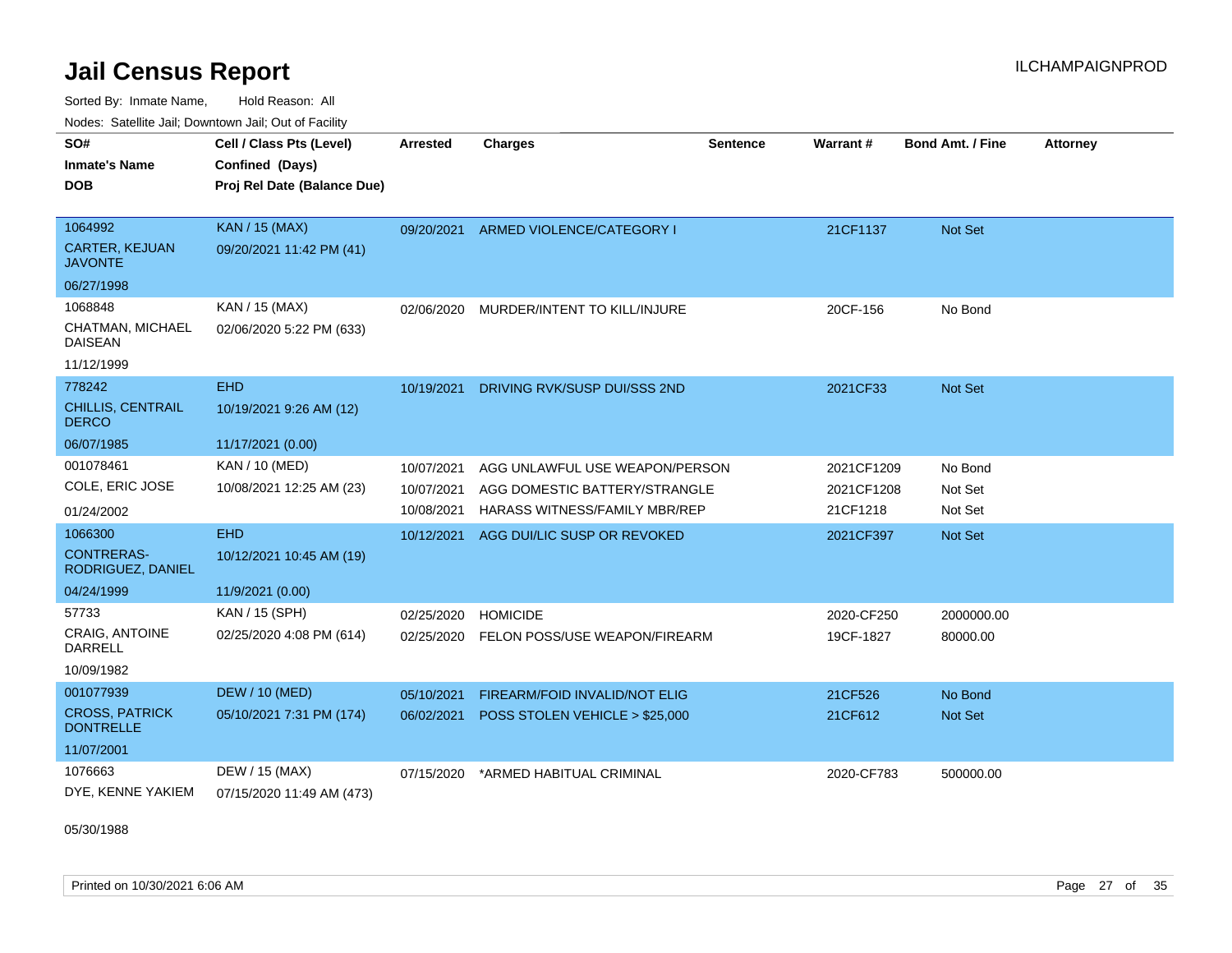Sorted By: Inmate Name, Hold Reason: All Nodes: Satellite Jail; Downtown Jail; Out of Facility

| SO#                                    | Cell / Class Pts (Level)<br>Confined (Days) | Arrested   | <b>Charges</b>                     | <b>Sentence</b> | Warrant#   | <b>Bond Amt. / Fine</b> | <b>Attorney</b> |
|----------------------------------------|---------------------------------------------|------------|------------------------------------|-----------------|------------|-------------------------|-----------------|
| <b>Inmate's Name</b><br><b>DOB</b>     | Proj Rel Date (Balance Due)                 |            |                                    |                 |            |                         |                 |
|                                        |                                             |            |                                    |                 |            |                         |                 |
| 27428                                  | <b>EHD</b>                                  | 09/21/2021 | DRIVING RVK/SUSP DUI/SSS 3RD       |                 | 2020CF1368 | <b>Not Set</b>          |                 |
| <b>FRANKLIN, TYRONE</b><br>Senior      | 09/21/2021 9:27 AM (40)                     | 09/21/2021 | DRIVING RVK/SUSP DUI/SSS 3RD       |                 | 2021CF435  | <b>Not Set</b>          |                 |
| 09/12/1966                             | 12/19/2021 (0.00)                           |            |                                    |                 |            |                         |                 |
| 60154                                  | <b>EHD</b>                                  | 10/20/2021 | AGG DUI/LIC SUSP OR REVOKED        |                 | 2021cf261  | Not Set                 |                 |
| GARCIA-MEZA,<br>CARLOS                 | 10/20/2021 9:23 AM (11)                     |            |                                    |                 |            |                         |                 |
| 03/06/1983                             | 1/16/2022 (0.00)                            |            |                                    |                 |            |                         |                 |
| 001077363                              | <b>KAN / 25 (SPH)</b>                       | 10/30/2020 | <b>HOME INVASION/FIREARM</b>       |                 | 20CF1202   | 500000.00               |                 |
| GARY, DAKOTA<br><b>TREVON</b>          | 10/30/2020 10:41 AM (366)                   |            |                                    |                 |            |                         |                 |
| 12/31/2001                             |                                             |            |                                    |                 |            |                         |                 |
| 1065946                                | KAN / 10 (MED)                              | 09/04/2021 | AGG BATTERY/DISCHARGE FIREARM      |                 | 21CF1057   | 750000.00               |                 |
| GODBOLT, DESMOND<br><b>DEVONTAE</b>    | 09/04/2021 1:17 AM (57)                     | 09/04/2021 | RESIST/OBSTRUCTING A PEACE OFFICEI |                 | 21CM407    | Not Set                 |                 |
| 11/15/1997                             |                                             |            |                                    |                 |            |                         |                 |
| 1070256                                | <b>KAN / 10 (MED)</b>                       | 06/09/2021 | <b>BURGLARY W/O CAUSING DAMAGE</b> | 3y/6m (DOC)     | 18CF1193   | 5000.00                 |                 |
| <b>GORDON, TYRONE</b>                  | 06/09/2021 7:11 AM (144)                    | 06/09/2021 | RETAIL THEFT/DISP MERCH/<\$300     |                 | 19CM336    | 5000.00                 |                 |
| 03/16/2000                             |                                             |            |                                    |                 |            |                         |                 |
| 1070118                                | KAN / 15 (MAX)                              | 08/31/2021 | AGGRAVATED DOMESTIC BATTERY        |                 | 21CF1049   | No Bond                 |                 |
| <b>GRAHAM, CORTEZ</b><br><b>LAMON</b>  | 08/31/2021 9:32 PM (61)                     | 09/02/2021 | PROBATION VIOLATION                |                 | 21CF55     | Not Set                 |                 |
| 03/31/1976                             |                                             |            |                                    |                 |            |                         |                 |
| 1000641                                | <b>KAN / 10 (MED)</b>                       | 09/14/2021 | ARMED HABITUAL CRIMINAL            |                 | 21CF1116   | No Bond                 |                 |
| <b>GRANT, CEDRIC</b><br><b>DYSHAWN</b> | 09/14/2021 6:32 PM (47)                     |            |                                    |                 |            |                         |                 |
| 01/03/1991                             |                                             |            |                                    |                 |            |                         |                 |
| 1076506                                | KAN / 15 (MAX)                              | 09/17/2021 | AGG UUW/PERSON/CM THREAT VIOL      |                 | 21CF1131   | Not Set                 |                 |
|                                        | GRAY, JAMARH EMERE 09/17/2021 10:41 AM (44) | 09/20/2021 | <b>DOMESTIC BATTERY</b>            |                 | 21CM430    | Not Set                 |                 |

06/21/2003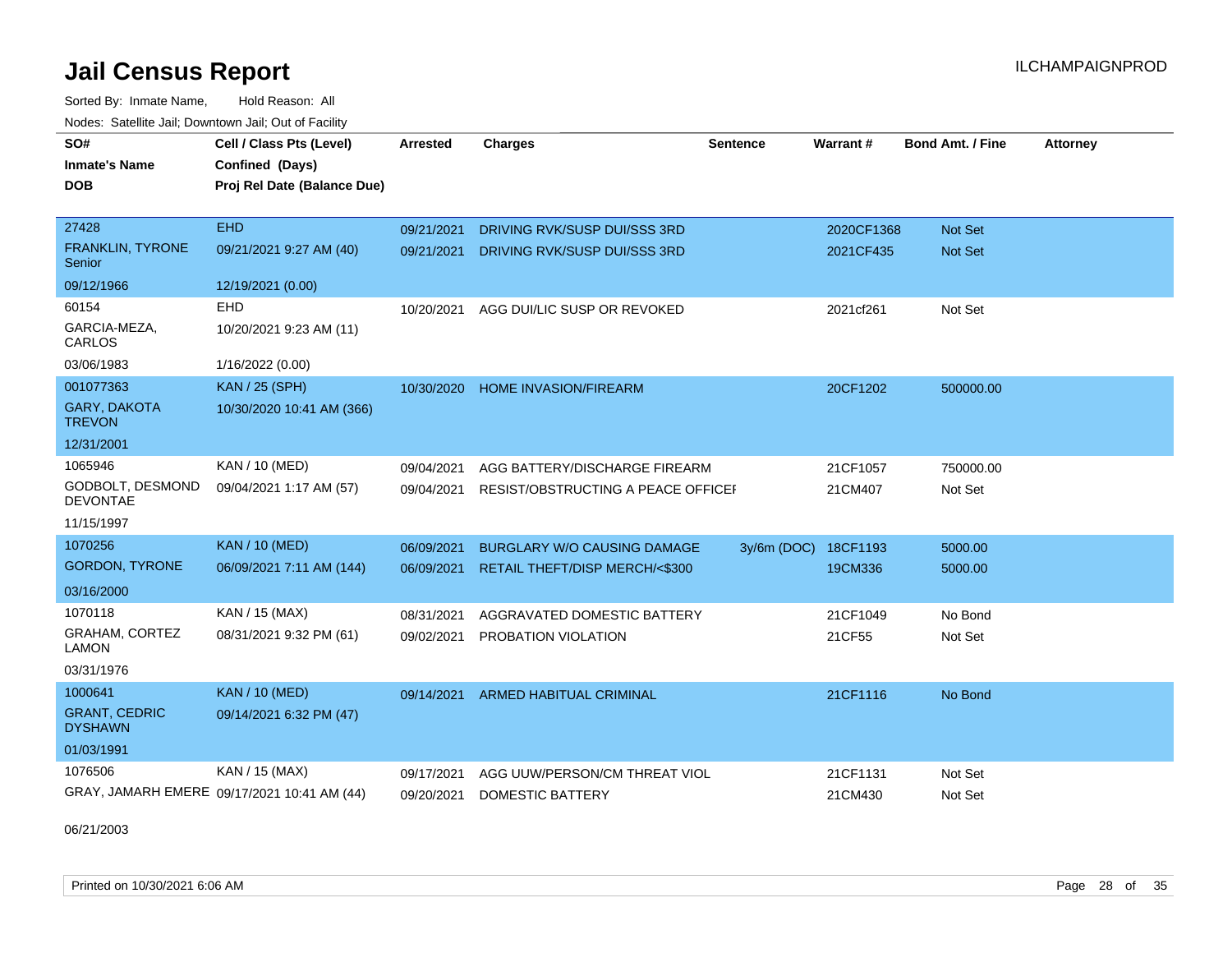| SO#                                       | Cell / Class Pts (Level)    | <b>Arrested</b> | <b>Charges</b>                | <b>Sentence</b> | Warrant#   | <b>Bond Amt. / Fine</b> | <b>Attorney</b> |
|-------------------------------------------|-----------------------------|-----------------|-------------------------------|-----------------|------------|-------------------------|-----------------|
| <b>Inmate's Name</b>                      | Confined (Days)             |                 |                               |                 |            |                         |                 |
| <b>DOB</b>                                | Proj Rel Date (Balance Due) |                 |                               |                 |            |                         |                 |
|                                           |                             |                 |                               |                 |            |                         |                 |
| 001078364                                 | <b>KAN / 15 (MAX)</b>       | 09/09/2021      | <b>HOME INVASION</b>          |                 | 21CF1081   | Not Set                 |                 |
| HAWKINS, ELIJA<br><b>TALON</b>            | 09/09/2021 2:03 AM (52)     |                 |                               |                 |            |                         |                 |
| 10/20/2001                                |                             |                 |                               |                 |            |                         |                 |
| 55580                                     | EHD                         | 09/28/2021      | DRIVING RVK/SUSP DUI/SSS 3RD  |                 | 2021CF133  | Not Set                 |                 |
| HORTON, RANDY<br>LAMAR                    | 09/28/2021 9:28 AM (33)     |                 |                               |                 |            |                         |                 |
| 12/18/1978                                | 11/11/2021 (0.00)           |                 |                               |                 |            |                         |                 |
| 61859                                     | <b>EHD</b>                  | 09/28/2021      | DRIVING ON REVOKED LICENSE    |                 | 2021TR2391 | Not Set                 |                 |
| HORTON-MILLER,<br><b>MAURICE DWAYNE</b>   | 09/28/2021 10:08 AM (33)    |                 |                               |                 |            |                         |                 |
| 06/08/1981                                | 11/20/2021 (0.00)           |                 |                               |                 |            |                         |                 |
| 1043704                                   | DEW / 15 (ADS)              | 07/13/2021      | PROBATION VIOLATION           |                 | 18CF1697   | 25000.00                |                 |
| HOUSTON, STEVEN                           | 07/13/2021 5:56 AM (110)    | 07/13/2021      | PROBATION VIOLATION           |                 | 19CF1295   | 25000.00                |                 |
| CORDELL                                   |                             | 07/13/2021      | ARMED ROBBERY/ARMED W/FIREARM |                 | 21CF815    | Not Set                 |                 |
| 01/24/1989                                |                             |                 |                               |                 |            |                         |                 |
| 001078383                                 | <b>KAN / 15 (MAX)</b>       | 09/14/2021      | UNLAWFUL USE OF A WEAPON      | 4y (DOC)        | 21CF1110   | Not Set                 |                 |
| <b>HUGHES, TYDERRIUS</b><br><b>DEQUON</b> | 09/14/2021 3:22 PM (47)     |                 |                               |                 |            |                         |                 |
| 12/16/1996                                |                             |                 |                               |                 |            |                         |                 |
| 001078146                                 | DEW / 15 (MAX)              | 07/09/2021      | AGG BATTERY/DISCHARGE FIREARM |                 | 21CF795    | 1000000.00              |                 |
| HUNT, TEIGAN<br><b>JAZAIREO</b>           | 07/09/2021 12:41 PM (114)   | 07/09/2021      | ARMED ROBBERY/ARMED W/FIREARM |                 | 21CF806    | Not Set                 |                 |
| 05/14/2003                                |                             |                 |                               |                 |            |                         |                 |
| 67077                                     | <b>EHD</b>                  | 10/12/2021      | DRIVING RVK/SUSP DUI/SSS 2ND  |                 | 2020CF1464 | Not Set                 |                 |
| <b>INGRAM, ANTOINE</b>                    | 10/12/2021 9:19 AM (19)     |                 |                               |                 |            |                         |                 |
| 05/12/1983                                | 11/10/2021 (0.00)           |                 |                               |                 |            |                         |                 |
| 989743                                    | DEW / 15 (ADS)              | 04/13/2021      | AGG DISCHARGE FIREARM/VEH/SCH |                 | 21CF400    | Not Set                 |                 |
| JACKSON, STEVE<br>ALLEN                   | 04/13/2021 2:45 AM (201)    | 04/13/2021      | AGGRAVATED DOMESTIC BATTERY   |                 | 21CF399    | Not Set                 |                 |
| 06/04/1991                                |                             |                 |                               |                 |            |                         |                 |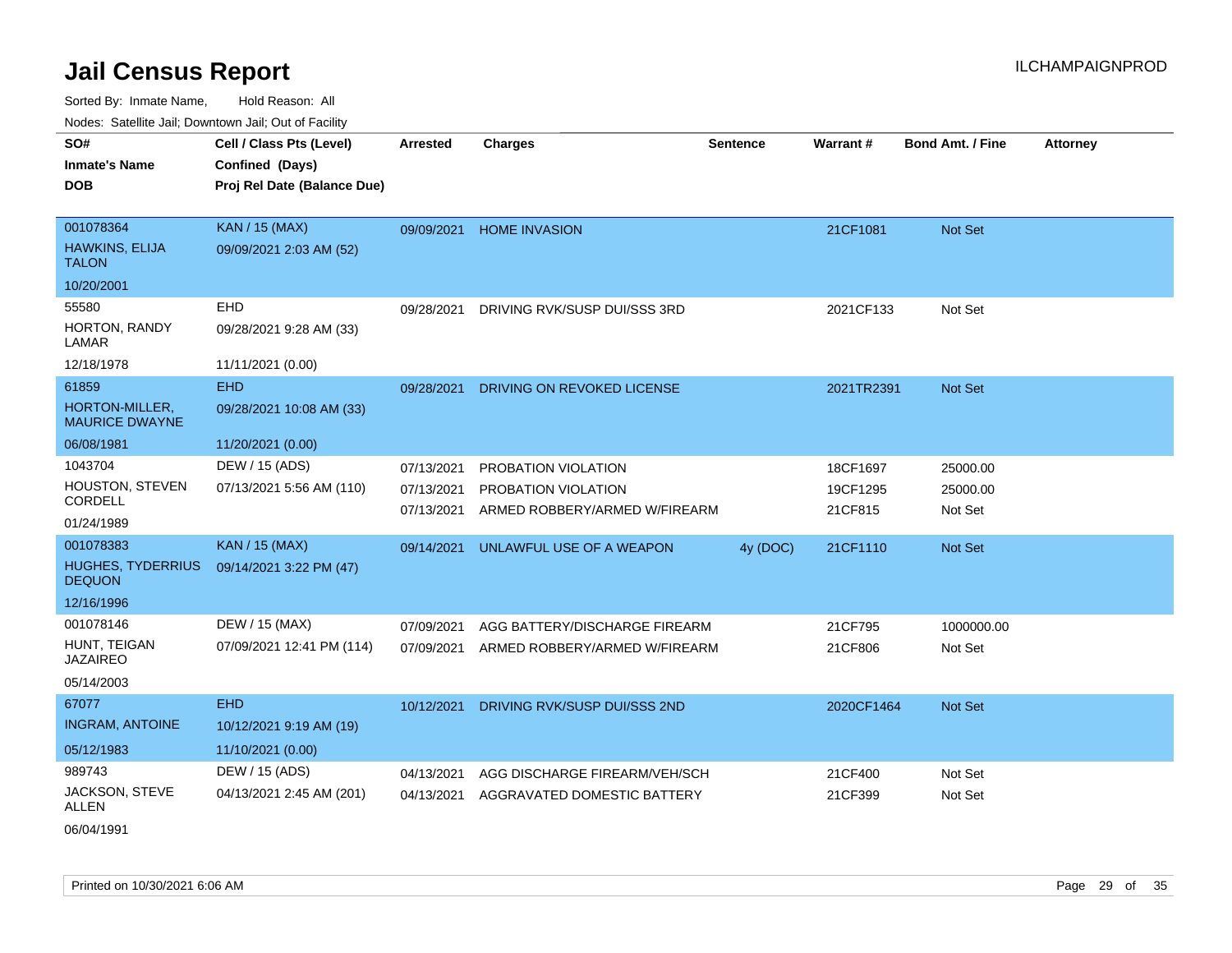| SO#                                     | Cell / Class Pts (Level)    | Arrested   | <b>Charges</b>                                                | <b>Sentence</b> | Warrant#            | <b>Bond Amt. / Fine</b> | <b>Attorney</b> |
|-----------------------------------------|-----------------------------|------------|---------------------------------------------------------------|-----------------|---------------------|-------------------------|-----------------|
| <b>Inmate's Name</b>                    | Confined (Days)             |            |                                                               |                 |                     |                         |                 |
| <b>DOB</b>                              | Proj Rel Date (Balance Due) |            |                                                               |                 |                     |                         |                 |
|                                         |                             |            |                                                               |                 |                     |                         |                 |
| 50495                                   | <b>EHD</b>                  | 08/10/2021 | DRIVING RVK/SUSP DUI/SSS 10-14                                |                 | 2020CF997           | Not Set                 |                 |
| <b>JENKINS, ARNOLD</b><br><b>FARRIS</b> | 08/10/2021 9:08 AM (82)     | 08/10/2021 | DRIVING RVK/SUSP DUI/SSS 10-14                                |                 | 2019CF1363          | Not Set                 |                 |
| 04/19/1962                              | 2/4/2022 (0.00)             |            |                                                               |                 |                     |                         |                 |
| 001077709                               | EHD                         | 07/06/2021 | DRIVING RVK/SUSP DUI/SSS 4-9                                  |                 | 2021CF167           | Not Set                 |                 |
| JINKINS, DEWAYNE<br><b>ALLEN</b>        | 07/06/2021 9:00 AM (117)    |            |                                                               |                 |                     |                         |                 |
| 01/02/1967                              | 1/1/2022 (0.00)             |            |                                                               |                 |                     |                         |                 |
| 1076450                                 | <b>DEW / 15 (MAX)</b>       | 06/25/2020 | MURDER/INTENT TO KILL/INJURE                                  |                 | 2020-CF703          | 750000.00               |                 |
| JONES, CARLOS<br><b>ANTONIO</b>         | 06/25/2020 2:13 PM (493)    | 11/02/2020 | <b>HOME INVASION/FIREARM</b>                                  |                 | 20CF1204            | 500000.00               |                 |
| 11/18/2001                              |                             |            |                                                               |                 |                     |                         |                 |
| 001077877                               | DEW / 10 (MED)              | 04/24/2021 | AGG DISCHARGE FIREARM/OCC BLDG                                |                 | 21CF459             | Not Set                 |                 |
| <b>JORDAN, PATRICK</b><br><b>RODEL</b>  | 04/24/2021 3:53 PM (190)    |            |                                                               |                 |                     |                         |                 |
| 10/22/2002                              |                             |            |                                                               |                 |                     |                         |                 |
| 998873                                  | <b>EHD</b>                  | 10/12/2021 | DRIVING RVK/SUSP DUI/SSS 3RD                                  |                 | 2021CF235           | Not Set                 |                 |
| KINCAID, AMANDA<br><b>MICHELLE</b>      | 10/12/2021 11:31 AM (19)    |            |                                                               |                 |                     |                         |                 |
| 01/07/1990                              | 1/9/2022 (0.00)             |            |                                                               |                 |                     |                         |                 |
| 1017194                                 | KAN / 15 (MAX)              | 09/08/2021 | STALKING/CAUSE FEAR FOR SAFETY                                |                 | 20CF1392            | No Bond                 |                 |
| KNOX, LENELL                            | 09/08/2021 12:53 PM (53)    |            |                                                               |                 |                     |                         |                 |
| 07/21/1993                              |                             |            |                                                               |                 |                     |                         |                 |
| 1064445                                 | <b>DEW / 15 (MAX)</b>       | 04/23/2021 | AGG DISCHARGE FIREARM/OCC VEH                                 |                 | 2021CF295           | 500000.00               |                 |
| LARUE, TERENCE<br><b>TRAMEL</b>         | 04/23/2021 11:18 AM (191)   | 04/23/2021 | POSSESS 15<100 GRAMS COCAINE<br>FELON POSS/USE FIREARM/PAROLE |                 | 19CF1052<br>21CF899 | 10000.00                |                 |
| 12/23/1998                              |                             | 04/23/2021 |                                                               |                 |                     | Not Set                 |                 |
| 001078237                               | KAN / 15 (ADS)              | 08/03/2021 | AGG DISCHARGE FIREARM/OCC VEH                                 |                 | 21CF928             | No Bond                 |                 |
| LAWS, TERON<br><b>RAMONTE</b>           | 08/03/2021 6:29 PM (89)     |            |                                                               |                 |                     |                         |                 |
| 04/03/2001                              |                             |            |                                                               |                 |                     |                         |                 |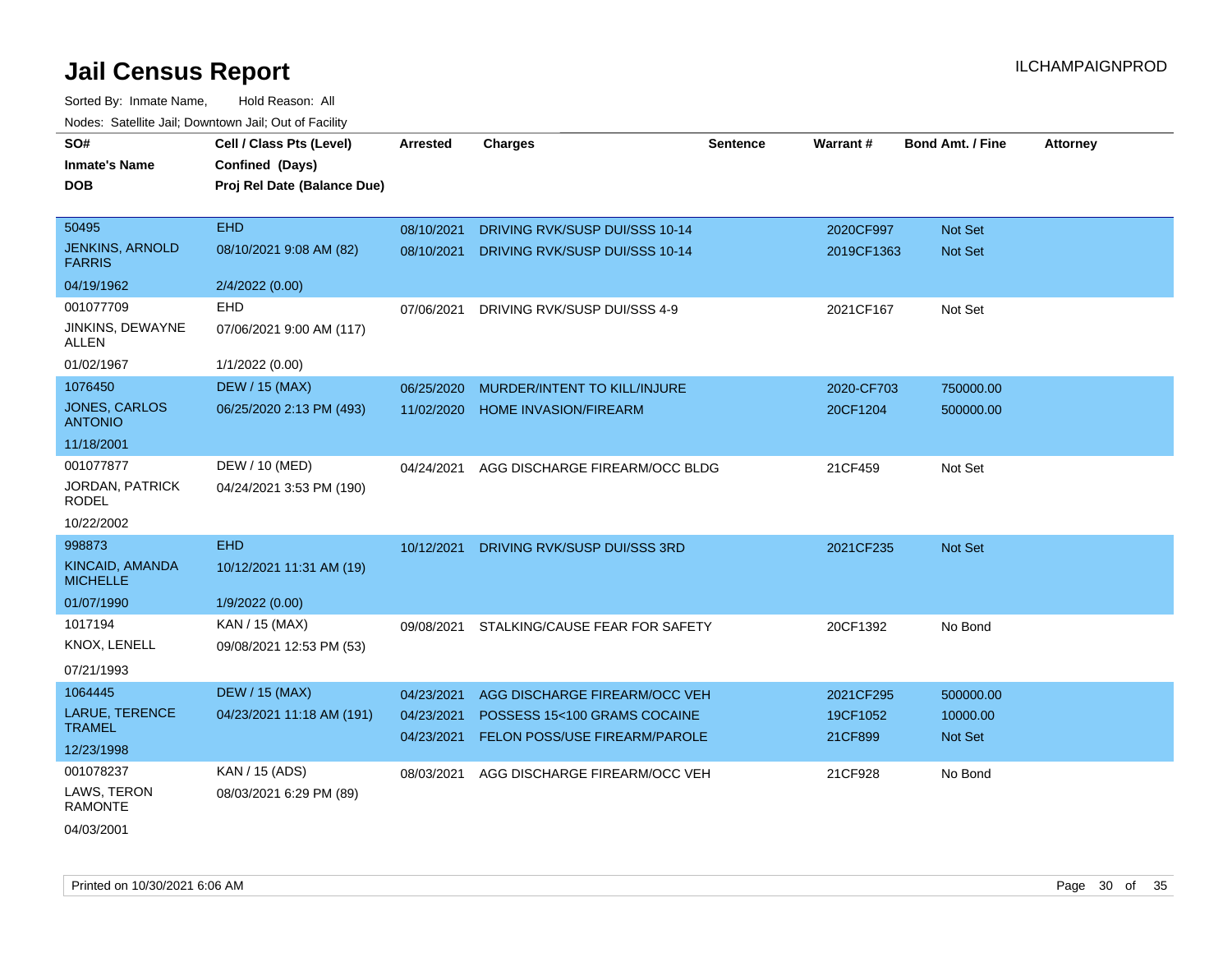| SO#                                             | Cell / Class Pts (Level)    | <b>Arrested</b> | <b>Charges</b>                            | <b>Sentence</b> | Warrant#     | <b>Bond Amt. / Fine</b> | <b>Attorney</b> |
|-------------------------------------------------|-----------------------------|-----------------|-------------------------------------------|-----------------|--------------|-------------------------|-----------------|
| <b>Inmate's Name</b>                            | Confined (Days)             |                 |                                           |                 |              |                         |                 |
| <b>DOB</b>                                      | Proj Rel Date (Balance Due) |                 |                                           |                 |              |                         |                 |
|                                                 |                             |                 |                                           |                 |              |                         |                 |
| 001078170                                       | <b>KAN / 10 (MED)</b>       |                 | 09/07/2021 AGG UNLAWFUL USE OF WEAPON/VEH |                 | 21CF1060     | Not Set                 |                 |
| LEMONS, DEANGELO<br><b>DEVELLE</b>              | 09/07/2021 12:49 AM (54)    |                 |                                           |                 |              |                         |                 |
| 05/29/2003                                      |                             |                 |                                           |                 |              |                         |                 |
| 56792                                           | DEW / 10 (MED)              | 02/02/2021      | ARMED HABITUAL CRIMINAL                   |                 | 2021CF141    | 500000.00               |                 |
| LILLARD, LAWRENCE<br><b>TYRONE</b>              | 02/02/2021 2:11 PM (271)    | 02/22/2021      | DRIVING ON REVOKED LICENSE                |                 | 21TR426      | 5000.00                 |                 |
| 10/20/1982                                      |                             |                 |                                           |                 |              |                         |                 |
| 001078407                                       | <b>EHD</b>                  | 09/21/2021      | DRIVING ON SUSPENDED LICENSE              |                 | 2019TR16777  | Not Set                 |                 |
| LOVE, BRANDON<br><b>TERRELL</b>                 | 09/21/2021 11:26 AM (40)    |                 |                                           |                 |              |                         |                 |
| 06/13/1994                                      | 12/19/2021 (0.00)           |                 |                                           |                 |              |                         |                 |
| 1071206                                         | <b>EHD</b>                  | 08/04/2021      | <b>AGGRAVATED BATTERY</b>                 |                 | 2020CF572    | Not Set                 |                 |
| MAIDEN, DARRELL<br><b>WAYNE JR</b>              | 08/04/2021 9:13 AM (88)     |                 |                                           |                 |              |                         |                 |
| 08/17/1998                                      | 10/30/2021 (0.00)           |                 |                                           |                 |              |                         |                 |
| 46837                                           | <b>KAN / 15 (MAX)</b>       | 09/07/2021      | <b>RESIDENTIAL BURGLARY</b>               |                 | 2019-CF-1207 | 25000.00                |                 |
| <b>MARCRUM, JEFFERY</b><br>LEE.                 | 09/07/2021 11:43 AM (54)    |                 |                                           |                 |              |                         |                 |
| 11/17/1968                                      |                             |                 |                                           |                 |              |                         |                 |
| 1029510                                         | DEW / 15 (MAX)              | 06/26/2021      | ATTEMPT DISARM PC OFF/CORR EMP            | 5y (DOC)        | 21CF751      | Not Set                 |                 |
| MESSER, CODY<br><b>JAMES</b>                    | 06/22/2021 1:47 AM (131)    |                 |                                           |                 |              |                         |                 |
| 05/24/1991                                      |                             |                 |                                           |                 |              |                         |                 |
| 1011046                                         | <b>KAN</b> / 15 (ADS)       |                 | 04/10/2021 ATTEMPT (FIRST DEGREE MURDER)  |                 | 21CF392      | Not Set                 |                 |
| <b>MILES, DARRION</b><br><b>ANTONIO KEVONTA</b> | 04/11/2021 12:46 AM (203)   |                 |                                           |                 |              |                         |                 |
| 03/18/1990                                      |                             |                 |                                           |                 |              |                         |                 |
| 001077278                                       | DEW / 15 (MAX)              | 10/06/2020      | MURDER/INTENT TO KILL/INJURE              |                 | 2020CF146    | 2000000.00              |                 |
| MILLER, D'ANDRE                                 | 10/06/2020 12:49 PM (390)   | 10/06/2020      | AGG FLEEING POLICE/21 MPH OVER            |                 | 2019CF1171   | 50000.00                |                 |
| 09/08/1986                                      |                             |                 |                                           |                 |              |                         |                 |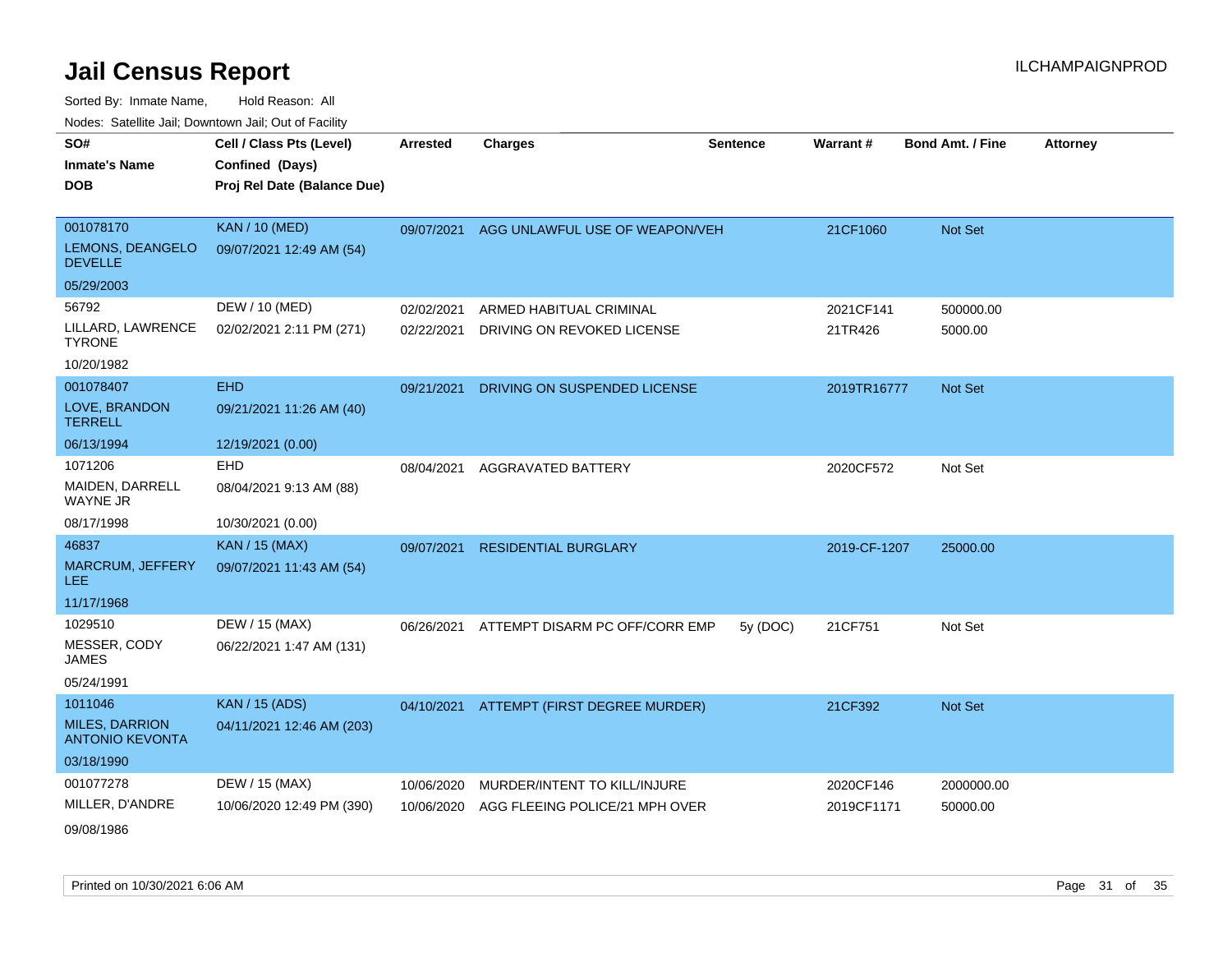| SO#                                   | Cell / Class Pts (Level)                      | <b>Arrested</b> | <b>Charges</b>                | <b>Sentence</b> | Warrant#    | <b>Bond Amt. / Fine</b> | <b>Attorney</b> |
|---------------------------------------|-----------------------------------------------|-----------------|-------------------------------|-----------------|-------------|-------------------------|-----------------|
| <b>Inmate's Name</b>                  | Confined (Days)                               |                 |                               |                 |             |                         |                 |
| <b>DOB</b>                            | Proj Rel Date (Balance Due)                   |                 |                               |                 |             |                         |                 |
|                                       |                                               |                 |                               |                 |             |                         |                 |
| 963426                                | <b>EHD</b>                                    | 09/14/2021      | ACCIDENT INJURY/DEATH/11-403  |                 | 2020CF1367  | Not Set                 |                 |
| MITCHELL, MARCELL<br><b>MARTELL</b>   | 09/14/2021 9:03 AM (47)                       |                 |                               |                 |             |                         |                 |
| 12/19/1987                            | 12/10/2021 (0.00)                             |                 |                               |                 |             |                         |                 |
| 1026477                               | KAN / 15 (ADS)                                | 09/21/2021      | AGG DISCHARGE FIREARM/OCC VEH |                 | 21CF1138    | Not Set                 |                 |
| NEWBILL, DEVONTRE<br><b>LAMONT</b>    | 09/21/2021 2:27 AM (40)                       | 09/22/2021      | PROBATION VIOLATION           |                 | 20CF577     | Not Set                 |                 |
| 11/22/1993                            |                                               |                 |                               |                 |             |                         |                 |
| 1072907                               | <b>KAN</b>                                    | 07/14/2021      | ATTEMPT (FIRST DEGREE MURDER) |                 | 2021-CF-832 | 2000000.00              |                 |
|                                       | NIKOLAEV, YEVGENIY 07/14/2021 10:10 PM (109)  |                 |                               |                 |             |                         |                 |
| 10/06/1983                            |                                               |                 |                               |                 |             |                         |                 |
| 001077928                             | EHD                                           | 09/01/2021      | AGG DOMESTIC BATTERY/STRANGLE |                 | 2021CF515   | Not Set                 |                 |
| PATTON, MICHAEL<br><b>RYAN</b>        | 09/01/2021 9:43 AM (60)                       |                 |                               |                 |             |                         |                 |
| 08/15/1994                            | 12/31/2021 (0.00)                             |                 |                               |                 |             |                         |                 |
| 001078063                             | <b>DEW / 15 (MAX)</b>                         | 06/15/2021      | AGG CRIM SEX ASSAULT/WEAPON   |                 | 2021CF678   | 1000000.00              |                 |
|                                       | PERRY, ROBERT Junior 06/15/2021 4:37 PM (138) | 06/15/2021      | <b>ROBBERY</b>                |                 | 2021CF159   | 25000.00                |                 |
|                                       |                                               |                 |                               |                 |             |                         |                 |
| 12/21/1990                            |                                               |                 |                               |                 |             |                         |                 |
| 001077614                             | KAN / 15 (MAX)                                | 01/17/2021      | ATTEMPT (FIRST DEGREE MURDER) |                 | 21CF66      | Not Set                 |                 |
| <b>DEVON</b>                          | ROBINSON, DONTRELL 01/17/2021 3:08 PM (287)   |                 |                               |                 |             |                         |                 |
| 09/22/2002                            |                                               |                 |                               |                 |             |                         |                 |
| 1061216                               | <b>KAN / 10 (MED)</b>                         | 06/22/2021      | <b>HOME INVASION/FIREARM</b>  |                 | 21CF727     | Not Set                 |                 |
| <b>RUNGE, ANDRE</b><br><b>MARSEAN</b> | 06/22/2021 4:42 PM (131)                      |                 |                               |                 |             |                         |                 |
| 12/05/1997                            |                                               |                 |                               |                 |             |                         |                 |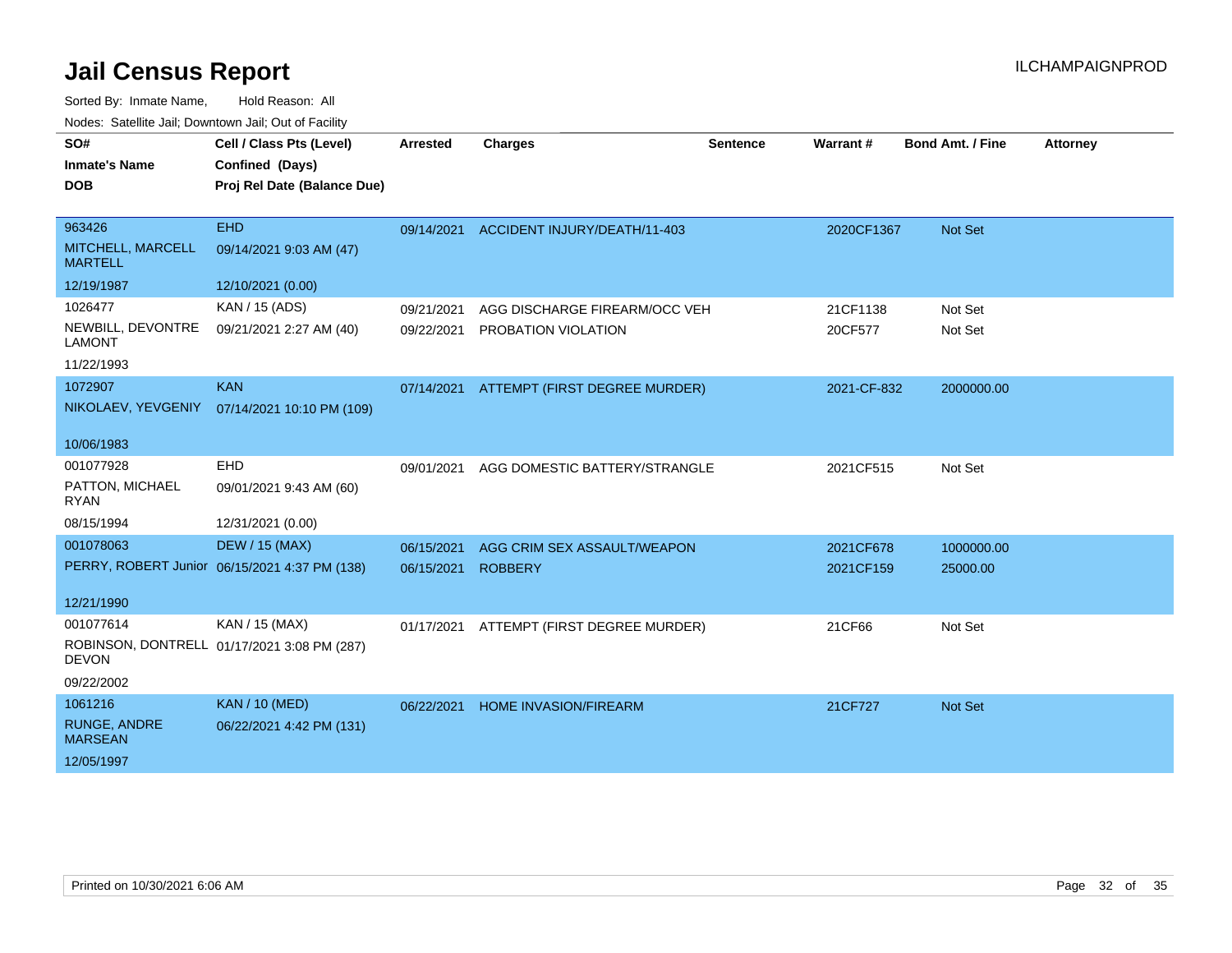| SO#<br><b>Inmate's Name</b><br><b>DOB</b>                                                               | Cell / Class Pts (Level)<br>Confined (Days)<br>Proj Rel Date (Balance Due)                      | <b>Arrested</b>                                                                                | <b>Charges</b>                                                                                                                                                                                                             | <b>Sentence</b> | Warrant#                                                                                    | <b>Bond Amt. / Fine</b>                                                               | <b>Attorney</b> |
|---------------------------------------------------------------------------------------------------------|-------------------------------------------------------------------------------------------------|------------------------------------------------------------------------------------------------|----------------------------------------------------------------------------------------------------------------------------------------------------------------------------------------------------------------------------|-----------------|---------------------------------------------------------------------------------------------|---------------------------------------------------------------------------------------|-----------------|
| 650295<br>SANDAGE, JERALD<br><b>EUGENE</b><br>06/07/1971<br>1062194<br>SIMMONS, MICHAEL<br><b>JAMAL</b> | <b>PIA / 50 (MAX)</b><br>04/22/2020 6:30 AM (557)<br>DEW / 15 (MAX)<br>02/27/2020 1:11 PM (612) | 04/22/2020<br>04/22/2020<br>04/22/2020<br>04/22/2020<br>04/22/2020<br>02/27/2020<br>09/23/2020 | <b>CRIMINAL SEXUAL ASSAULT</b><br><b>CRIMINAL SEXUAL ASSAULT</b><br><b>CRIMINAL SEXUAL ABUSE</b><br><b>CRIMINAL SEXUAL ASSAULT</b><br>OFFICIAL MISCONDUCT<br>MURDER/OTHER FORCIBLE FELONY<br>AGG BATTERY/DISCHARGE FIREARM |                 | 2020-CF407<br>2020-CF408<br>2020-CF409<br>2020-CF410<br>2019-CF1811<br>20CF-247<br>20CF1061 | 750000.00<br>750000.00<br>750000.00<br>750000.00<br>25000.00<br>1000000.00<br>Not Set |                 |
| 11/03/1997<br>001077868<br>SPEARMENT,<br><b>KENTRELL</b><br>01/21/2002                                  | <b>DEW / 15 (MAX)</b><br>04/21/2021 9:48 PM (193)                                               | 04/21/2021<br>08/19/2021                                                                       | ARMED ROBBERY/ARMED W/FIREARM<br>FLEEING/ATTEMPT ELUDE OFFICER                                                                                                                                                             |                 | 21CF445<br>2021TR1053                                                                       | Not Set<br>1000.00                                                                    |                 |
| 001077854<br>STUKINS, DANNY RAY<br>07/05/1985                                                           | <b>EHD</b><br>09/15/2021 10:17 AM (46)<br>3/13/2022 (0.00)                                      | 09/15/2021                                                                                     | DRIVING RVK/SUSP DUI/SSS 4-9                                                                                                                                                                                               |                 | 2021CF306                                                                                   | Not Set                                                                               |                 |
| 1046632<br>08/10/1996                                                                                   | <b>KAN / 15 (MAX)</b><br>TATE, JAVON MARQUIS 09/14/2021 12:10 PM (47)                           |                                                                                                | 09/14/2021 ARMED VIOLENCE/CATEGORY II                                                                                                                                                                                      |                 | 21CF912                                                                                     | 750000.00                                                                             |                 |
| 949990<br>THATCH, CALVIN<br><b>ANTHONY</b><br>07/09/1986                                                | DEW / 15 (MAX)<br>07/27/2021 5:12 PM (96)                                                       | 07/27/2021<br>07/27/2021                                                                       | AGG DISCHARGE FIREARM/OCC VEH<br>WARRANT OUT OF COUNTY                                                                                                                                                                     |                 | 2021CF829<br>21TR49                                                                         | 750000.00<br>1500.00                                                                  |                 |
| 001077662<br><b>TIPSORD, NOAH LEE</b><br>08/14/1998                                                     | <b>DEW / 15 (MAX)</b><br>02/03/2021 4:33 PM (270)                                               | 02/03/2021                                                                                     | ARMED ROBBERY/ARMED W/FIREARM                                                                                                                                                                                              |                 | 21CF123                                                                                     | 250000.00                                                                             |                 |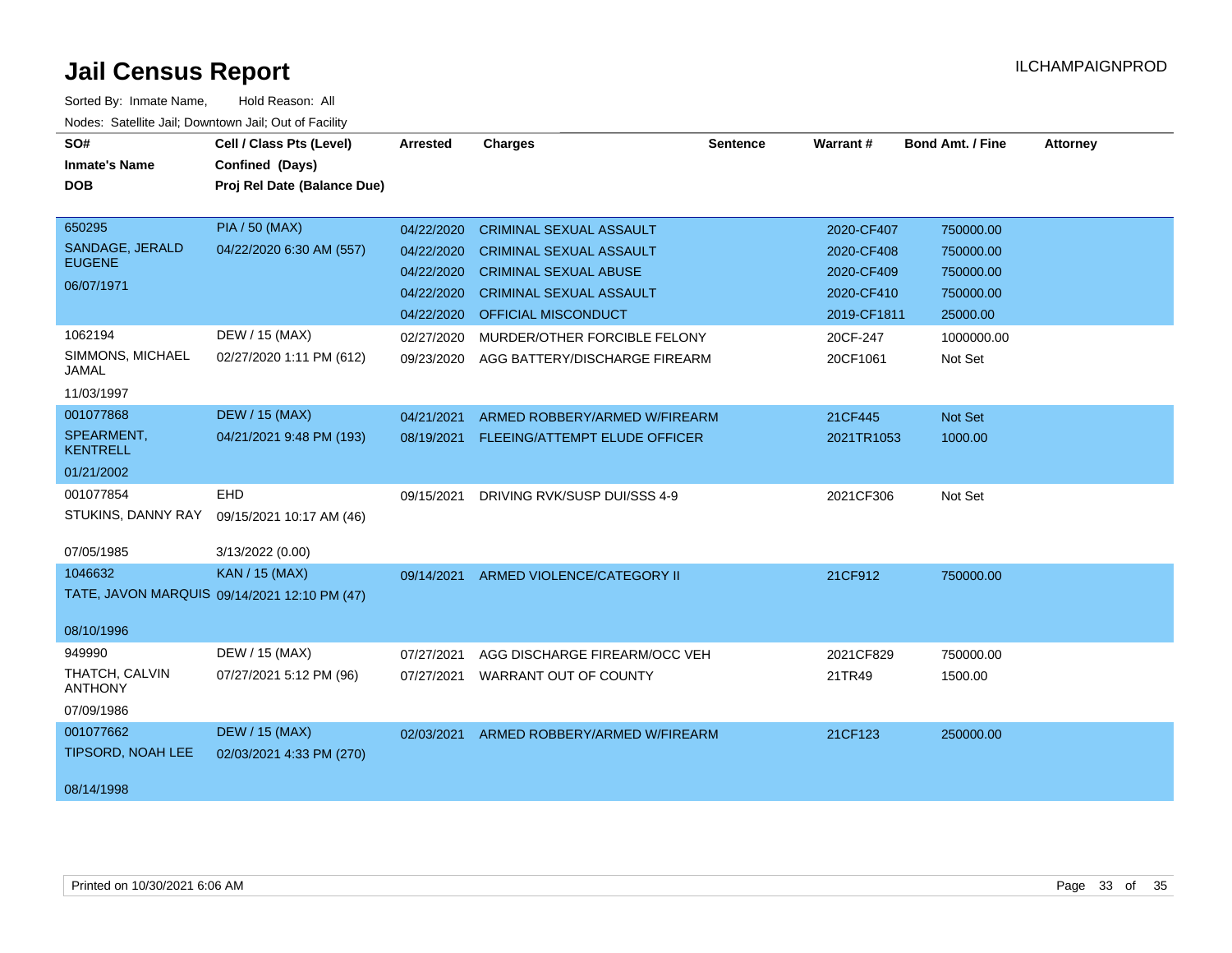| SO#                                            | Cell / Class Pts (Level)    | <b>Arrested</b> | <b>Charges</b>                  | <b>Sentence</b> | Warrant#   | <b>Bond Amt. / Fine</b> | <b>Attorney</b> |
|------------------------------------------------|-----------------------------|-----------------|---------------------------------|-----------------|------------|-------------------------|-----------------|
| <b>Inmate's Name</b>                           | Confined (Days)             |                 |                                 |                 |            |                         |                 |
| <b>DOB</b>                                     | Proj Rel Date (Balance Due) |                 |                                 |                 |            |                         |                 |
|                                                |                             |                 |                                 |                 |            |                         |                 |
| 1033031                                        | <b>KAN / 15 (MAX)</b>       | 08/19/2020      | *AGG BATTERY W/FIREARM/PERSON   |                 | 2020-CF923 | 500000.00               |                 |
| <b>TOMS, ANDREW</b><br><b>CHUCKY</b>           | 08/19/2020 5:59 PM (438)    |                 |                                 |                 |            |                         |                 |
| 09/28/1978                                     |                             |                 |                                 |                 |            |                         |                 |
| 27007                                          | KAN / 15 (MAX)              | 09/19/2021      | DOMESTIC BATTERY/OTHER PRIOR    |                 | 21CF1133   | No Bond                 |                 |
| <b>TUELL, ROBERT</b><br><b>STEPHEN</b>         | 09/19/2021 9:51 AM (42)     |                 |                                 |                 |            |                         |                 |
| 09/25/1967                                     |                             |                 |                                 |                 |            |                         |                 |
| 001078263                                      | <b>KAN / 10 (ADS)</b>       | 08/11/2021      | <b>AGG BATTERY/PUBLIC PLACE</b> |                 | 2020CF420  | 7500.00                 |                 |
| <b>TURK, BRANDON</b><br><b>LARSHAWN</b>        | 08/11/2021 6:23 PM (81)     | 08/11/2021      | RECEIVE/POSS/SELL STOLEN VEH    |                 | 2020CF928  | 200000.00               |                 |
| 10/18/1995                                     |                             |                 |                                 |                 |            |                         |                 |
| 64700                                          | KAN / 10 (MED)              | 09/07/2021      | UNLAWFUL USE OF A WEAPON        |                 | 21CF1074   | Not Set                 |                 |
| TURNER, ADAM<br><b>ANTONIO</b>                 | 09/08/2021 12:49 AM (53)    |                 |                                 |                 |            |                         |                 |
| 08/29/1985                                     |                             |                 |                                 |                 |            |                         |                 |
| 001078386                                      | <b>KAN / 10 (MED)</b>       | 09/14/2021      | POSSESSION OF STOLEN FIREARM    |                 | 2021CF1099 | 250000.00               |                 |
| <b>TURNER, AMARIO</b>                          | 09/14/2021 11:42 PM (47)    |                 |                                 |                 |            |                         |                 |
| 09/23/2002                                     |                             |                 |                                 |                 |            |                         |                 |
| 1050636                                        | KAN / 15 (MAX)              | 09/24/2021      | FELON POSS/USE WEAPON/FIREARM   |                 | 21CF1154   | Not Set                 |                 |
| <b>TURNER, TIMOTHY</b><br><b>SEANTEZ</b>       | 09/24/2021 9:18 PM (37)     |                 |                                 |                 |            |                         |                 |
| 09/27/1994                                     |                             |                 |                                 |                 |            |                         |                 |
| 1040925                                        | <b>KAN / 10 (MED)</b>       | 10/05/2021      | AGG BATTERY/DISCHARGE FIREARM   |                 | 2021CF1105 | 1000000.00              |                 |
| <b>WEATHERALL,</b><br><b>JOHNNY EARL JAMES</b> | 10/05/2021 4:17 PM (26)     |                 |                                 |                 |            |                         |                 |
| 04/29/1994                                     |                             |                 |                                 |                 |            |                         |                 |